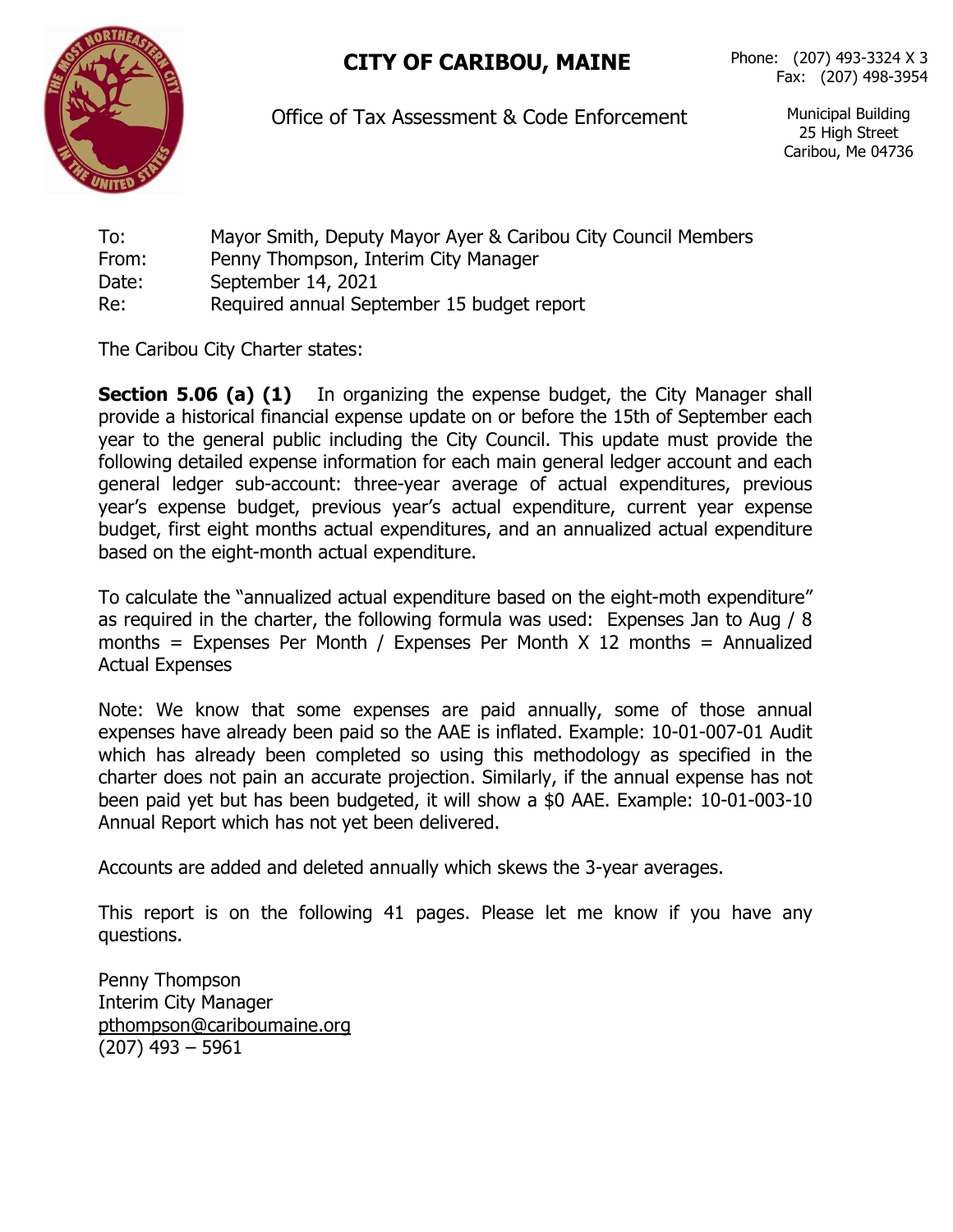| Account                        | 3-year Average<br><b>Actual Expenses</b><br>$(2018 - 2020)$ | 2020<br><b>Budget</b> | 2020<br>Year End | 2021<br><b>Budget</b> | <b>Expenses</b><br>Jan to Aug | Unexpended<br>Balance     | Annualized<br>Actual<br>Expenditures |
|--------------------------------|-------------------------------------------------------------|-----------------------|------------------|-----------------------|-------------------------------|---------------------------|--------------------------------------|
| <b>10 - GENERAL GOVERNMENT</b> |                                                             |                       |                  |                       |                               |                           |                                      |
| 01 - GEN GOVT                  |                                                             | \$775,640.00          | \$741,587.43     | \$799,765.00          |                               | \$496,628.36 \$303,136.64 | \$744,942.54                         |
| 001 - SALARIES                 |                                                             |                       |                  |                       |                               |                           |                                      |
| 01 - REG PAY                   | \$388,791.17                                                | \$395,245.00          | \$374,592.03     | \$406,500.00          |                               | \$253,989.99 \$152,510.01 | \$380,984.99                         |
| 002 - COUNCIL PAY              |                                                             |                       |                  |                       |                               |                           |                                      |
| 01 - COUNCIL PAY               | \$10,829.92                                                 | \$12,000.00           | \$11,728.34      | \$12,000.00           | \$9,700.00                    | \$2,300.00                | \$14,550.00                          |
| 003 - OFFICE SUPP              |                                                             |                       |                  |                       |                               |                           |                                      |
| 01 - POSTAGE                   | \$5,167.37                                                  | \$4,900.00            | \$6,508.94       | \$4,200.00            | \$4,075.81                    | \$124.19                  | \$6,113.72                           |
| 02 - ADVERTISING               | \$3,850.38                                                  | \$3,750.00            | \$3,586.79       | \$3,750.00            | \$2,656.35                    | \$1,093.65                | \$3,984.53                           |
| 03 - COPIER RENT               | \$6,084.85                                                  | \$5,300.00            | \$6,915.11       | \$6,000.00            | \$3,723.01                    | \$2,276.99                | \$5,584.52                           |
| 05 - PRINTER INK               | \$1,495.01                                                  | \$1,600.00            | \$1,825.29       | \$1,500.00            | \$1,093.35                    | \$406.65                  | \$1,640.03                           |
| 07 - PAPER                     | \$1,003.65                                                  | \$1,000.00            | \$1,055.89       | \$1,000.00            | \$718.27                      | \$281.73                  | \$1,077.41                           |
| 08 - OFFICE SUPP               | \$7,967.43                                                  | \$8,750.00            | \$7,843.74       | \$8,000.00            | \$6,659.52                    | \$1,340.48                | \$9,989.28                           |
| 10 - ANNUAL REPOR              | \$1,127.25                                                  | \$1,000.00            | \$1,136.96       | \$1,100.00            | \$0.00                        | \$1,100.00                | \$0.00                               |
| 005 - LEGAL FEES               |                                                             |                       |                  |                       |                               |                           |                                      |
| 04 - LEGAL FEES                | \$19,912.42                                                 | \$17,500.00           | \$26,995.50      | \$35,000.00           | \$19,397.92                   | \$15,602.08               | \$29,096.88                          |
| 007 - AUDIT                    |                                                             |                       |                  |                       |                               |                           |                                      |
| 01 - AUDIT                     | \$16,750.00                                                 | \$16,500.00           | \$17,500.00      | \$17,500.00           | \$19,500.00                   | $-$2,000.00$              | \$29,250.00                          |
| 008 - COMP MAINT               |                                                             |                       |                  |                       |                               |                           |                                      |
| 01 - COMP MAINT                | \$49,115.63                                                 | \$55,200.00           | \$49,729.16      | \$50,000.00           | \$17,134.93                   | \$32,865.07               | \$25,702.40                          |
| 02 - HOSTED SERV               | \$10,387.48                                                 | \$9,500.00            | \$9,099.83       | \$9,500.00            | \$5,545.72                    | \$3,954.28                | \$8,318.58                           |
| 009 - PROF DUES                |                                                             |                       |                  |                       |                               |                           |                                      |
| 04 - PROF DUES                 | \$9,250.32                                                  | \$11,000.00           | \$9,094.59       | \$9,100.00            | \$7,274.00                    | \$1,826.00                | \$10,911.00                          |
| 010 - TRAVEL EXP               |                                                             |                       |                  |                       |                               |                           |                                      |
| 01 - MILEAGE                   | \$1,110.59                                                  | \$1,600.00            | \$430.98         | \$5,750.00            | \$190.50                      | \$5,559.50                | \$285.75                             |
| 02 - MEAL & LODGE              | \$1,723.75                                                  | \$3,750.00            | \$206.19         | \$2,000.00            | \$0.00                        | \$2,000.00                | \$0.00                               |
| 04 - CONF FEE                  | \$691.66                                                    | \$2,100.00            | \$90.00          | \$1,500.00            | \$0.00                        | \$1,500.00                | \$0.00                               |
| 011 - TRAIN & EDU              |                                                             |                       |                  |                       |                               |                           |                                      |
| 02 - TRAIN & EDU               | \$1,282.43                                                  | \$1,800.00            | \$759.00         | \$1,800.00            | \$240.00                      | \$1,560.00                | \$360.00                             |
| 012 - ELECTIONS                |                                                             |                       |                  |                       |                               |                           |                                      |
| 01 - ELECTIONS                 | \$10,123.05                                                 | \$10,500.00           | \$16,342.00      | \$6,000.00            | \$1,100.06                    | \$4,899.94                | \$1,650.09                           |
| 02 - CONT EXP                  | \$1,612.15                                                  | \$4,615.00            | \$0.00           | \$2,500.00            | \$0.00                        | \$2,500.00                | \$0.00                               |
| 014 - NEW EQUIP                |                                                             |                       |                  |                       |                               |                           |                                      |
| 01 - NEW EQUIP                 | \$1,370.13                                                  | \$800.00              | \$1,256.38       | \$1,200.00            | \$2,350.00                    | $-$1,150.00$              | \$3,525.00                           |
| 015 - TELEPHONE                |                                                             |                       |                  |                       |                               |                           |                                      |
| 01 - CELL PHONE                | \$395.10                                                    | \$450.00              | \$307.61         | \$450.00              | \$196.97                      | \$253.03                  | \$295.46                             |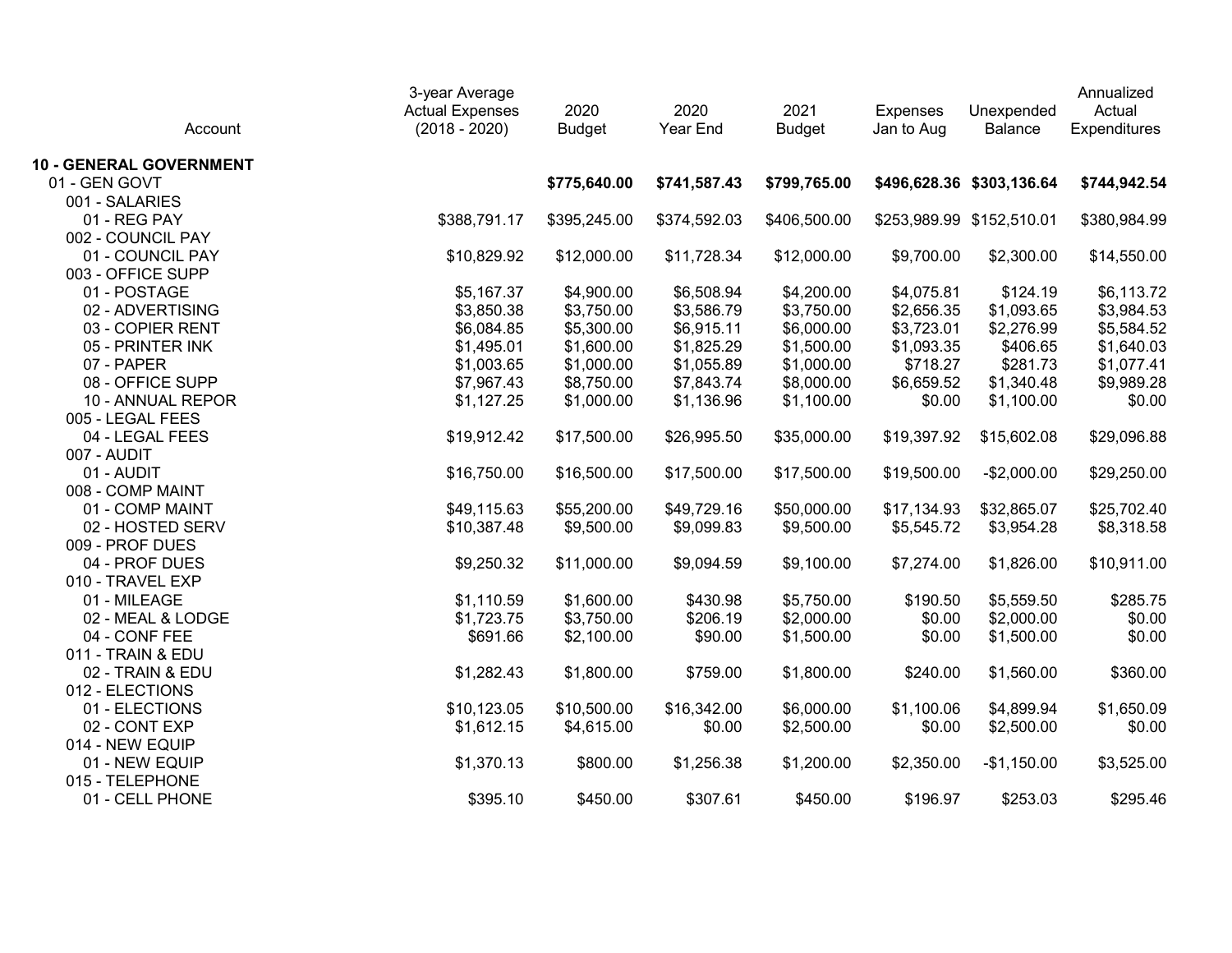| Account                         | 3-year Average<br><b>Actual Expenses</b><br>$(2018 - 2020)$ | 2020<br><b>Budget</b> | 2020<br>Year End | 2021<br><b>Budget</b> | <b>Expenses</b><br>Jan to Aug | Unexpended<br><b>Balance</b> | Annualized<br>Actual<br>Expenditures |
|---------------------------------|-------------------------------------------------------------|-----------------------|------------------|-----------------------|-------------------------------|------------------------------|--------------------------------------|
| 10 - GENERAL GOVERNMENT - CONT. |                                                             |                       |                  |                       |                               |                              |                                      |
| 04 - TELEPHONE                  | \$5,622.32                                                  | \$6,300.00            | \$4,892.95       | \$6,000.00            | \$2,798.63                    | \$3,201.37                   | \$4,197.95                           |
| 017 - COMMUNICATE               |                                                             |                       |                  |                       |                               |                              |                                      |
| 03 - INTERNET                   | \$1,319.40                                                  | \$1,450.00            | \$1,259.40       | \$1,300.00            | \$839.60                      | \$460.40                     | \$1,259.40                           |
| 018 - HEALTH INS                |                                                             |                       |                  |                       |                               |                              |                                      |
| 01 - HEALTH INS                 | \$141,965.42                                                | \$140,465.00          | \$141,814.55     | \$134,500.00          | \$103,701.35                  | \$30,798.65                  | \$155,552.03                         |
| 019 - MISC EXPENSE              |                                                             |                       |                  |                       |                               |                              |                                      |
| 01 - MISC EXPENSE               | \$615.51                                                    | \$1,350.00            | \$374.44         | \$16,000.00           | \$1,344.31                    | \$14,655.69                  | \$2,016.47                           |
| 034 - WORK COMP                 |                                                             |                       |                  |                       |                               |                              |                                      |
| 01 - WORK COMP                  | \$4,525.08                                                  | \$6,409.00            | \$4,202.81       | \$5,250.00            | \$5,068.28                    | \$181.72                     | \$7,602.42                           |
| 036 - VEHICLE INS               |                                                             |                       |                  |                       |                               |                              |                                      |
| 01 - VEHICLE INS                | \$1,656.57                                                  | \$2,060.00            | \$1,580.51       | \$1,800.00            | \$1,083.50                    | \$716.50                     | \$1,625.25                           |
| 038 - SOC SECURITY              |                                                             |                       |                  |                       |                               |                              |                                      |
| 01 - SOC SEC                    | \$33,631.92                                                 | \$30,236.00           | \$28,477.68      | \$32,015.00           | \$18,577.43                   | \$13,437.57                  | \$27,866.15                          |
| 040 - CITY/ST RET               |                                                             |                       |                  |                       |                               |                              |                                      |
| 01 - CITY/ST RET                | \$11,617.29                                                 | \$13,310.00           | \$11,126.81      | \$13,000.00           | \$6,776.90                    | \$6,223.10                   | \$10,165.35                          |
| 073 - VEHICLE REP               |                                                             |                       |                  |                       |                               |                              |                                      |
| 01 - VEHICLE REP                | \$1,965.93                                                  | \$3,200.00            | \$343.50         | \$2,000.00            | \$116.00                      | \$1,884.00                   | \$174.00                             |
| 074 - TIRES                     |                                                             |                       |                  |                       |                               |                              |                                      |
| 01 - TIRES                      | \$885.81                                                    | \$1,200.00            | \$192.00         | \$800.00              | \$479.50                      | \$320.50                     | \$719.25                             |
| 075 - GAS/OIL/FILT              |                                                             |                       |                  |                       |                               |                              |                                      |
| 01 - GAS/OIL/FILT               | \$743.03                                                    | \$800.00              | \$318.45         | \$750.00              | \$296.46                      | \$453.54                     | \$444.69                             |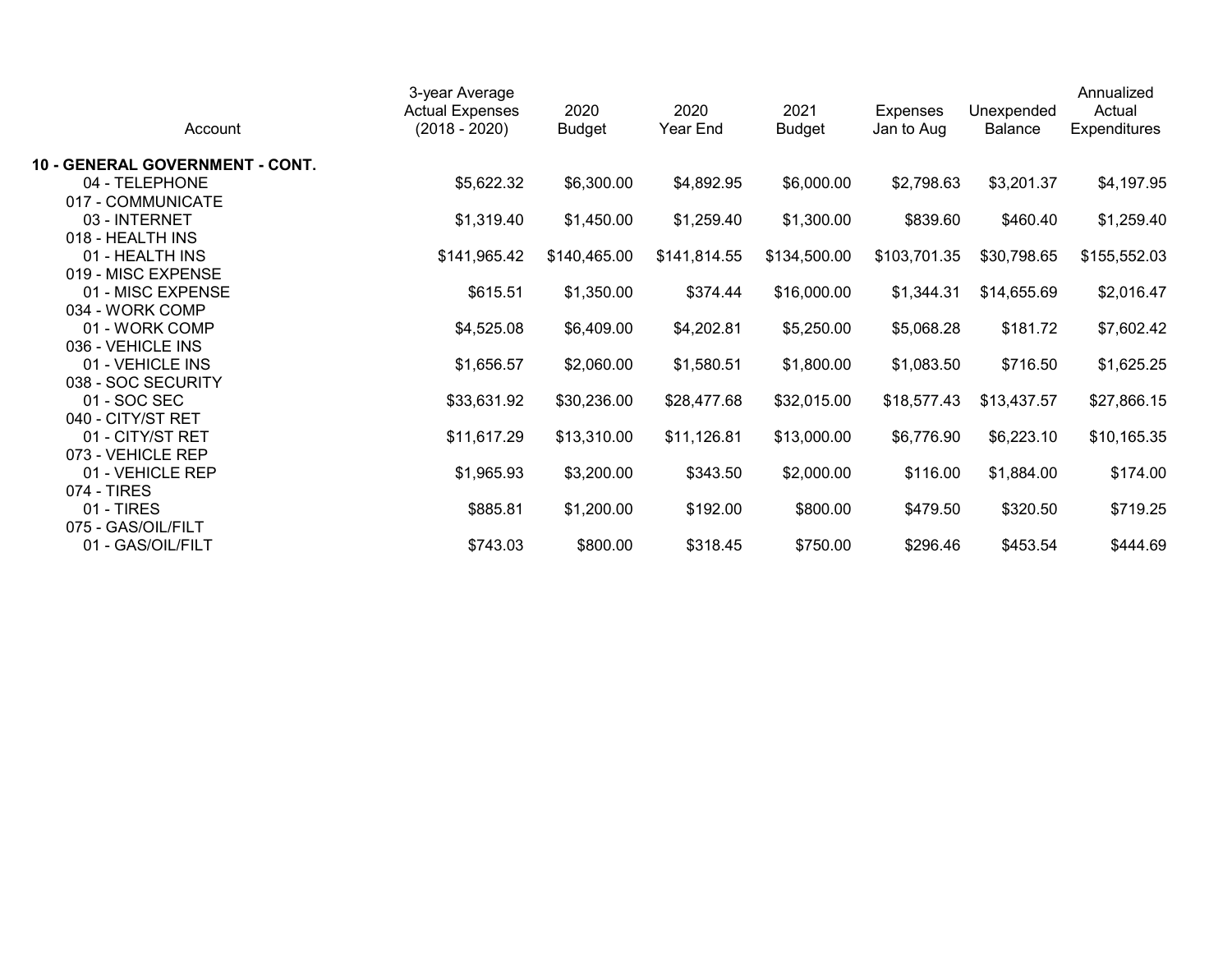| Account                          | 3-year Average<br><b>Actual Expenses</b><br>$(2018 - 2020)$ | 2020<br><b>Budget</b> | 2020<br>Year End | 2021<br><b>Budget</b> | <b>Expenses</b><br>Jan to Aug | Unexpended<br><b>Balance</b> | Annualized<br>Actual<br>Expenditures |
|----------------------------------|-------------------------------------------------------------|-----------------------|------------------|-----------------------|-------------------------------|------------------------------|--------------------------------------|
| <b>11 - ECONOMIC DEVELOPMENT</b> |                                                             |                       |                  |                       |                               |                              |                                      |
| 01 - ECONO DEV                   |                                                             | \$370,421.00          | \$302,420.89     | \$324,042.00          |                               | \$171,709.56 \$152,332.44    | \$257,564.34                         |
| 001 - SALARIES                   |                                                             |                       |                  |                       |                               |                              |                                      |
| 01 - REG PAY                     | \$106,878.05                                                | \$110,420.00          | \$111,857.61     | \$111,500.00          | \$70,959.42                   | \$40,540.58                  | \$106,439.13                         |
| 003 - OFFICE SUPP                |                                                             |                       |                  |                       |                               |                              |                                      |
| 02 - ADVERTISING                 | \$5,174.44                                                  | \$9,500.00            | \$3,360.32       | \$3,000.00            | \$561.70                      | \$2,438.30                   | \$842.55                             |
| 008 - COMP MAINT                 |                                                             |                       |                  |                       |                               |                              |                                      |
| 03 - GIS                         | \$466.67                                                    | \$400.00              | \$700.00         | \$700.00              | \$0.00                        | \$700.00                     | \$0.00                               |
| 009 - PROF DUES                  |                                                             |                       |                  |                       |                               |                              |                                      |
| 01 - SUBSCRIPTION                | \$4,624.43                                                  | \$6,000.00            | \$1,562.88       | \$6,000.00            | \$5,687.88                    | \$312.12                     | \$8,531.82                           |
| 010 - TRAVEL EXP                 |                                                             |                       |                  |                       |                               |                              |                                      |
| 01 - MILEAGE                     | \$363.60                                                    | \$750.00              | \$0.00           | \$750.00              | \$0.00                        | \$750.00                     | \$0.00                               |
| 02 - MEAL & LODGE                | \$442.26                                                    | \$1,200.00            | \$0.00           | \$1,000.00            | \$0.00                        | \$1,000.00                   | \$0.00                               |
| 04 - CONF FEE                    | \$246.57                                                    | \$1,500.00            | \$0.00           | \$1,500.00            | \$26.83                       | \$1,473.17                   | \$40.25                              |
| 011 - TRAIN & EDU                |                                                             |                       |                  |                       |                               |                              |                                      |
| 02 - TRAIN & EDU                 | \$552.67                                                    | \$0.00                | \$1,760.00       | \$1,500.00            | \$0.00                        | \$1,500.00                   | \$0.00                               |
| 018 - HEALTH INS                 |                                                             |                       |                  |                       |                               |                              |                                      |
| 01 - HEALTH INS                  | \$15,585.40                                                 | \$10,600.00           | \$15,476.92      | \$9,990.00            | \$8,983.32                    | \$1,006.68                   | \$13,474.98                          |
| 019 - MISC EXPENSE               |                                                             |                       |                  |                       |                               |                              |                                      |
| 01 - MISC EXPENSE                | \$13.67                                                     | \$500.00              | \$32.50          | \$250.00              | \$0.00                        | \$250.00                     | \$0.00                               |
| 038 - SOC SECURITY               |                                                             |                       |                  |                       |                               |                              |                                      |
| 01 - SOC SEC                     | \$8,069.51                                                  | \$8,446.00            | \$8,454.82       | \$8,530.00            | \$5,472.31                    | \$3,057.69                   | \$8,208.47                           |
| 040 - CITY/ST RET                |                                                             |                       |                  |                       |                               |                              |                                      |
| 01 - CITY/ST RET                 | \$0.00                                                      | \$3,865.00            | \$0.00           | \$3,500.00            | \$0.00                        | \$3,500.00                   | \$0.00                               |
| 238 - TRAIL GROOM                |                                                             |                       |                  |                       |                               |                              |                                      |
| 01 - TRAIL GROOM                 | \$10,000.00                                                 | \$10,000.00           | \$10,000.00      | \$10,000.00           | \$10,000.00                   | \$0.00                       | \$15,000.00                          |
| 281 - CONTRACT                   |                                                             |                       |                  |                       |                               |                              |                                      |
| 03 - NMDC                        | \$16,264.63                                                 | \$13,875.00           | \$13,552.60      | \$13,465.00           | \$13,464.13                   | \$0.87                       | \$20,196.20                          |
| 385 - DOWNTOWN                   |                                                             |                       |                  |                       |                               |                              |                                      |
| 01 - DOWNTOWN                    | \$1,925.55                                                  | \$2,000.00            | \$3,693.04       | \$2,000.00            | \$0.00                        | \$2,000.00                   | \$0.00                               |
| 392 - ADDS/MARKET                |                                                             |                       |                  |                       |                               |                              |                                      |
| 01 - ADDS/MARKET                 | \$892.01                                                    | \$400.00              | \$2,500.00       | \$2,500.00            | \$2,500.00                    | \$0.00                       | \$3,750.00                           |
| 394 - COMM PROJECT               |                                                             |                       |                  |                       |                               |                              |                                      |
| 08 - WINTER CARNI                | \$1,932.21                                                  | \$2,000.00            | \$476.80         | \$2,000.00            | \$0.00                        | \$2,000.00                   | \$0.00                               |
| 14 - THURSDAY                    | \$7,240.68                                                  | \$13,000.00           | \$0.00           | \$13,000.00           | \$6,341.38                    | \$6,658.62                   | \$9,512.07                           |
| 16 - CARIBOU DAYS                | \$2,149.09                                                  | \$3,500.00            | \$0.00           | \$3,500.00            | \$1,846.86                    | \$1,653.14                   | \$2,770.29                           |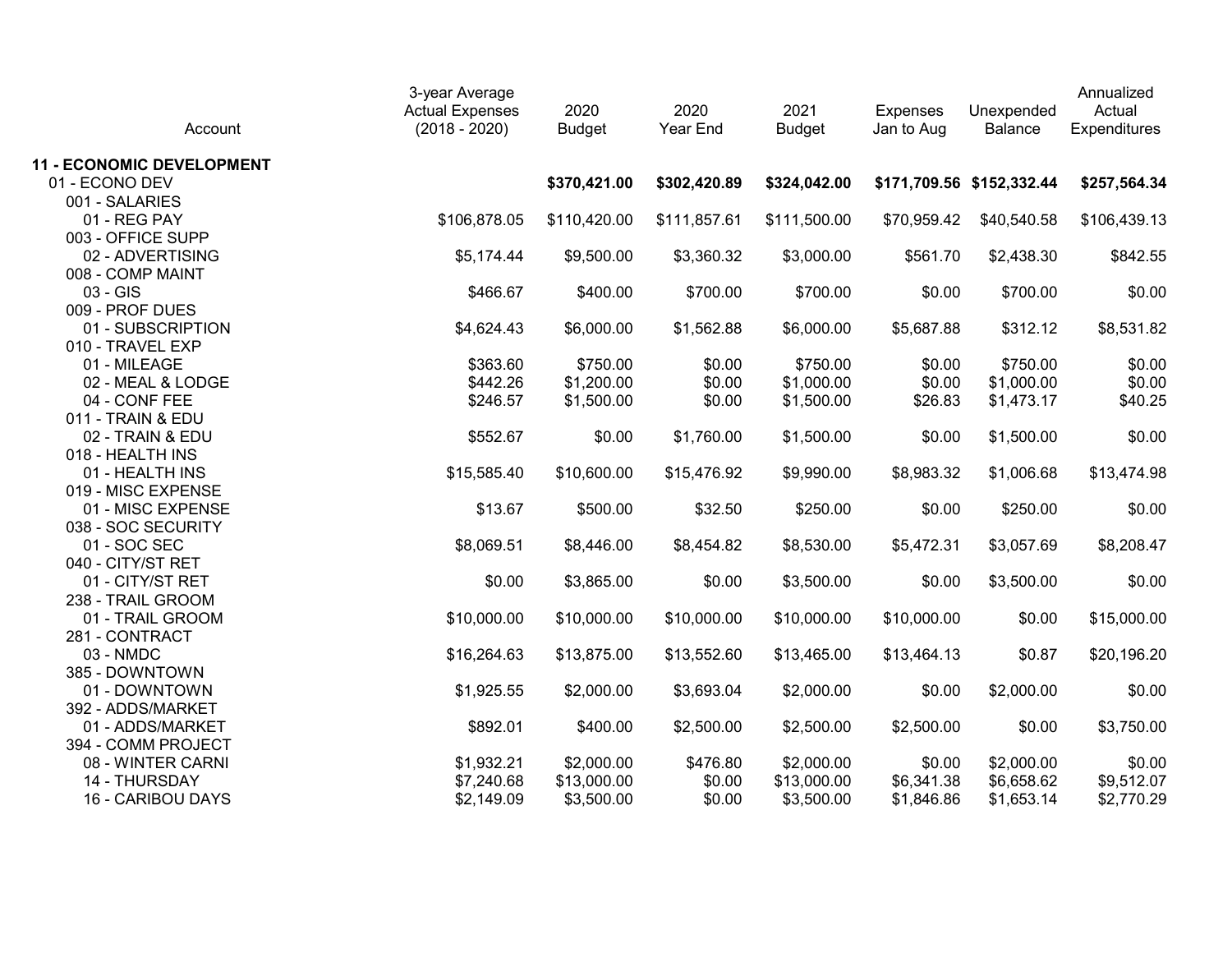| Account                                  | 3-year Average<br><b>Actual Expenses</b><br>$(2018 - 2020)$ | 2020<br><b>Budget</b> | 2020<br>Year End | 2021<br>Budget | <b>Expenses</b><br>Jan to Aug | Unexpended<br><b>Balance</b> | Annualized<br>Actual<br>Expenditures |
|------------------------------------------|-------------------------------------------------------------|-----------------------|------------------|----------------|-------------------------------|------------------------------|--------------------------------------|
| <b>11 - ECONOMIC DEVELOPMENT - CONT.</b> |                                                             |                       |                  |                |                               |                              |                                      |
| 20 - MISCELLANEOUS                       | \$2,038.40                                                  | \$2,000.00            | \$2,069.59       | \$2,000.00     | \$1,283.65                    | \$716.35                     | \$1,925.48                           |
| 21 - NEW EVENTS                          | \$2,628.10                                                  | \$3,000.00            | \$3,000.00       | \$2,000.00     | \$210.00                      | \$1.790.00                   | \$315.00                             |
| 405 - SLUM/BLIGHT                        |                                                             |                       |                  |                |                               |                              |                                      |
| 01 - SLUM/BLIGHT                         | \$42,856.47                                                 | \$90,000.00           | \$49,488.40      | \$90,000.00    | \$40,497.63                   | \$49,502.37                  | \$60,746.45                          |
| 02 - LANDBANK SD                         |                                                             |                       |                  | \$23,357.00    | \$0.00                        | \$23,357.00                  | \$0.00                               |
| 411 - FACADE IMP                         |                                                             |                       |                  |                |                               |                              |                                      |
| 01 - FACADE IMP                          | \$30,224.56                                                 | \$15,420.00           | \$15,420.00      | \$12,000.00    | \$3,874.45                    | \$8,125.55                   | \$5,811.68                           |
|                                          |                                                             |                       |                  |                |                               |                              |                                      |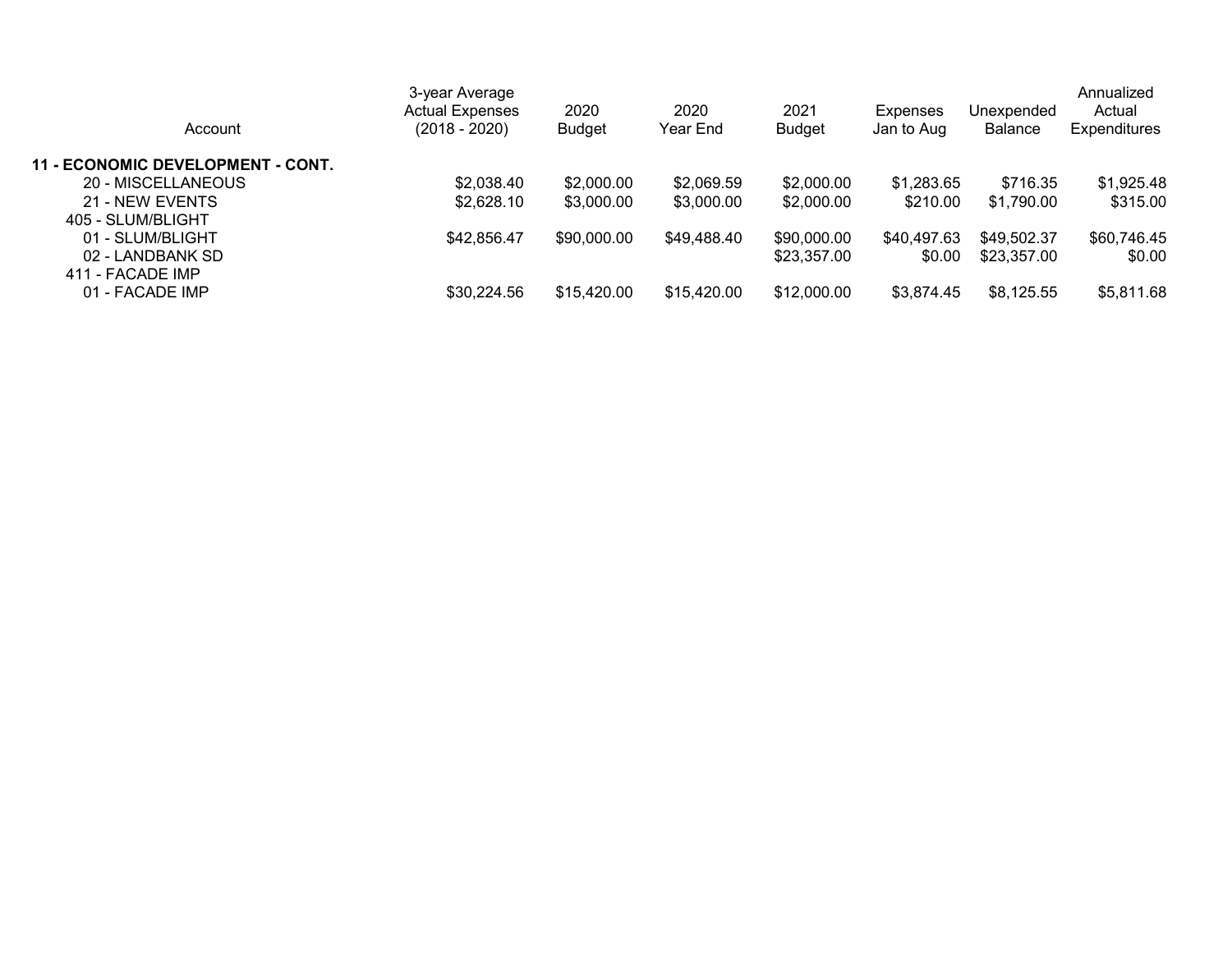| Account                     | 3-year Average<br><b>Actual Expenses</b><br>$(2018 - 2020)$ | 2020<br><b>Budget</b> | 2020<br>Year End | 2021<br><b>Budget</b> | <b>Expenses</b><br>Jan to Aug | Unexpended<br><b>Balance</b> | Annualized<br>Actual<br>Expenditures |
|-----------------------------|-------------------------------------------------------------|-----------------------|------------------|-----------------------|-------------------------------|------------------------------|--------------------------------------|
| <b>12 - NYLANDER MUSEUM</b> |                                                             |                       |                  |                       |                               |                              |                                      |
| 01 - NYLANDER MUS           |                                                             | \$20,327.00           | \$16,077.89      | \$19,350.00           | \$4,723.93                    | \$14,626.07                  | \$7,085.90                           |
| 001 - SALARIES              |                                                             |                       |                  |                       |                               |                              |                                      |
| 01 - REG PAY                | \$2,166.67                                                  | \$6,000.00            | \$6,500.00       | \$7,500.00            | \$0.00                        | \$7,500.00                   | \$0.00                               |
| 003 - OFFICE SUPP           |                                                             |                       |                  |                       |                               |                              |                                      |
| 08 - OFFICE SUPP            | \$261.32                                                    | \$2,500.00            | \$408.68         | \$1,000.00            | \$114.68                      | \$885.32                     | \$172.02                             |
| 015 - TELEPHONE             |                                                             |                       |                  |                       |                               |                              |                                      |
| 04 - TELEPHONE              | \$695.33                                                    | \$600.00              | \$934.02         | \$940.00              | \$590.79                      | \$349.21                     | \$886.19                             |
| 017 - COMMUNICATE           |                                                             |                       |                  |                       |                               |                              |                                      |
| 03 - INTERNET               | \$994.88                                                    | \$1,000.00            | \$1,019.88       | \$1,025.00            | \$609.93                      | \$415.07                     | \$914.90                             |
| 026 - HEATING FUEL          |                                                             |                       |                  |                       |                               |                              |                                      |
| 03 - HEATING FUEL           | \$2,761.35                                                  | \$2,750.00            | \$2,947.36       | \$2,750.00            | \$1,364.22                    | \$1,385.78                   | \$2,046.33                           |
| 027 - ELECTRICITY           |                                                             |                       |                  |                       |                               |                              |                                      |
| 11 - ELECTRICITY            | \$891.59                                                    | \$950.00              | \$728.81         | \$800.00              | \$347.46                      | \$452.54                     | \$521.19                             |
| 028 - WATER                 |                                                             |                       |                  |                       |                               |                              |                                      |
| 05 - WATER<br>029 - SEWER   | \$1,188.60                                                  | \$1,377.00            | \$1,172.28       | \$1,175.00            | \$781.52                      | \$393.48                     | \$1,172.28                           |
| 01 - SEWER                  | \$232.75                                                    | \$300.00              | \$249.96         | \$260.00              | \$166.64                      | \$93.36                      | \$249.96                             |
| 030 - BLDG SUPPLY           |                                                             |                       |                  |                       |                               |                              |                                      |
| 01 - BLDG SUPPLY            | \$26.57                                                     | \$800.00              | \$39.98          | \$400.00              | \$0.00                        | \$400.00                     | \$0.00                               |
| 031 - BLDG MAINT            |                                                             |                       |                  |                       |                               |                              |                                      |
| 01 - BLDG MAINT             | \$917.27                                                    | \$2,000.00            | \$1,064.49       | \$1,500.00            | \$435.00                      | \$1,065.00                   | \$652.50                             |
| 032 - PROP INS              |                                                             |                       |                  |                       |                               |                              |                                      |
| 01 - PROP INS               | \$1,722.52                                                  | \$2,050.00            | \$1,012.43       | \$2,000.00            | \$313.69                      | \$1,686.31                   | \$470.54                             |
|                             |                                                             |                       |                  |                       |                               |                              |                                      |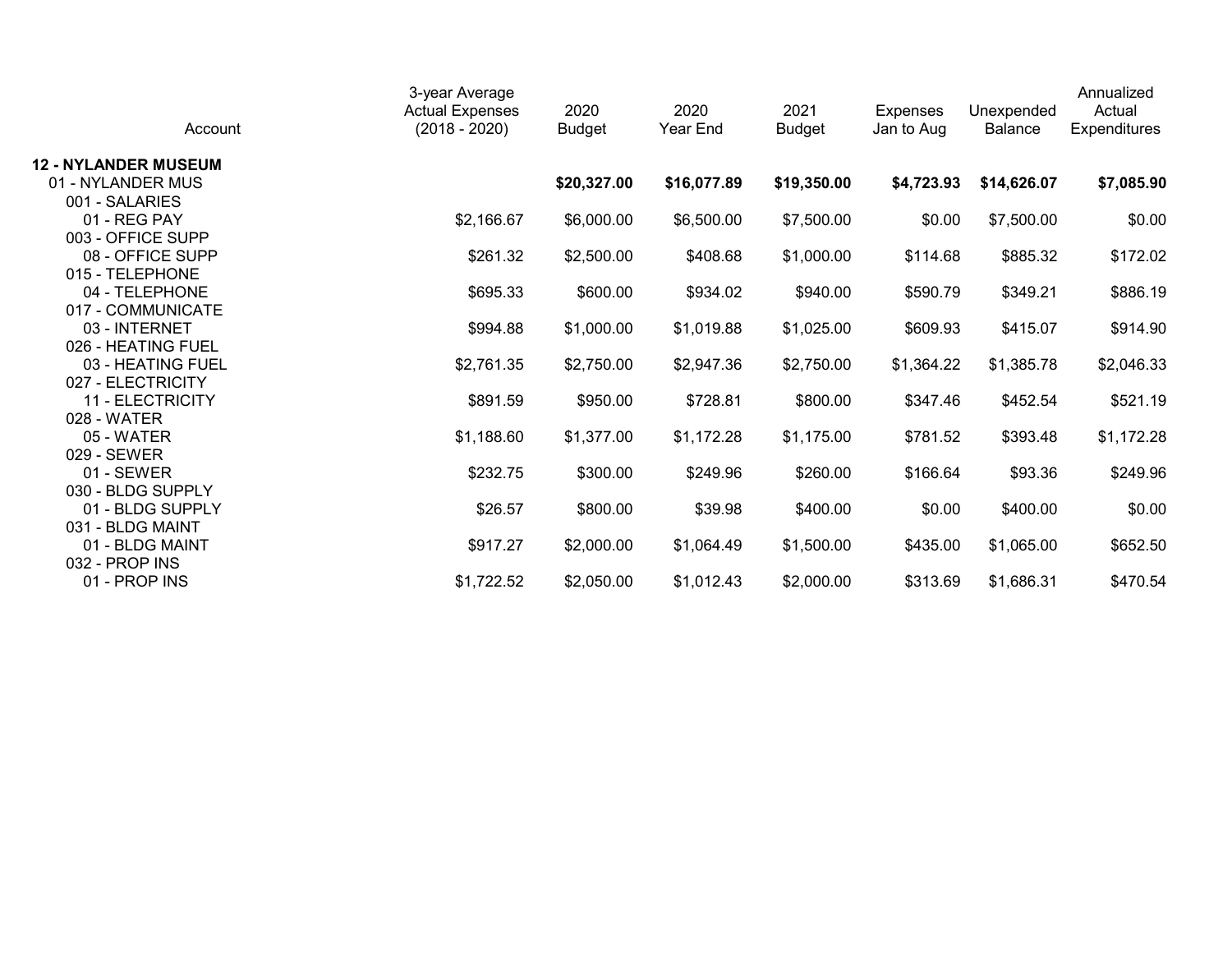| Account                                                                      | 3-year Average<br><b>Actual Expenses</b><br>$(2018 - 2020)$ | 2020<br><b>Budget</b> | 2020<br>Year End | 2021<br><b>Budget</b> | Expenses<br>Jan to Aug | Unexpended<br><b>Balance</b> | Annualized<br>Actual<br><b>Expenditures</b> |
|------------------------------------------------------------------------------|-------------------------------------------------------------|-----------------------|------------------|-----------------------|------------------------|------------------------------|---------------------------------------------|
| <b>17 - HEALTH &amp; SANITATION</b><br>01 - HEALTH & SAN<br>022 - HEALTH OFF |                                                             | \$251,938.00          | \$250,802.75     | \$255,671.00          | \$170,156.00           | \$85,515.00                  | \$255,234.00                                |
| 01 - HEALTH OFF<br>023 - TRI COMM                                            | \$500.00                                                    | \$500.00              | \$500.00         | \$500.00              | \$0.00                 | \$500.00                     | \$0.00                                      |
| 01 - TRI COMM/AWS                                                            | \$249,385.11                                                | \$251,400.00          | \$250,302.75     | \$255,171.00          | \$170,156.00           | \$85,015.00                  | \$255,234.00                                |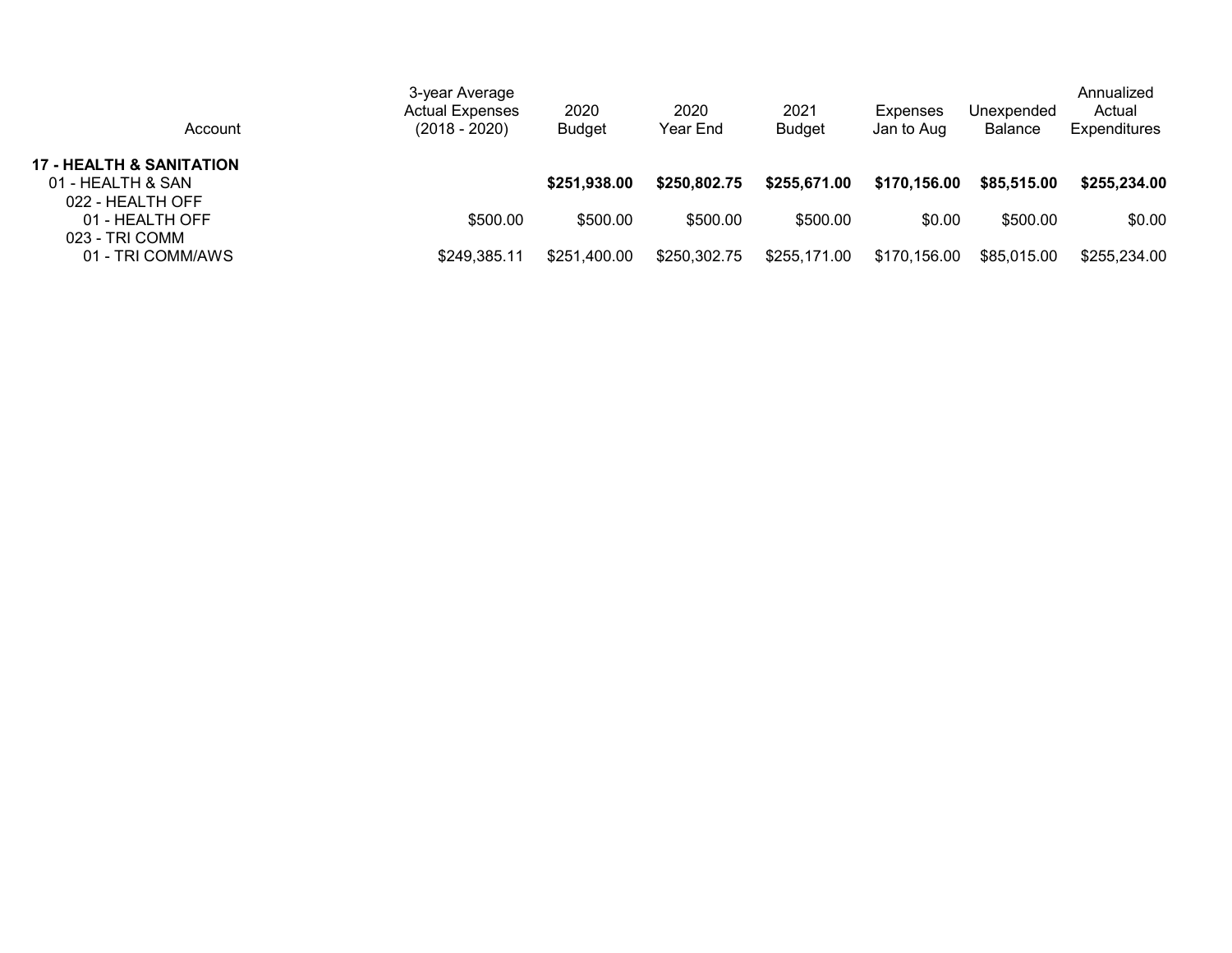| Account                        | 3-year Average<br><b>Actual Expenses</b><br>$(2018 - 2020)$ | 2020<br><b>Budget</b> | 2020<br>Year End | 2021<br><b>Budget</b> | Expenses<br>Jan to Aug | Unexpended<br><b>Balance</b> | Annualized<br>Actual<br>Expenditures |
|--------------------------------|-------------------------------------------------------------|-----------------------|------------------|-----------------------|------------------------|------------------------------|--------------------------------------|
| <b>18 - MUNICIPAL BUILDING</b> |                                                             |                       |                  |                       |                        |                              |                                      |
| 01 - MUN BUILDING              |                                                             | \$65,100.00           | \$52,998.29      | \$64,000.00           | \$33,969.53            | \$30,030.47                  | \$50,954.30                          |
| 024 - MAINT COMM               |                                                             |                       |                  |                       |                        |                              |                                      |
| 02 - WATER/SEWER               | \$887.78                                                    | \$1,200.00            | \$973.60         | \$1,000.00            | \$376.24               | \$623.76                     | \$564.36                             |
| 04 - ELECTRIC                  | \$2,113.30                                                  | \$2,700.00            | \$1,704.01       | \$2,300.00            | \$1,639.12             | \$660.88                     | \$2,458.68                           |
| 025 - HEAT COM CNT             |                                                             |                       |                  |                       |                        |                              |                                      |
| 01 - HEAT COM CNT              | \$4,206.10                                                  | \$4,250.00            | \$3,322.52       | \$4,250.00            | \$2,170.64             | \$2,079.36                   | \$3,255.96                           |
| 026 - HEATING FUEL             |                                                             |                       |                  |                       |                        |                              |                                      |
| 03 - HEATING FUEL              | \$13,824.93                                                 | \$14,000.00           | \$10,519.14      | \$13,000.00           | \$7,031.43             | \$5,968.57                   | \$10,547.15                          |
| 027 - ELECTRICITY              |                                                             |                       |                  |                       |                        |                              |                                      |
| 11 - ELECTRICITY               | \$13,609.65                                                 | \$12,350.00           | \$14,087.95      | \$14,000.00           | \$8,312.10             | \$5,687.90                   | \$12,468.15                          |
| 028 - WATER                    |                                                             |                       |                  |                       |                        |                              |                                      |
| 05 - WATER                     | \$763.62                                                    | \$875.00              | \$748.56         | \$800.00              | \$531.05               | \$268.95                     | \$796.58                             |
| 029 - SEWER                    |                                                             |                       |                  |                       |                        |                              |                                      |
| 01 - SEWER                     | \$554.33                                                    | \$625.00              | \$575.86         | \$600.00              | \$404.84               | \$195.16                     | \$607.26                             |
| 030 - BLDG SUPPLY              |                                                             |                       |                  |                       |                        |                              |                                      |
| 01 - BLDG SUPPLY               | \$3,288.08                                                  | \$3,100.00            | \$2,732.88       | \$2,750.00            | \$1,691.88             | \$1,058.12                   | \$2,537.82                           |
| 031 - BLDG MAINT               |                                                             |                       |                  |                       |                        |                              |                                      |
| 01 - BLDG MAINT                | \$7,988.43                                                  | \$13,000.00           | \$6,584.79       | \$13,000.00           | \$3,479.13             | \$9,520.87                   | \$5,218.70                           |
| 03 - BOILER MAINT              | \$1,888.98                                                  | \$1,500.00            | \$666.93         | \$1,000.00            | \$872.34               | \$127.66                     | \$1,308.51                           |
| 032 - PROP INS                 |                                                             |                       |                  |                       |                        |                              |                                      |
| 01 - PROP INS                  | \$901.69                                                    | \$1,000.00            | \$942.05         | \$1,050.00            | \$700.76               | \$349.24                     | \$1,051.14                           |
| 271 - CONTR SERVIC             |                                                             |                       |                  |                       |                        |                              |                                      |
| 01 - JAN & SUPP                | \$10,140.00                                                 | \$10,500.00           | \$10,140.00      | \$10,250.00           | \$6,760.00             | \$3,490.00                   | \$10,140.00                          |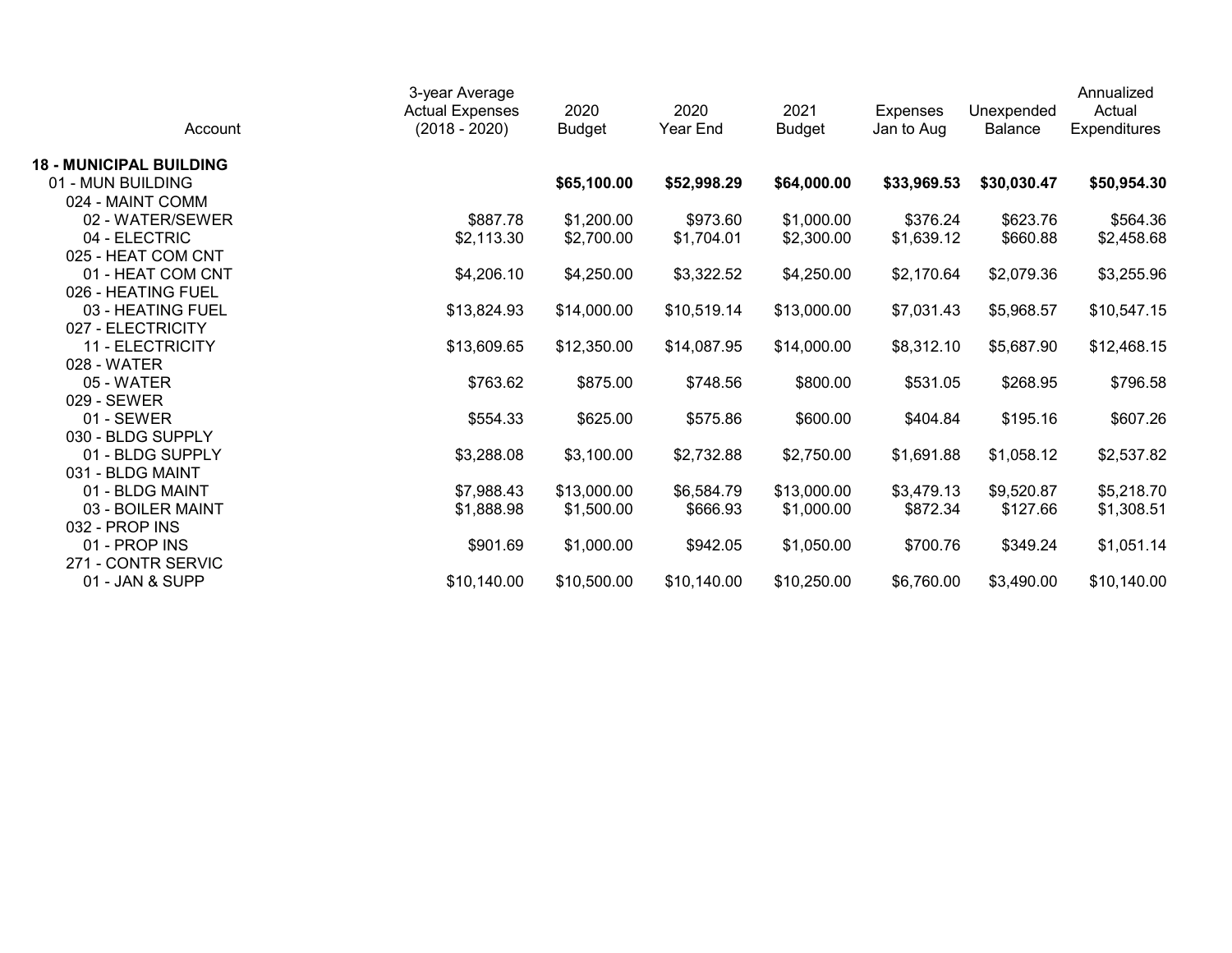| Account                        | 3-year Average<br><b>Actual Expenses</b><br>$(2018 - 2020)$ | 2020<br><b>Budget</b> | 2020<br>Year End | 2021<br><b>Budget</b> | <b>Expenses</b><br>Jan to Aug | Unexpended<br>Balance | Annualized<br>Actual<br>Expenditures |
|--------------------------------|-------------------------------------------------------------|-----------------------|------------------|-----------------------|-------------------------------|-----------------------|--------------------------------------|
| <b>20 - GENERAL ASSISTANCE</b> |                                                             |                       |                  |                       |                               |                       |                                      |
| $01 - G A$                     |                                                             | \$56,903.00           | \$48,734.81      | \$52,604.00           | \$21,679.19                   | \$30,924.81           | \$32,518.79                          |
| 001 - SALARIES                 |                                                             |                       |                  |                       |                               |                       |                                      |
| 01 - REG PAY                   | \$17,786.00                                                 | \$15,990.00           | \$17,137.49      | \$17,650.00           | \$9,522.95                    | \$8,127.05            | \$14,284.43                          |
| 003 - OFFICE SUPP              |                                                             |                       |                  |                       |                               |                       |                                      |
| 01 - POSTAGE                   | \$82.67                                                     | \$80.00               | \$76.00          | \$80.00               | \$30.25                       | \$49.75               | \$45.38                              |
| 08 - OFFICE SUPP               | \$33.67                                                     | \$50.00               | \$0.00           | \$50.00               | \$0.00                        | \$50.00               | \$0.00                               |
| 010 - TRAVEL EXP               |                                                             |                       |                  |                       |                               |                       |                                      |
| 04 - CONF FEE                  | \$160.33                                                    | \$300.00              | \$192.00         | \$200.00              | \$0.00                        | \$200.00              | \$0.00                               |
| 011 - TRAIN & EDU              |                                                             |                       |                  |                       |                               |                       |                                      |
| 02 - TRAIN & EDU               | \$83.59                                                     | \$500.00              | \$180.78         | \$400.00              | \$50.00                       | \$350.00              | \$75.00                              |
| 018 - HEALTH INS               |                                                             |                       |                  |                       |                               |                       |                                      |
| 01 - HEALTH INS                | \$7,377.68                                                  | \$11,350.00           | \$6,236.64       | \$5,455.00            | \$4,906.21                    | \$548.79              | \$7,359.32                           |
| 019 - MISC EXPENSE             |                                                             |                       |                  |                       |                               |                       |                                      |
| 01 - MISC EXPENSE              | \$133.06                                                    | \$150.00              | \$45.00          | \$100.00              | \$63.75                       | \$36.25               | \$95.63                              |
| 038 - SOC SECURITY             |                                                             |                       |                  |                       |                               |                       |                                      |
| 01 - SOC SEC                   | \$1,224.15                                                  | \$1,223.00            | \$1,156.40       | \$1,351.00            | \$652.69                      | \$698.31              | \$979.04                             |
| 040 - CITY/ST RET              |                                                             |                       |                  |                       |                               |                       |                                      |
| 01 - CITY/ST RET               | \$565.63                                                    | \$560.00              | \$359.50         | \$618.00              | \$0.00                        | \$618.00              | \$0.00                               |
| 051 - EQUIP MAINT              |                                                             |                       |                  |                       |                               |                       |                                      |
| 05 - EQUIP MAINT               | \$1,040.00                                                  | \$1,200.00            | \$1,200.00       | \$1,200.00            | \$800.00                      | \$400.00              | \$1,200.00                           |
| 053 - GA - CITY                |                                                             |                       |                  |                       |                               |                       |                                      |
| 01 - GA CITY                   | \$21,142.49                                                 | \$25,000.00           | \$20,976.00      | \$25,000.00           | \$5,653.34                    | \$19,346.66           | \$8,480.01                           |
| 02 - GA STATE                  | \$391.67                                                    | \$500.00              | \$1,175.00       | \$500.00              | \$0.00                        | \$500.00              | \$0.00                               |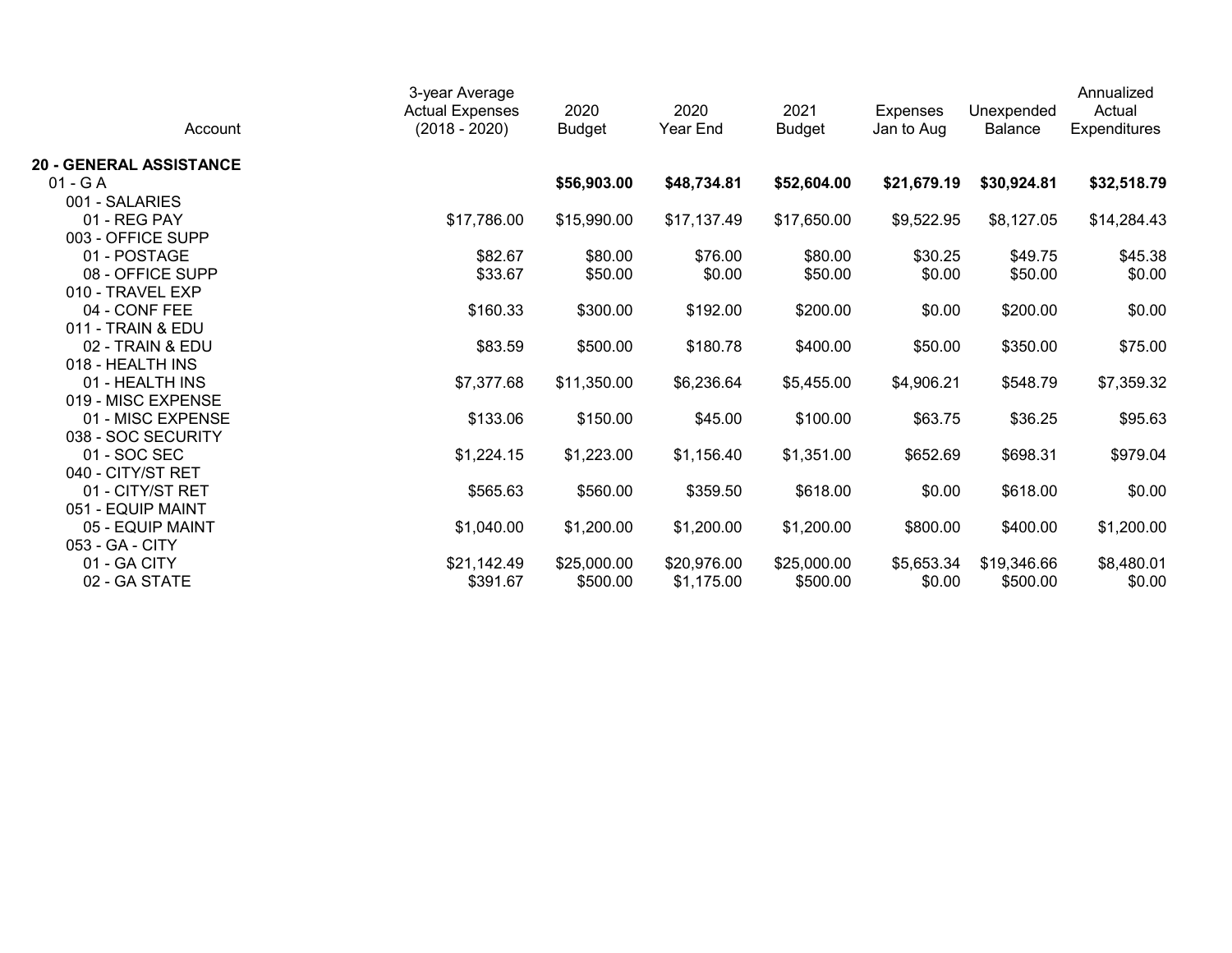| Account                    | 3-year Average<br><b>Actual Expenses</b><br>$(2018 - 2020)$ | 2020<br><b>Budget</b> | 2020<br>Year End | 2021<br><b>Budget</b> | <b>Expenses</b><br>Jan to Aug | Unexpended<br><b>Balance</b> | Annualized<br>Actual<br>Expenditures |
|----------------------------|-------------------------------------------------------------|-----------------------|------------------|-----------------------|-------------------------------|------------------------------|--------------------------------------|
| 22 - TAX ASSESSMENT / CODE |                                                             |                       |                  |                       |                               |                              |                                      |
| 01 - TAX ASSESS            |                                                             | \$276,222.00          | \$262,484.13     | \$272,981.00          |                               | \$164,298.60 \$108,682.40    | \$246,447.90                         |
| 001 - SALARIES             |                                                             |                       |                  |                       |                               |                              |                                      |
| 01 - REG PAY               | \$164,499.18                                                | \$190,590.00          | \$188,581.49     | \$193,235.00          | \$119,566.68                  | \$73,668.32                  | \$179,350.02                         |
| $02 - OT$                  | \$1,285.83                                                  | \$1,200.00            | \$1,281.86       | \$1,200.00            | \$1,376.32                    | $-$176.32$                   | \$2,064.48                           |
| 07 - SALARIES              | \$1,500.00                                                  | \$1,500.00            | \$1,500.00       | \$1,500.00            | \$0.00                        | \$1,500.00                   | \$0.00                               |
| 003 - OFFICE SUPP          |                                                             |                       |                  |                       |                               |                              |                                      |
| 05 - PRINTER INK           | \$50.98                                                     | \$300.00              | \$0.00           | \$150.00              | \$0.00                        | \$150.00                     | \$0.00                               |
| 08 - OFFICE SUPP           | \$302.06                                                    | \$300.00              | \$305.27         | \$320.00              | \$123.40                      | \$196.60                     | \$185.10                             |
| 009 - PROF DUES            |                                                             |                       |                  |                       |                               |                              |                                      |
| 01 - SUBSCRIPTION          | \$218.73                                                    | \$650.00              | \$656.20         | \$650.00              | \$8.00                        | \$642.00                     | \$12.00                              |
| 02 - IAAO                  | \$153.33                                                    | \$320.00              | \$460.00         | \$620.00              | \$0.00                        | \$620.00                     | \$0.00                               |
| 04 - PROF DUES             | \$744.46                                                    | \$610.00              | \$582.00         | \$467.00              | \$140.00                      | \$327.00                     | \$210.00                             |
| 010 - TRAVEL EXP           |                                                             |                       |                  |                       |                               |                              |                                      |
| 01 - MILEAGE               | \$1,959.96                                                  | \$2,500.00            | \$1,194.70       | \$1,450.00            | \$522.50                      | \$927.50                     | \$783.75                             |
| 02 - MEAL & LODGE          | \$2,873.28                                                  | \$5,500.00            | \$551.41         | \$1,500.00            | \$0.00                        | \$1,500.00                   | \$0.00                               |
| 04 - CONF FEE              |                                                             | \$3,000.00            | \$0.00           | \$2,000.00            | \$343.82                      | \$1,656.18                   | \$515.73                             |
| 011 - TRAIN & EDU          |                                                             |                       |                  |                       |                               |                              |                                      |
| 02 - TRAIN & EDU           | \$2,945.95                                                  | \$435.00              | \$2,925.89       | \$3,000.00            | \$1,126.91                    | \$1,873.09                   | \$1,690.37                           |
| 015 - TELEPHONE            |                                                             |                       |                  |                       |                               |                              |                                      |
| 01 - CELL PHONE            | \$451.33                                                    | \$380.00              | \$593.97         | \$450.00              | \$343.74                      | \$106.26                     | \$515.61                             |
| 04 - TELEPHONE             | \$417.06                                                    | \$475.00              | \$429.44         | \$450.00              | \$263.40                      | \$186.60                     | \$395.10                             |
| 018 - HEALTH INS           |                                                             |                       |                  |                       |                               |                              |                                      |
| 01 - HEALTH INS            | \$36,233.10                                                 | \$38,810.00           | \$39,534.60      | \$37,950.00           | \$27,254.57                   | \$10,695.43                  | \$40,881.86                          |
| 038 - SOC SECURITY         |                                                             |                       |                  |                       |                               |                              |                                      |
| 01 - SOC SEC               | \$11,050.03                                                 | \$14,672.00           | \$14,025.31      | \$14,989.00           | \$8,933.11                    | \$6,055.89                   | \$13,399.67                          |
| 040 - CITY/ST RET          |                                                             |                       |                  |                       |                               |                              |                                      |
| 01 - CITY/ST RET           | \$3,078.02                                                  | \$4,030.00            | \$2,635.52       | \$4,100.00            | \$2,043.39                    | \$2,056.61                   | \$3,065.09                           |
| 051 - EQUIP MAINT          |                                                             |                       |                  |                       |                               |                              |                                      |
| 01 - SOFTWARE              | \$294.81                                                    | \$1,700.00            | \$770.00         | \$700.00              | \$560.00                      | \$140.00                     | \$840.00                             |
| 056 - CONT SERVC           |                                                             |                       |                  |                       |                               |                              |                                      |
| 01 - REGISTRY              | \$266.35                                                    | \$400.00              | \$190.00         | \$300.00              | \$277.00                      | \$23.00                      | \$415.50                             |
| 04 - CONT SERVC            | \$3,905.39                                                  | \$5,500.00            | \$3,095.60       | \$4,600.00            | \$0.00                        | \$4,600.00                   | \$0.00                               |
| 058 - CODE MAINT           |                                                             |                       |                  |                       |                               |                              |                                      |
| 01 - CODE MAINT            | \$527.07                                                    | \$600.00              | \$254.90         | \$600.00              | \$0.00                        | \$600.00                     | \$0.00                               |
| 070 - CLOTHS ALLOW         |                                                             |                       |                  |                       |                               |                              |                                      |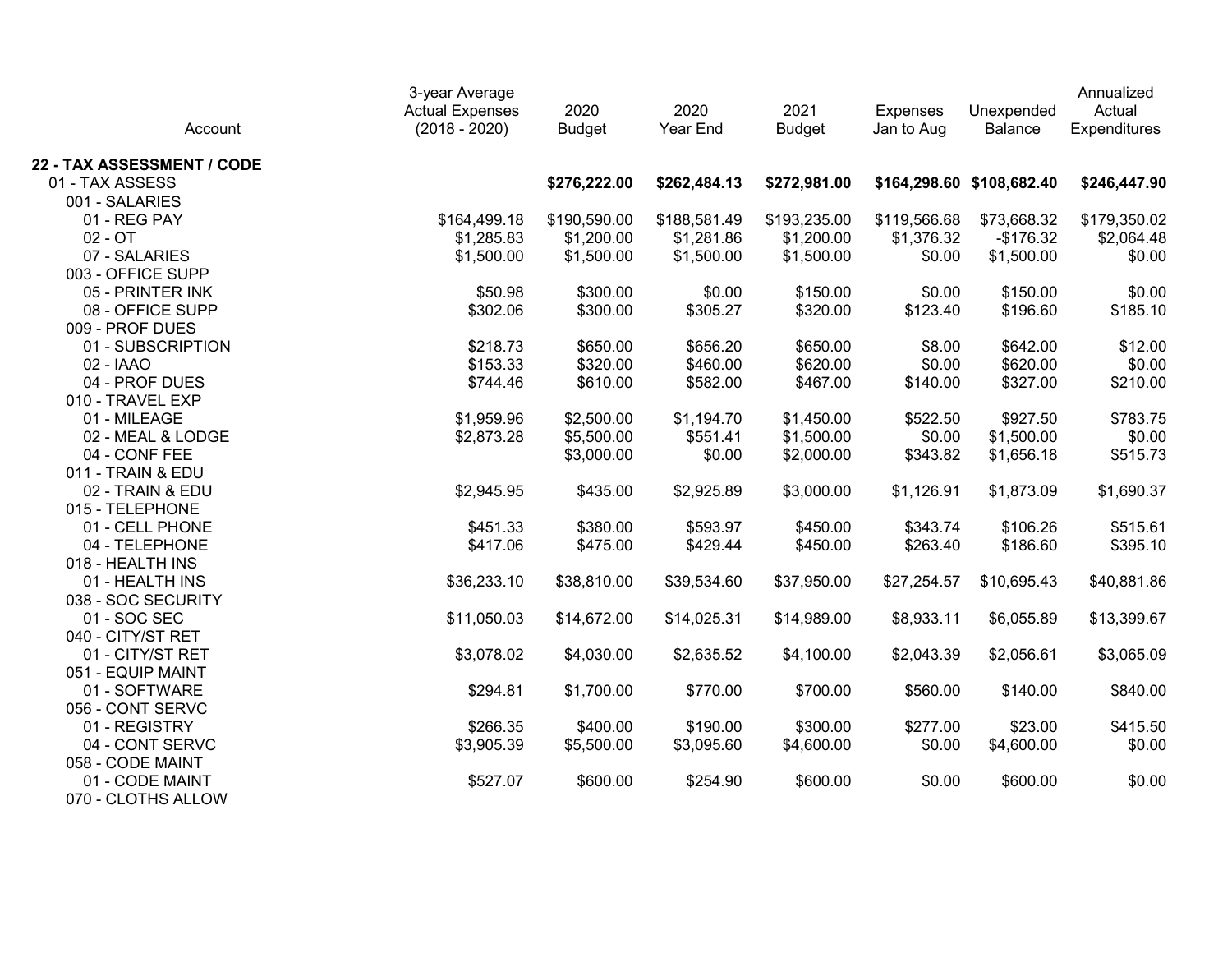| Account                            | 3-year Average<br><b>Actual Expenses</b><br>$(2018 - 2020)$ | 2020<br><b>Budget</b> | 2020<br>Year End | 2021<br>Budget | <b>Expenses</b><br>Jan to Aug | Unexpended<br><b>Balance</b> | Annualized<br>Actual<br><b>Expenditures</b> |
|------------------------------------|-------------------------------------------------------------|-----------------------|------------------|----------------|-------------------------------|------------------------------|---------------------------------------------|
| 22 - TAX ASSESSMENT / CODE - CONT. |                                                             |                       |                  |                |                               |                              |                                             |
| 03 - CLOTHING                      | \$207.50                                                    | \$300.00              | \$269.18         | \$300.00       | \$33.80                       | \$266.20                     | \$50.70                                     |
| 073 - VEHICLE REP                  |                                                             |                       |                  |                |                               |                              |                                             |
| 01 - VEHICLE REP                   | \$349.17                                                    | \$1,450.00            | \$908.50         | \$1,250.00     | \$926.00                      | \$324.00                     | \$1,389.00                                  |
| 074 - TIRES                        |                                                             |                       |                  |                |                               |                              |                                             |
| $01 - TIRES$                       | \$198.17                                                    | \$600.00              | \$508.00         | \$600.00       | \$64.00                       | \$536.00                     | \$96.00                                     |
| 075 - GAS/OIL/FILT                 |                                                             |                       |                  |                |                               |                              |                                             |
| 01 - GAS/OIL/FILT                  | \$285.25                                                    | \$400.00              | \$586.59         | \$600.00       | \$391.96                      | \$208.04                     | \$587.94                                    |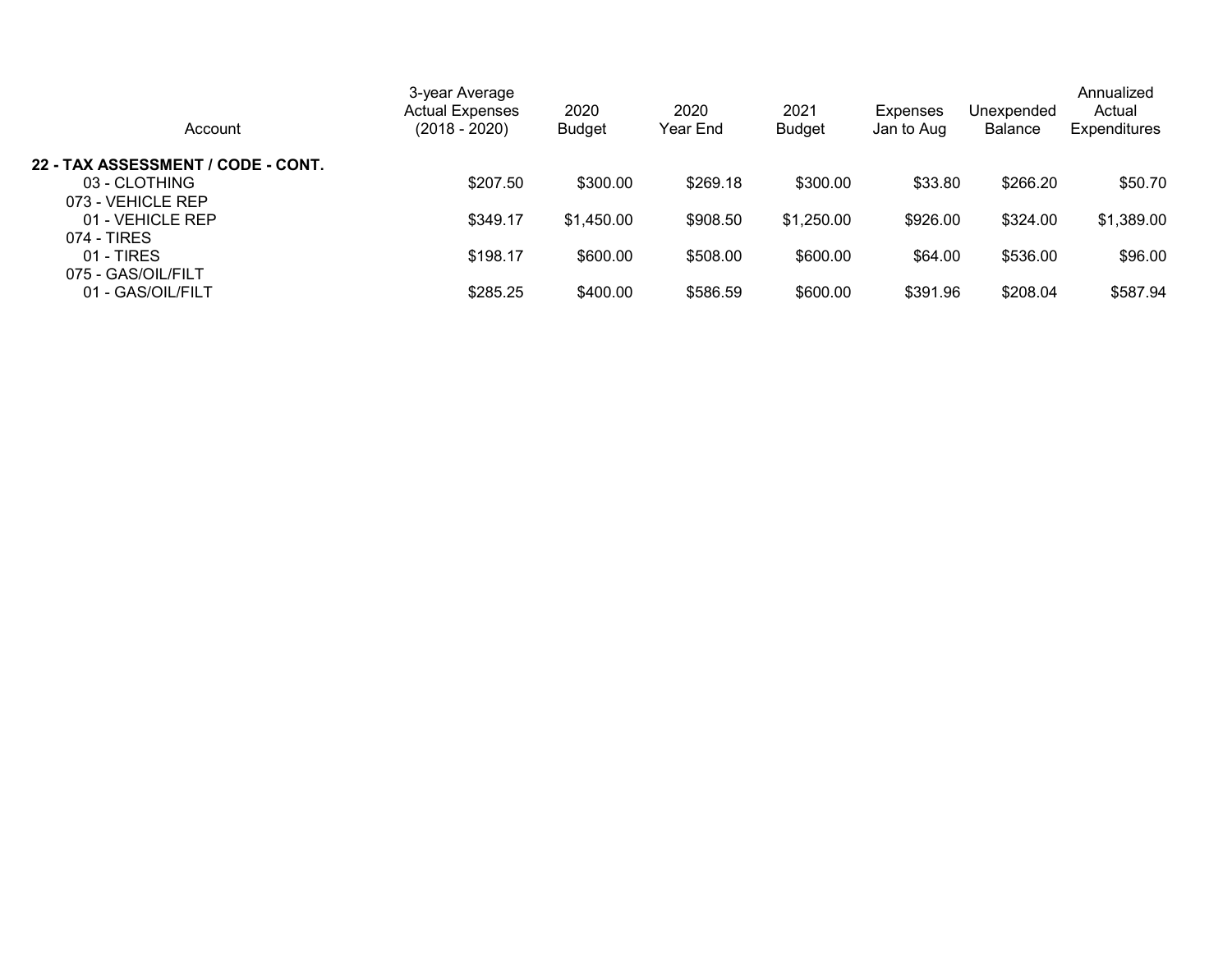| Account           | 3-year Average<br><b>Actual Expenses</b><br>$(2018 - 2020)$ | 2020<br><b>Budget</b> | 2020<br>Year End | 2021<br><b>Budget</b> | <b>Expenses</b><br>Jan to Aug | Unexpended<br>Balance | Annualized<br>Actual<br>Expenditures |
|-------------------|-------------------------------------------------------------|-----------------------|------------------|-----------------------|-------------------------------|-----------------------|--------------------------------------|
| 24 - HOUSING      |                                                             |                       |                  |                       |                               |                       |                                      |
| 01 - HOUSING      |                                                             | \$92,700.00           | \$101,143.23     | \$102,383.00          | \$73,072.40                   | \$29,310.60           | \$109,608.60                         |
| 001 - SALARIES    |                                                             |                       |                  |                       |                               |                       |                                      |
| 01 - REG PAY      | \$53,175.69                                                 | \$53,525.00           | \$53,525.60      | \$55,646.00           | \$36,520.87                   | \$19,125.13           | \$54,781.31                          |
| 003 - OFFICE SUPP |                                                             |                       |                  |                       |                               |                       |                                      |
| 01 - POSTAGE      | \$1,989.15                                                  | \$1,100.00            | \$3,675.85       | \$2,000.00            | \$1,855.13                    | \$144.87              | \$2,782.70                           |
| 02 - ADVERTISING  | \$95.00                                                     | \$200.00              | \$0.00           | \$200.00              | \$171.00                      | \$29.00               | \$256.50                             |
| 03 - COPIER RENT  | \$1,803.57                                                  | \$1,975.00            | \$1,730.84       | \$1,975.00            | \$1,150.79                    | \$824.21              | \$1,726.19                           |
| 05 - PRINTER INK  | \$339.78                                                    | \$200.00              | \$142.41         | \$200.00              | \$0.00                        | \$200.00              | \$0.00                               |
| 07 - PAPER        | \$290.00                                                    | \$250.00              | \$182.79         | \$250.00              | \$245.36                      | \$4.64                | \$368.04                             |
| 08 - OFFICE SUPP  | \$1,625.14                                                  | \$750.00              | \$3,175.37       | \$750.00              | \$2,507.79                    | $-$1,757.79$          | \$3,761.69                           |
| 12 - SOFTWARE     | \$11,172.19                                                 | \$14,000.00           | \$13,988.38      | \$14,000.00           | \$13,478.07                   | \$521.93              | \$20,217.11                          |
| 005 - LEGAL FEES  |                                                             |                       |                  |                       |                               |                       |                                      |
| 04 - LEGAL FEES   | \$1,556.67                                                  | \$0.00                | \$4,670.00       | \$5,000.00            | \$60.00                       | \$4,940.00            | \$90.00                              |
| 007 - AUDIT       |                                                             |                       |                  |                       |                               |                       |                                      |
| 01 - AUDIT        |                                                             | \$1,500.00            | \$0.00           | \$1,500.00            | \$0.00                        | \$1,500.00            | \$0.00                               |
| 008 - COMP MAINT  |                                                             |                       |                  |                       |                               |                       |                                      |
| 01 - COMP MAINT   |                                                             | \$0.00                | \$0.00           | \$840.00              | \$560.00                      | \$280.00              | \$840.00                             |
| 009 - PROF DUES   |                                                             |                       |                  |                       |                               |                       |                                      |
| 01 - SUBSCRIPTION | \$540.91                                                    | \$800.00              | \$532.36         | \$550.00              | \$640.22                      | $-$90.22$             | \$960.33                             |
| 04 - PROF DUES    | \$600.00                                                    | \$500.00              | \$800.00         | \$800.00              | \$500.00                      | \$300.00              | \$750.00                             |
| 010 - TRAVEL EXP  |                                                             |                       |                  |                       |                               |                       |                                      |
| 01 - MILEAGE      | \$122.59                                                    | \$150.00              | \$158.76         | \$150.00              | \$0.00                        | \$150.00              | \$0.00                               |
| 02 - MEAL & LODGE | \$596.48                                                    | \$900.00              | \$0.00           | \$500.00              | \$0.00                        | \$500.00              | \$0.00                               |
| 05 - TRAVEL EXP   | \$330.59                                                    | \$400.00              | \$0.00           | \$200.00              | \$0.00                        | \$200.00              | \$0.00                               |
| 011 - TRAIN & EDU |                                                             |                       |                  |                       |                               |                       |                                      |
| 02 - TRAIN & EDU  | \$1,569.04                                                  | \$1,500.00            | \$1,328.00       | \$1,500.00            | \$1,669.00                    | $-$169.00$            | \$2,503.50                           |
| 014 - NEW EQUIP   |                                                             |                       |                  |                       |                               |                       |                                      |
| 01 - NEW EQUIP    | \$1,222.11                                                  | \$0.00                | \$1,684.00       | \$500.00              | \$0.00                        | \$500.00              | \$0.00                               |
| 015 - TELEPHONE   |                                                             |                       |                  |                       |                               |                       |                                      |
| 04 - TELEPHONE    | \$504.52                                                    | \$500.00              | \$461.89         | \$800.00              | \$230.46                      | \$569.54              | \$345.69                             |
| 017 - COMMUNICATE |                                                             |                       |                  |                       |                               |                       |                                      |
| 03 - INTERNET     | \$0.00                                                      | \$204.00              | \$0.00           | \$204.00              | \$0.00                        | \$204.00              | \$0.00                               |
| 018 - HEALTH INS  |                                                             |                       |                  |                       |                               |                       |                                      |
| 01 - HEALTH INS   | \$2,784.16                                                  | \$2,592.00            | \$2,785.56       | \$2,773.00            | \$1,874.85                    | \$898.15              | \$2,812.28                           |
| 034 - WORK COMP   |                                                             |                       |                  |                       |                               |                       |                                      |
| 01 - WORK COMP    | \$165.19                                                    | \$222.00              | \$177.17         | \$185.00              | \$0.00                        | \$185.00              | \$0.00                               |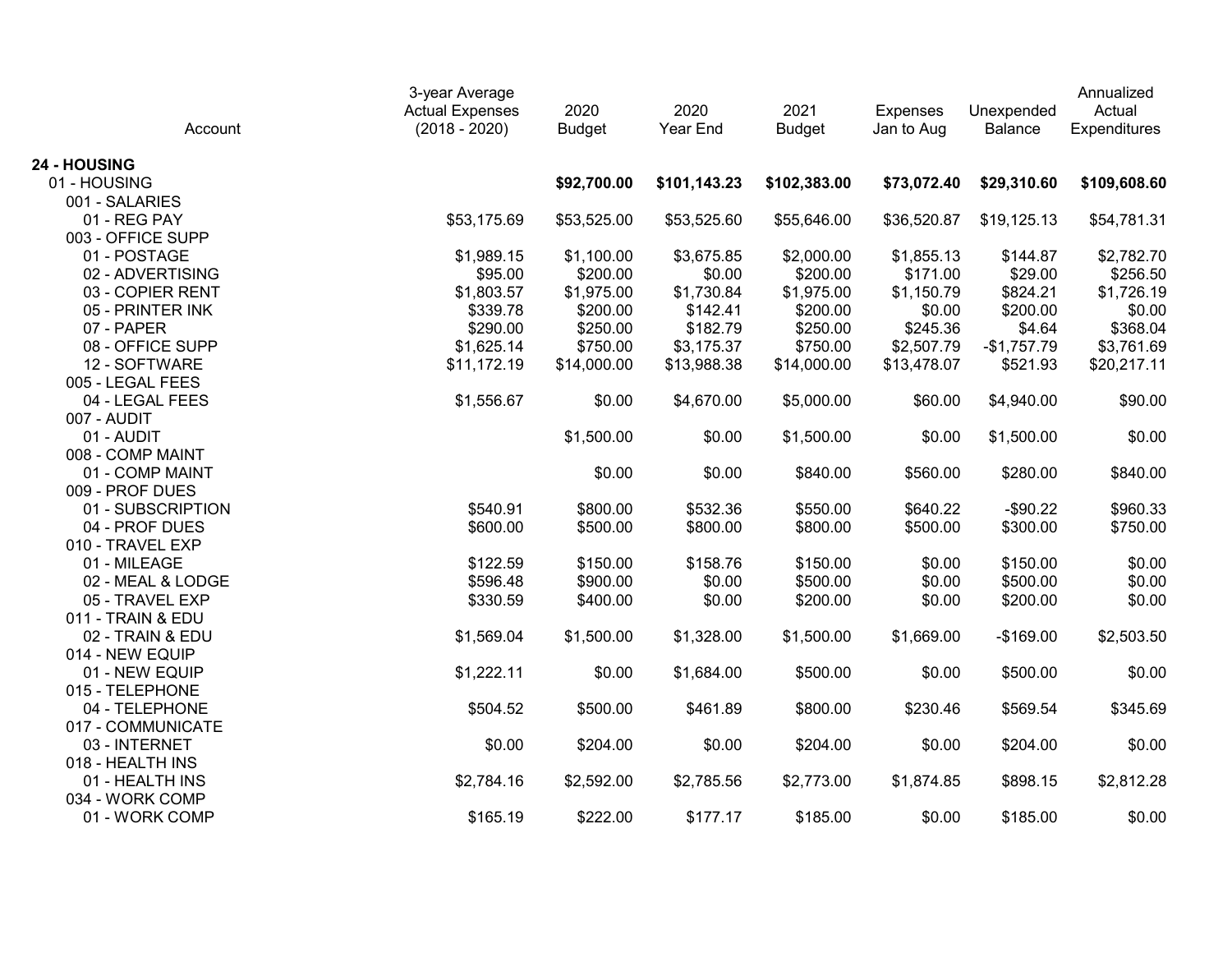| 3-year Average<br><b>Actual Expenses</b><br>(2018 - 2020) | 2020<br><b>Budget</b> | 2020<br>Year End | 2021<br><b>Budget</b> | <b>Expenses</b><br>Jan to Aug | Unexpended<br>Balance | Annualized<br>Actual<br><b>Expenditures</b> |
|-----------------------------------------------------------|-----------------------|------------------|-----------------------|-------------------------------|-----------------------|---------------------------------------------|
|                                                           |                       |                  |                       |                               |                       |                                             |
|                                                           |                       |                  |                       |                               |                       |                                             |
| \$272.40                                                  | \$300.00              | \$295.20         | \$315.00              | \$0.00                        | \$315.00              | \$0.00                                      |
|                                                           |                       |                  |                       |                               |                       |                                             |
| \$4,417.52                                                | \$4,095.00            | \$4,448.56       | \$4,216.00            | \$3,029.63                    | \$1,186.37            | \$4,544.45                                  |
|                                                           |                       |                  |                       |                               |                       |                                             |
| \$1,958.05                                                | \$1,837.00            | \$1,982.99       | \$1,929.00            | \$1,339.23                    | \$589.77              | \$2,008.85                                  |
|                                                           |                       |                  |                       |                               |                       |                                             |
| \$5,263.00                                                | \$5,200.00            | \$5,397.50       | \$5,400.00            | \$7,240.00                    | $-$1,840.00$          | \$10,860.00                                 |
|                                                           |                       |                  |                       |                               |                       |                                             |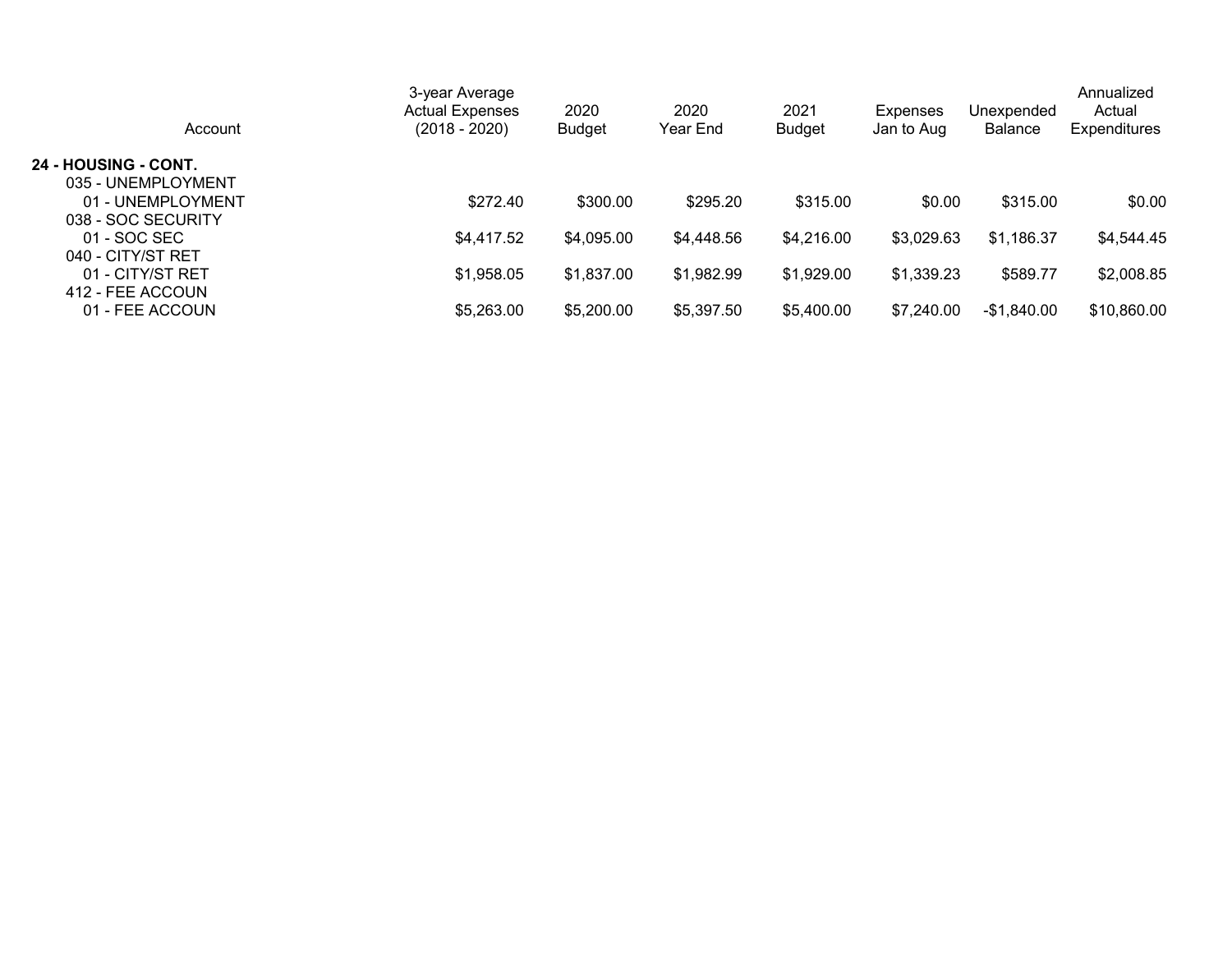| Account            | 3-year Average<br><b>Actual Expenses</b><br>$(2018 - 2020)$ | 2020<br><b>Budget</b> | 2020<br>Year End | 2021<br><b>Budget</b> | <b>Expenses</b><br>Jan to Aug | Unexpended<br>Balance | Annualized<br>Actual<br>Expenditures |
|--------------------|-------------------------------------------------------------|-----------------------|------------------|-----------------------|-------------------------------|-----------------------|--------------------------------------|
| 25 - LIBRARY       |                                                             |                       |                  |                       |                               |                       |                                      |
| 01 - LIBRARY       |                                                             | \$224,592.00          | \$201,229.56     | \$222,119.00          | \$137,239.57                  | \$84,879.43           | \$205,859.36                         |
| 001 - SALARIES     |                                                             |                       |                  |                       |                               |                       |                                      |
| 01 - REG PAY       |                                                             | \$127,190.00          | \$125,381.12     | \$129,315.00          | \$86,087.85                   | \$43,227.15           | \$129,131.78                         |
| 003 - OFFICE SUPP  |                                                             |                       |                  |                       |                               |                       |                                      |
| 01 - POSTAGE       | \$328.35                                                    | \$550.00              | \$251.13         | \$350.00              | \$128.30                      | \$221.70              | \$192.45                             |
| 02 - ADVERTISING   | \$91.30                                                     | \$250.00              | \$26.00          | \$100.00              | \$46.25                       | \$53.75               | \$69.38                              |
| 03 - COPIER RENT   | \$1,938.32                                                  | \$2,480.00            | \$1,653.94       | \$2,000.00            | \$940.31                      | \$1,059.69            | \$1,410.47                           |
| 07 - PAPER         | \$152.24                                                    | \$200.00              | \$76.53          | \$200.00              | \$61.34                       | \$138.66              | \$92.01                              |
| 08 - OFFICE SUPP   | \$998.21                                                    | \$1,600.00            | \$459.04         | \$1,500.00            | \$632.14                      | \$867.86              | \$948.21                             |
| 008 - COMP MAINT   |                                                             |                       |                  |                       |                               |                       |                                      |
| 01 - COMP MAINT    | \$8,701.44                                                  | \$7,800.00            | \$3,096.00       | \$7,800.00            | \$2,619.00                    | \$5,181.00            | \$3,928.50                           |
| 009 - PROF DUES    |                                                             |                       |                  |                       |                               |                       |                                      |
| 01 - SUBSCRIPTION  | \$124.00                                                    | \$120.00              | \$119.00         | \$179.00              | \$179.00                      | \$0.00                | \$268.50                             |
| 04 - PROF DUES     | \$133.33                                                    | \$200.00              | \$200.00         | \$200.00              | \$100.00                      | \$100.00              | \$150.00                             |
| 010 - TRAVEL EXP   |                                                             |                       |                  |                       |                               |                       |                                      |
| 05 - TRAVEL EXP    | \$303.16                                                    | \$750.00              | \$0.00           | \$500.00              | \$0.00                        | \$500.00              | \$0.00                               |
| 011 - TRAIN & EDU  |                                                             |                       |                  |                       |                               |                       |                                      |
| 02 - TRAIN & EDU   | \$230.00                                                    | \$500.00              | \$0.00           | \$500.00              | \$95.00                       | \$405.00              | \$142.50                             |
| 014 - NEW EQUIP    |                                                             |                       |                  |                       |                               |                       |                                      |
| 01 - NEW EQUIP     | \$855.49                                                    | \$1,500.00            | \$0.00           | \$1,250.00            | \$173.77                      | \$1,076.23            | \$260.66                             |
| 015 - TELEPHONE    |                                                             |                       |                  |                       |                               |                       |                                      |
| 04 - TELEPHONE     | \$1,773.73                                                  | \$1,750.00            | \$1,834.32       | \$1,900.00            | \$1,153.09                    | \$746.91              | \$1,729.64                           |
| 018 - HEALTH INS   |                                                             |                       |                  |                       |                               |                       |                                      |
| 01 - HEALTH INS    | \$9,625.08                                                  | \$11,395.00           | \$11,391.64      | \$11,180.00           | \$8,018.32                    | \$3,161.68            | \$12,027.48                          |
| 019 - MISC EXPENSE |                                                             |                       |                  |                       |                               |                       |                                      |
| 01 - MISC EXPENSE  | \$35.26                                                     | \$200.00              | \$0.00           | \$200.00              | \$0.00                        | \$200.00              | \$0.00                               |
| 026 - HEATING FUEL |                                                             |                       |                  |                       |                               |                       |                                      |
| 03 - HEATING FUEL  | \$12,200.54                                                 | \$13,000.00           | \$9,564.87       | \$12,000.00           | \$6,054.66                    | \$5,945.34            | \$9,081.99                           |
| 027 - ELECTRICITY  |                                                             |                       |                  |                       |                               |                       |                                      |
| 11 - ELECTRICITY   | \$3,968.19                                                  | \$4,300.00            | \$3,757.68       | \$4,200.00            | \$2,749.17                    | \$1,450.83            | \$4,123.76                           |
| 028 - WATER        |                                                             |                       |                  |                       |                               |                       |                                      |
| 05 - WATER         | \$293.52                                                    | \$370.00              | \$254.02         | \$300.00              | \$166.80                      | \$133.20              | \$250.20                             |
| 029 - SEWER        |                                                             |                       |                  |                       |                               |                       |                                      |
| 01 - SEWER         | \$258.41                                                    | \$270.00              | \$252.46         | \$275.00              | \$166.64                      | \$108.36              | \$249.96                             |
| 031 - BLDG MAINT   |                                                             |                       |                  |                       |                               |                       |                                      |
| 01 - BLDG MAINT    | \$5,824.69                                                  | \$5,000.00            | \$5,691.26       | \$4,000.00            | \$2,813.45                    | \$1,186.55            | \$4,220.18                           |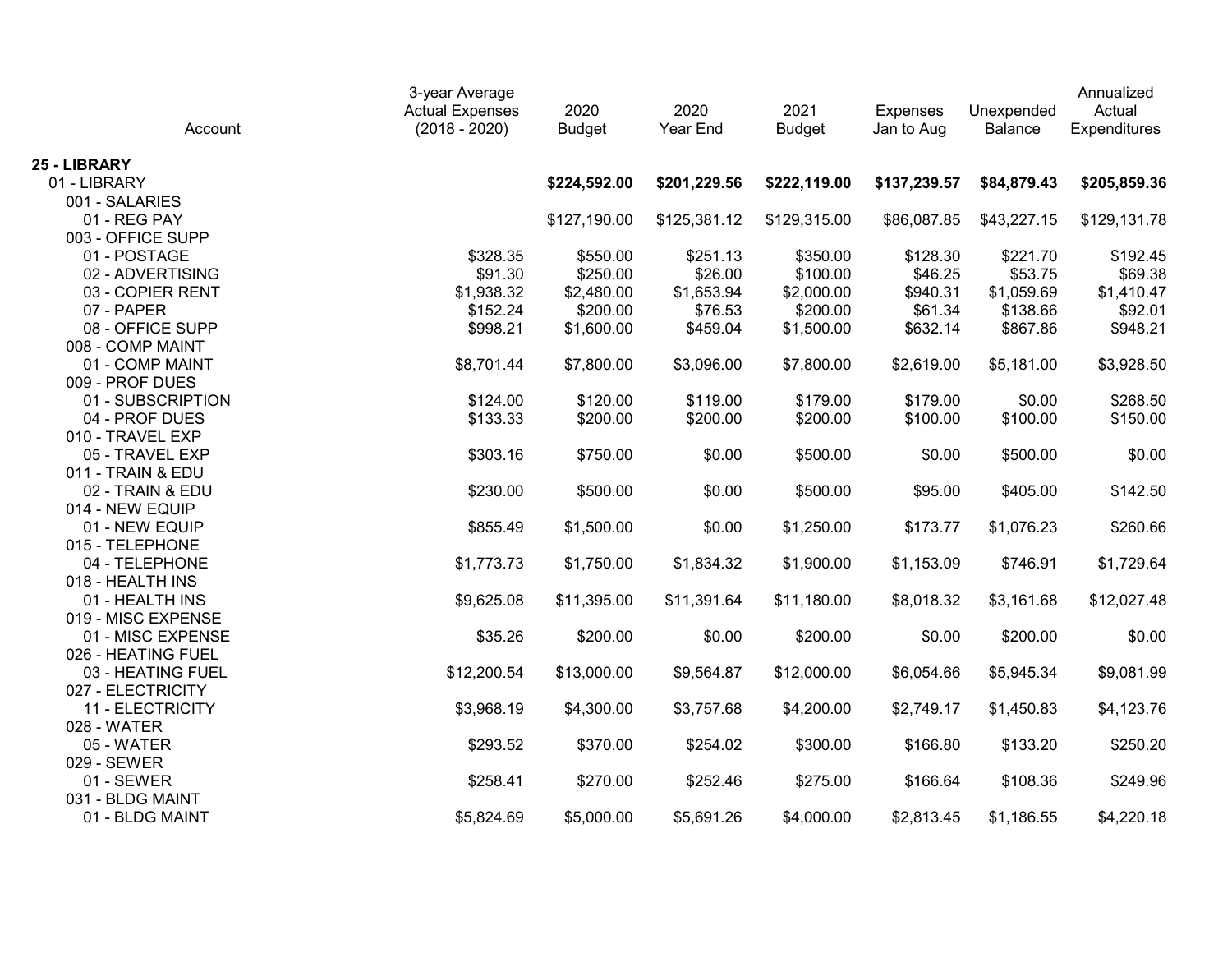| Account              | 3-year Average<br><b>Actual Expenses</b><br>$(2018 - 2020)$ | 2020<br><b>Budget</b> | 2020<br>Year End | 2021<br><b>Budget</b> | Expenses<br>Jan to Aug | Unexpended<br><b>Balance</b> | Annualized<br>Actual<br>Expenditures |
|----------------------|-------------------------------------------------------------|-----------------------|------------------|-----------------------|------------------------|------------------------------|--------------------------------------|
| 25 - LIBRARY - CONT. |                                                             |                       |                  |                       |                        |                              |                                      |
| 032 - PROP INS       |                                                             |                       |                  |                       |                        |                              |                                      |
| 01 - PROP INS        | \$1,637.10                                                  | \$1,846.00            | \$1,660.36       | \$1,938.00            | \$1,180.72             | \$757.28                     | \$1,771.08                           |
| 034 - WORK COMP      |                                                             |                       |                  |                       |                        |                              |                                      |
| 01 - WORK COMP       | \$327.41                                                    | \$377.00              | \$385.68         | \$309.00              | \$287.45               | \$21.55                      | \$431.18                             |
| 038 - SOC SECURITY   |                                                             |                       |                  |                       |                        |                              |                                      |
| 01 - SOC SEC         | \$9,118.48                                                  | \$9,730.00            | \$9,255.32       | \$9,893.00            | \$6,366.48             | \$3,526.52                   | \$9,549.72                           |
| 040 - CITY/ST RET    |                                                             |                       |                  |                       |                        |                              |                                      |
| 01 - CITY/ST RET     | \$0.00                                                      | \$1,714.00            | \$0.00           | \$1,780.00            | \$0.00                 | \$1,780.00                   | \$0.00                               |
| 055 - BOOKS & PERI   |                                                             |                       |                  |                       |                        |                              |                                      |
| 03 - BOOKS & PERI    | \$16,083.36                                                 | \$17,500.00           | \$15,971.26      | \$17,500.00           | \$10,153.58            | \$7,346.42                   | \$15,230.37                          |
| 271 - CONTR SERVIC   |                                                             |                       |                  |                       |                        |                              |                                      |
| 01 - JAN & SUPP      | \$10,627.65                                                 | \$12,500.00           | \$9,078.25       | \$11,500.00           | \$6,164.96             | \$5,335.04                   | \$9,247.44                           |
| 406 - PROGRAM        |                                                             |                       |                  |                       |                        |                              |                                      |
| 01 - LIBRARY PROG    | \$647.57                                                    | \$1,000.00            | \$591.04         | \$750.00              | \$335.58               | \$414.42                     | \$503.37                             |
| 02 - ARCHIVES        | \$216.45                                                    | \$500.00              | \$278.78         | \$500.00              | \$565.71               | $-$ \$65.71                  | \$848.57                             |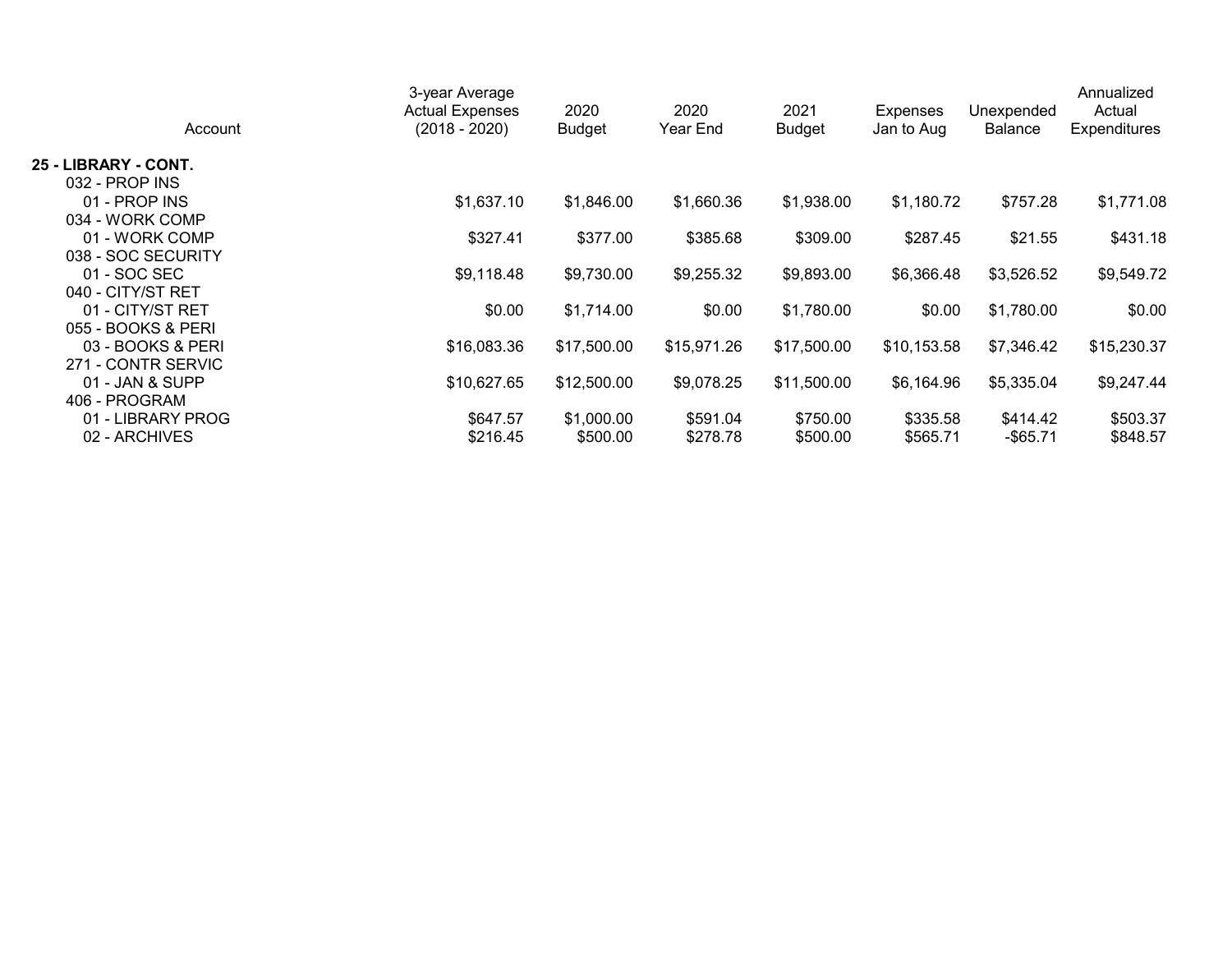| Account                          | 3-year Average<br><b>Actual Expenses</b><br>$(2018 - 2020)$ | 2020<br><b>Budget</b> | 2020<br>Year End | 2021<br><b>Budget</b> | <b>Expenses</b><br>Jan to Aug                                          | Unexpended<br>Balance     | Annualized<br>Actual<br>Expenditures |
|----------------------------------|-------------------------------------------------------------|-----------------------|------------------|-----------------------|------------------------------------------------------------------------|---------------------------|--------------------------------------|
| <b>31 - FIRE &amp; AMBULANCE</b> |                                                             |                       |                  |                       |                                                                        |                           |                                      |
| 01 - AMBULANCE                   |                                                             | 2,330,246.00          |                  |                       | 2,263,231.34 \$2,350,449.00 \$1,507,953.53 \$842,495.47 \$2,261,930.30 |                           |                                      |
| 001 - SALARIES                   |                                                             |                       |                  |                       |                                                                        |                           |                                      |
| 01 - REG PAY                     | \$823,489.59                                                | 892,755.00            | 846,235.56       | \$906,310.00          |                                                                        | \$562,579.82 \$343,730.18 | \$843,869.73                         |
| $02 - OT$                        | \$328,747.46                                                | 290,000.00            | 298,615.83       | \$290,000.00          | \$215,509.25                                                           | \$74,490.75               | \$323,263.88                         |
| 05 - STAND BY                    | \$48,551.36                                                 | 50,000.00             | 45,816.00        | \$47,736.00           | \$37,096.00                                                            | \$10,640.00               | \$55,644.00                          |
| 07 - SALARIES                    | \$85,308.85                                                 | 64,738.00             | 72,780.43        | \$81,025.00           | \$47,250.35                                                            | \$33,774.65               | \$70,875.53                          |
| 003 - OFFICE SUPP                |                                                             |                       |                  |                       |                                                                        |                           |                                      |
| 01 - POSTAGE                     | \$18.33                                                     | 300.00                | 55.00            | \$300.00              | \$0.00                                                                 | \$300.00                  | \$0.00                               |
| 03 - COPIER RENT                 | \$380.87                                                    | 1,000.00              | 847.98           | \$960.00              | \$522.82                                                               | \$437.18                  | \$784.23                             |
| 05 - PRINTER INK                 | \$58.99                                                     | 100.00                | 92.00            | \$100.00              | \$99.00                                                                | \$1.00                    | \$148.50                             |
| 08 - OFFICE SUPP                 | \$4,214.90                                                  | 1,500.00              | 1,081.71         | \$1,500.00            | \$669.64                                                               | \$830.36                  | \$1,004.46                           |
| 09 - BILLING SUPP                | \$4,824.71                                                  | 7,500.00              | 6,572.59         | \$7,500.00            | \$3,659.81                                                             | \$3,840.19                | \$5,489.72                           |
| 14 - CALAIS                      | \$1,992.39                                                  | 1,800.00              | 1,996.63         | \$1,800.00            | \$1,554.63                                                             | \$245.37                  | \$2,331.95                           |
| 16 - ISLAND FALLS                | \$1,168.96                                                  | 500.00                | 1,295.04         | \$1,000.00            | \$1,010.12                                                             | $-$10.12$                 | \$1,515.18                           |
| 17 - PATTEN                      | \$1,477.96                                                  | 1,300.00              | 1,543.23         | \$1,300.00            | \$1,158.33                                                             | \$141.67                  | \$1,737.50                           |
| 009 - PROF DUES                  |                                                             |                       |                  |                       |                                                                        |                           |                                      |
| 04 - PROF DUES                   | \$1,705.00                                                  | 3,000.00              | 2,960.20         | \$3,000.00            | \$975.00                                                               | \$2,025.00                | \$1,462.50                           |
| 010 - TRAVEL EXP                 |                                                             |                       |                  |                       |                                                                        |                           |                                      |
| 01 - MILEAGE                     | \$202.02                                                    | 500.00                |                  | \$300.00              | \$0.00                                                                 | \$300.00                  | \$0.00                               |
| 05 - TRAVEL EXP                  | \$595.94                                                    | 2,250.00              | 1,580.04         | \$1,750.00            | \$0.00                                                                 | \$1,750.00                | \$0.00                               |
| 011 - TRAIN & EDU                |                                                             |                       |                  |                       |                                                                        |                           |                                      |
| 02 - TRAIN & EDU                 | \$7,028.73                                                  | 8,000.00              | 3,812.76         | \$8,000.00            | \$1,994.24                                                             | \$6,005.76                | \$2,991.36                           |
| 014 - NEW EQUIP                  |                                                             |                       |                  |                       |                                                                        |                           |                                      |
| 01 - NEW EQUIP                   | \$7,469.56                                                  | 8,000.00              | 6,542.34         | \$9,000.00            | \$6,554.74                                                             | \$2,445.26                | \$9,832.11                           |
| 015 - TELEPHONE                  |                                                             |                       |                  |                       |                                                                        |                           |                                      |
| 01 - CELL PHONE                  | \$4,290.70                                                  | 4,000.00              | 4,635.20         | \$4,500.00            | \$2,638.67                                                             | \$1,861.33                | \$3,958.01                           |
| 04 - TELEPHONE                   | \$5,372.44                                                  | \$5,500.00            | 4,793.87         | \$5,500.00            | \$2,476.12                                                             | \$3,023.88                | \$3,714.18                           |
| 017 - COMMUNICATE                |                                                             |                       |                  |                       |                                                                        |                           |                                      |
| 03 - INTERNET                    | \$1,109.36                                                  | 1,100.00              | 1,067.40         | \$1,100.00            | \$711.60                                                               | \$388.40                  | \$1,067.40                           |
| 018 - HEALTH INS                 |                                                             |                       |                  |                       |                                                                        |                           |                                      |
| 01 - HEALTH INS                  | \$300,301.08                                                | \$324,405.00          | 325,323.37       | \$319,000.00          |                                                                        | \$216,231.01 \$102,768.99 | \$324,346.52                         |
| 02 - AMB BILL                    | \$18,113.76                                                 | \$51,375.00           | 32,191.92        | \$36,000.00           | \$21,278.50                                                            | \$14,721.50               | \$31,917.75                          |
| 019 - MISC EXPENSE               |                                                             |                       |                  |                       |                                                                        |                           |                                      |
| 01 - MISC EXPENSE                | \$794.63                                                    | 1,000.00              | 997.58           | \$1,000.00            | \$0.00                                                                 | \$1,000.00                | \$0.00                               |
| 026 - HEATING FUEL               |                                                             |                       |                  |                       |                                                                        |                           |                                      |
| 03 - HEATING FUEL                | \$19,895.67                                                 | 17,000.00             | 17,831.96        | \$17,000.00           | \$10,046.33                                                            | \$6,953.67                | \$15,069.50                          |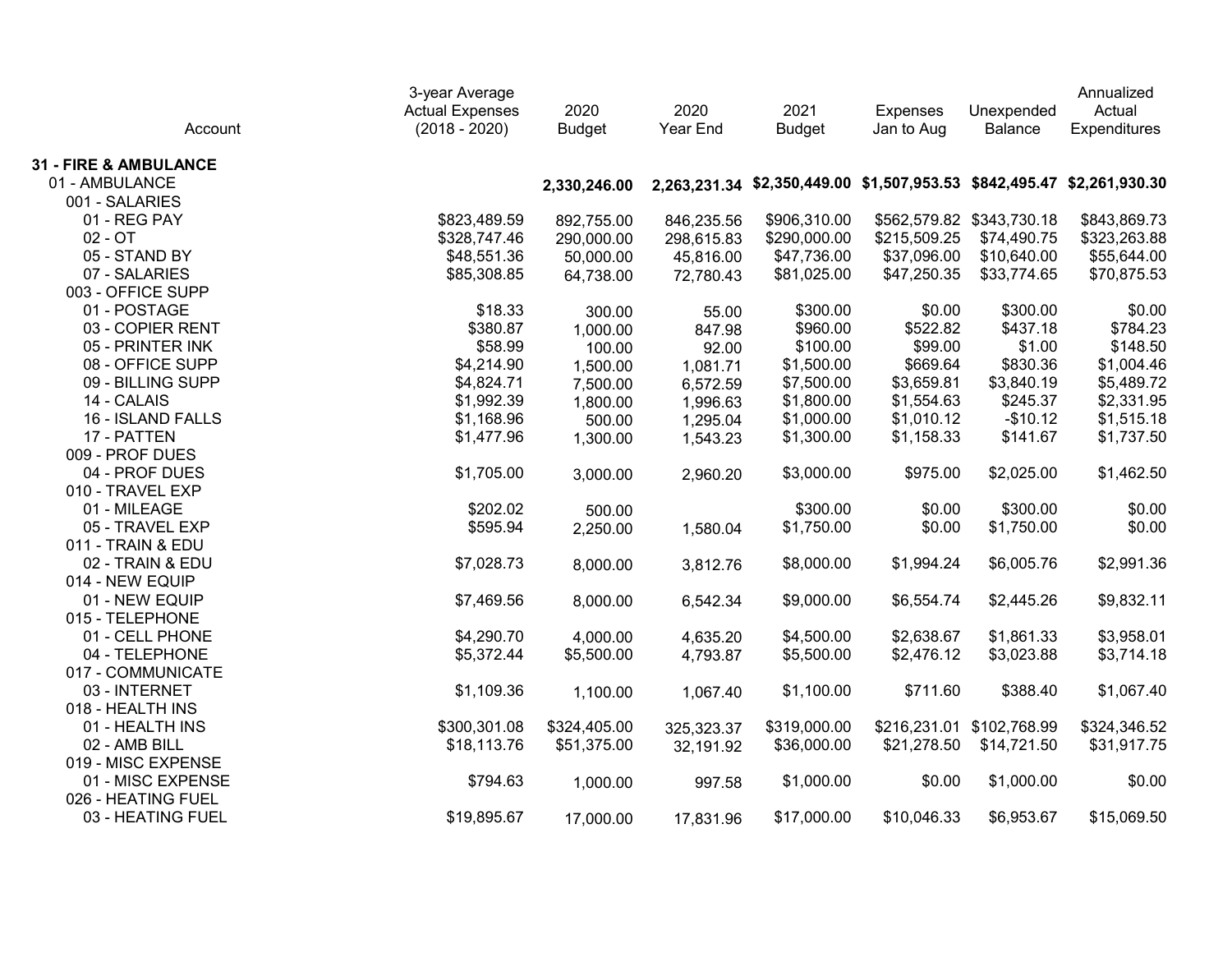| Account                                 | 3-year Average<br><b>Actual Expenses</b><br>$(2018 - 2020)$ | 2020<br><b>Budget</b> | 2020<br>Year End | 2021<br><b>Budget</b> | <b>Expenses</b><br>Jan to Aug | Unexpended<br>Balance | Annualized<br>Actual<br>Expenditures |
|-----------------------------------------|-------------------------------------------------------------|-----------------------|------------------|-----------------------|-------------------------------|-----------------------|--------------------------------------|
| 31 - FIRE & AMBULANCE - CONT.           |                                                             |                       |                  |                       |                               |                       |                                      |
| 027 - ELECTRICITY                       |                                                             |                       |                  |                       |                               |                       |                                      |
| 11 - ELECTRICITY                        | \$7,047.66                                                  | 6,650.00              | 7,518.27         | \$7,200.00            | \$5,049.66                    | \$2,150.34            | \$7,574.49                           |
| 028 - WATER                             |                                                             |                       |                  |                       |                               |                       |                                      |
| 05 - WATER                              | \$763.89                                                    | 700.00                | 802.79           | \$800.00              | \$625.57                      | \$174.43              | \$938.36                             |
| 029 - SEWER                             |                                                             |                       |                  |                       |                               |                       |                                      |
| 01 - SEWER                              | \$550.85                                                    | 550.00                | 611.33           | \$600.00              | \$466.68                      | \$133.32              | \$700.02                             |
| 030 - BLDG SUPPLY                       |                                                             |                       |                  |                       |                               |                       |                                      |
| 01 - BLDG SUPPLY                        | \$3,975.85                                                  | 3,500.00              | 4,536.58         | \$4,000.00            | \$2,726.77                    | \$1,273.23            | \$4,090.16                           |
| 031 - BLDG MAINT                        |                                                             |                       |                  |                       |                               |                       |                                      |
| 01 - BLDG MAINT                         | \$15,245.17                                                 | 20,000.00             | 20,000.00        | \$20,000.00           | \$9,683.91                    | \$10,316.09           | \$14,525.87                          |
| 032 - PROP INS                          |                                                             |                       |                  |                       |                               |                       |                                      |
| 01 - PROP INS                           | \$1,771.55                                                  | 2,260.00              | 1,553.22         | \$2,373.00            | \$789.62                      | \$1,583.38            | \$1,184.43                           |
| 034 - WORK COMP                         |                                                             |                       |                  |                       |                               |                       |                                      |
| 01 - WORK COMP                          | \$90,897.85                                                 | 103,616.00            | 110,195.20       | \$84,965.00           | \$72,667.57                   | \$12,297.43           | \$109,001.36                         |
| 035 - UNEMPLOYMENT                      |                                                             |                       |                  |                       |                               |                       |                                      |
| 01 - UNEMPLOYMENT                       | \$6,131.25                                                  | 7,210.00              | 6,856.42         | \$7,210.00            | \$0.00                        | \$7,210.00            | \$0.00                               |
| 036 - VEHICLE INS                       |                                                             |                       |                  |                       |                               |                       |                                      |
| 01 - VEHICLE INS                        | \$14,916.91                                                 | 17,650.00             | 14,731.89        | \$17,650.00           | \$10,397.48                   | \$7,252.52            | \$15,596.22                          |
| 037 - LIABILITY IN                      |                                                             |                       |                  |                       |                               |                       |                                      |
| 01 - LIABILIT INS<br>038 - SOC SECURITY | \$3,795.03                                                  | 3,587.00              | 3,766.71         | \$3,765.00            | \$2,859.95                    | \$905.05              | \$4,289.93                           |
| 01 - SOC SEC                            | \$93,223.29                                                 |                       |                  | \$109,710.00          | \$62,001.81                   | \$47,708.19           | \$93,002.72                          |
| 040 - CITY/ST RET                       |                                                             | 106,355.00            | 93,023.80        |                       |                               |                       |                                      |
| 01 - CITY/ST RET                        | \$70,649.54                                                 | \$70,645.00           | 72,111.15        | \$71,525.00           | \$50,603.93                   | \$20,921.07           | \$75,905.90                          |
| 051 - EQUIP MAINT                       |                                                             |                       |                  |                       |                               |                       |                                      |
| 03 - MAINT CONT                         | \$9,714.44                                                  | \$9,000.00            | 10,902.01        | \$9,000.00            | \$11,772.60                   | $-$2,772.60$          | \$17,658.90                          |
| 05 - EQUIP MAINT                        | \$7,191.38                                                  | \$7,500.00            | 6,811.85         | \$7,500.00            | \$3,101.43                    | \$4,398.57            | \$4,652.15                           |
| 067 - PD CALL FTRS                      |                                                             |                       |                  |                       |                               |                       |                                      |
| 01 - PD CALL FTR                        | \$25,924.06                                                 | \$26,000.00           | 26,000.00        | \$26,000.00           | \$900.00                      | \$25,100.00           | \$1,350.00                           |
| 069 - PD CALL INS                       |                                                             |                       |                  |                       |                               |                       |                                      |
| 01 - PD CALL INS                        | \$0.00                                                      | \$400.00              | 0.00             | \$400.00              | \$0.00                        | \$400.00              | \$0.00                               |
| 070 - CLOTHS ALLOW                      |                                                             |                       |                  |                       |                               |                       |                                      |
| 01 - UNIFORMS                           | \$7,162.96                                                  | \$8,000.00            | 7,721.48         | \$8,000.00            | \$3,673.40                    | \$4,326.60            | \$5,510.10                           |
| 02 - T.O. GEAR                          | \$1,809.31                                                  | \$1,000.00            | 779.43           | \$1,500.00            | \$442.19                      | \$1,057.81            | \$663.29                             |
| 04 - BOOTS                              | \$416.64                                                    | \$500.00              | 413.99           | \$500.00              | \$0.00                        | \$500.00              | \$0.00                               |
| 071 - RADIO MAINT                       |                                                             |                       |                  |                       |                               |                       |                                      |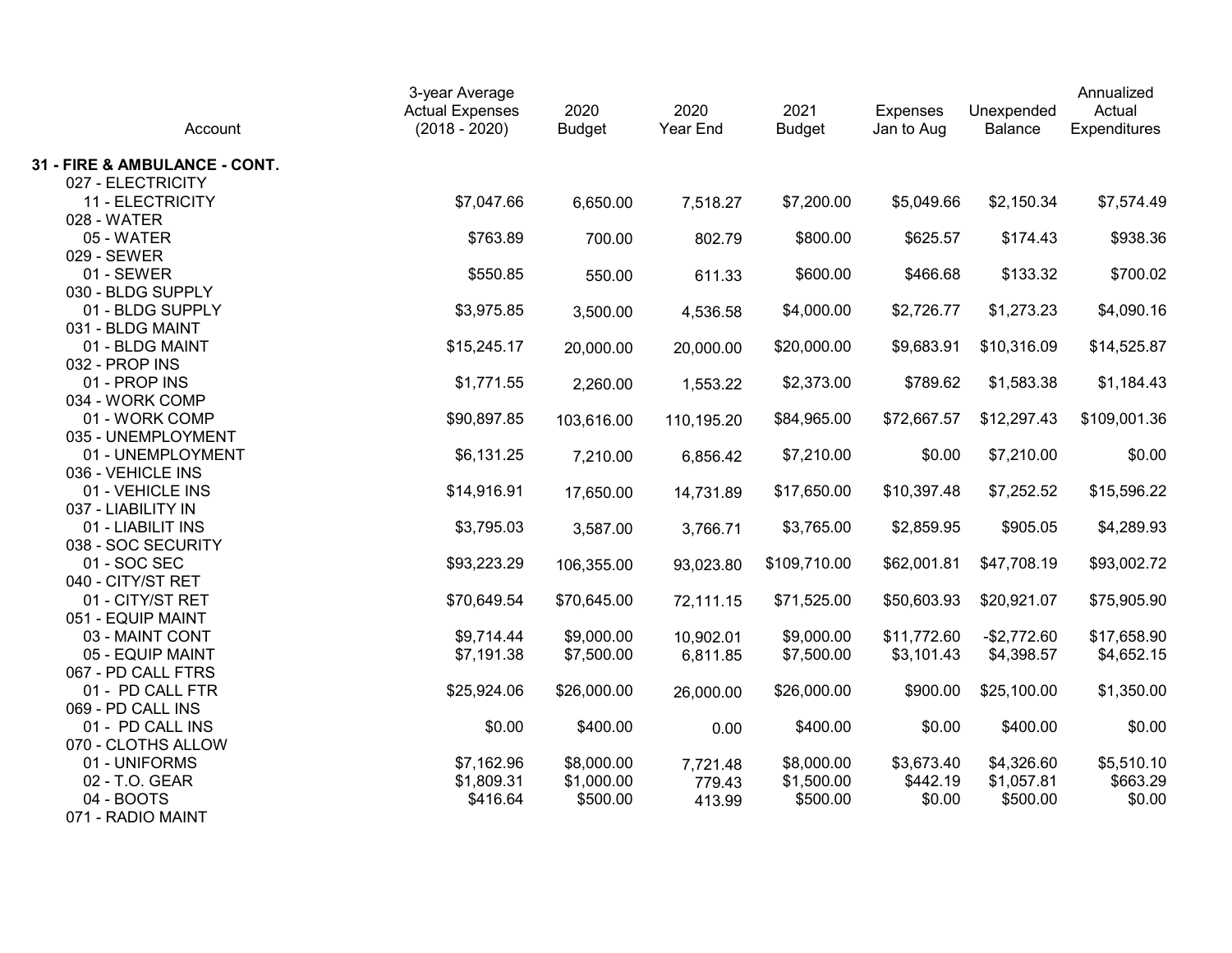| Account                           | 3-year Average<br><b>Actual Expenses</b><br>$(2018 - 2020)$ | 2020<br><b>Budget</b> | 2020<br>Year End | 2021<br><b>Budget</b> | <b>Expenses</b><br>Jan to Aug | Unexpended<br>Balance | Annualized<br>Actual<br>Expenditures |
|-----------------------------------|-------------------------------------------------------------|-----------------------|------------------|-----------------------|-------------------------------|-----------------------|--------------------------------------|
| 31 - FIRE & AMBULANCE - CONT.     |                                                             |                       |                  |                       |                               |                       |                                      |
| 01 - VEHICLE                      | \$642.22                                                    | \$2,000.00            | 912.44           | \$1,500.00            | \$754.82                      | \$745.18              | \$1,132.23                           |
| 03 - RADIO MAINT                  | \$796.88                                                    | \$5,000.00            | 1,333.91         | \$4,000.00            | \$1,310.37                    | \$2,689.63            | \$1,965.56                           |
| 072 - LADDER TEST                 |                                                             |                       |                  |                       |                               |                       |                                      |
| 01 - LADDER TEST                  | \$3,658.15                                                  | \$3,500.00            | 3,974.45         | \$4,000.00            | \$0.00                        | \$4,000.00            | \$0.00                               |
| 073 - VEHICLE REP                 |                                                             |                       |                  |                       |                               |                       |                                      |
| 01 - VEHICLE REP                  | \$16,803.06                                                 | \$13,000.00           | 19,619.51        | \$15,000.00           | \$10,540.77                   | \$4,459.23            | \$15,811.16                          |
| 074 - TIRES                       |                                                             |                       |                  |                       |                               |                       |                                      |
| 01 - TIRES                        | \$5,034.11                                                  | \$8,500.00            | 5,433.16         | \$7,500.00            | \$5,367.56                    | \$2,132.44            | \$8,051.34                           |
| 075 - GAS/OIL/FILT                |                                                             |                       |                  |                       |                               |                       |                                      |
| 01 - GAS/OIL/FILT                 | \$2,813.57                                                  | 4,000.00              | 1,998.86         | \$4,000.00            | \$2,336.50                    | \$1,663.50            | \$3,504.75                           |
| 076 - DIESEL                      |                                                             |                       |                  |                       |                               |                       |                                      |
| 01 - DIESEL                       | \$30,127.97                                                 | 26,700.00             | 20,412.15        | \$27,000.00           | \$13,718.65                   | \$13,281.35           | \$20,577.98                          |
| 077 - BATTERIES<br>02 - EQUIPMENT |                                                             |                       |                  |                       |                               |                       |                                      |
| 078 - FIELD EXP                   | \$157.02                                                    | 400.00                | 0.00             | \$1,000.00            | \$613.29                      | \$386.71              | \$919.94                             |
| 01 - FIELD EXP                    | \$481.69                                                    |                       |                  | \$750.00              | \$0.00                        | \$750.00              | \$0.00                               |
| 079 - EMP PHYSICAL                |                                                             | 1,000.00              | 310.78           |                       |                               |                       |                                      |
| 01 - EMP PHYSICAL                 | \$329.15                                                    | 1,200.00              | 168.31           | \$1,200.00            | \$142.00                      | \$1,058.00            | \$213.00                             |
| 080 - PD CALL VOLU                |                                                             |                       |                  |                       |                               |                       |                                      |
| 01 - PD CALL VOLU                 | \$1,742.92                                                  | 2,000.00              | 931.50           | \$2,000.00            | \$1,131.90                    | \$868.10              | \$1,697.85                           |
| 082 - BAD DEBT                    |                                                             |                       |                  |                       |                               |                       |                                      |
| 01 - BAD DEBT                     | \$105,256.74                                                | 100,000.00            | 108,452.61       | \$120,000.00          | \$83,409.43                   | \$36,590.57           | \$125,114.15                         |
| 02 - COLLECTION                   | \$2,494.78                                                  | 1,300.00              | 1,664.15         | \$2,000.00            | \$1,287.10                    | \$712.90              | \$1,930.65                           |
| 085 - TRANS MEAL                  |                                                             |                       |                  |                       |                               |                       |                                      |
| 01 - TRANS MEALS                  | \$7,455.77                                                  | 8,000.00              | 5,505.86         | \$7,000.00            | \$1,927.12                    | \$5,072.88            | \$2,890.68                           |
| 087 - MED SUPPLIES                |                                                             |                       |                  |                       |                               |                       |                                      |
| 01 - AMB SUPP                     | \$8,194.53                                                  | 7,000.00              | 10,484.03        | \$10,500.00           | \$9,290.60                    | \$1,209.40            | \$13,935.90                          |
| 02 - OXYGEN                       | \$3,307.62                                                  | 3,500.00              | 3,129.76         | \$3,500.00            | \$1,833.45                    | \$1,666.55            | \$2,750.18                           |
| 03 - MED SUPPLIES                 | \$6,855.99                                                  | 7,000.00              | 9,575.23         | \$9,250.00            | \$746.42                      | \$8,503.58            | \$1,119.63                           |
| 292 - EMS LICENSE                 |                                                             |                       |                  |                       |                               |                       |                                      |
| 01 - EMS LICENSE                  | \$1,270.22                                                  | 1,800.00              | 857.00           | \$1,870.00            | \$1,765.00                    | \$105.00              | \$2,647.50                           |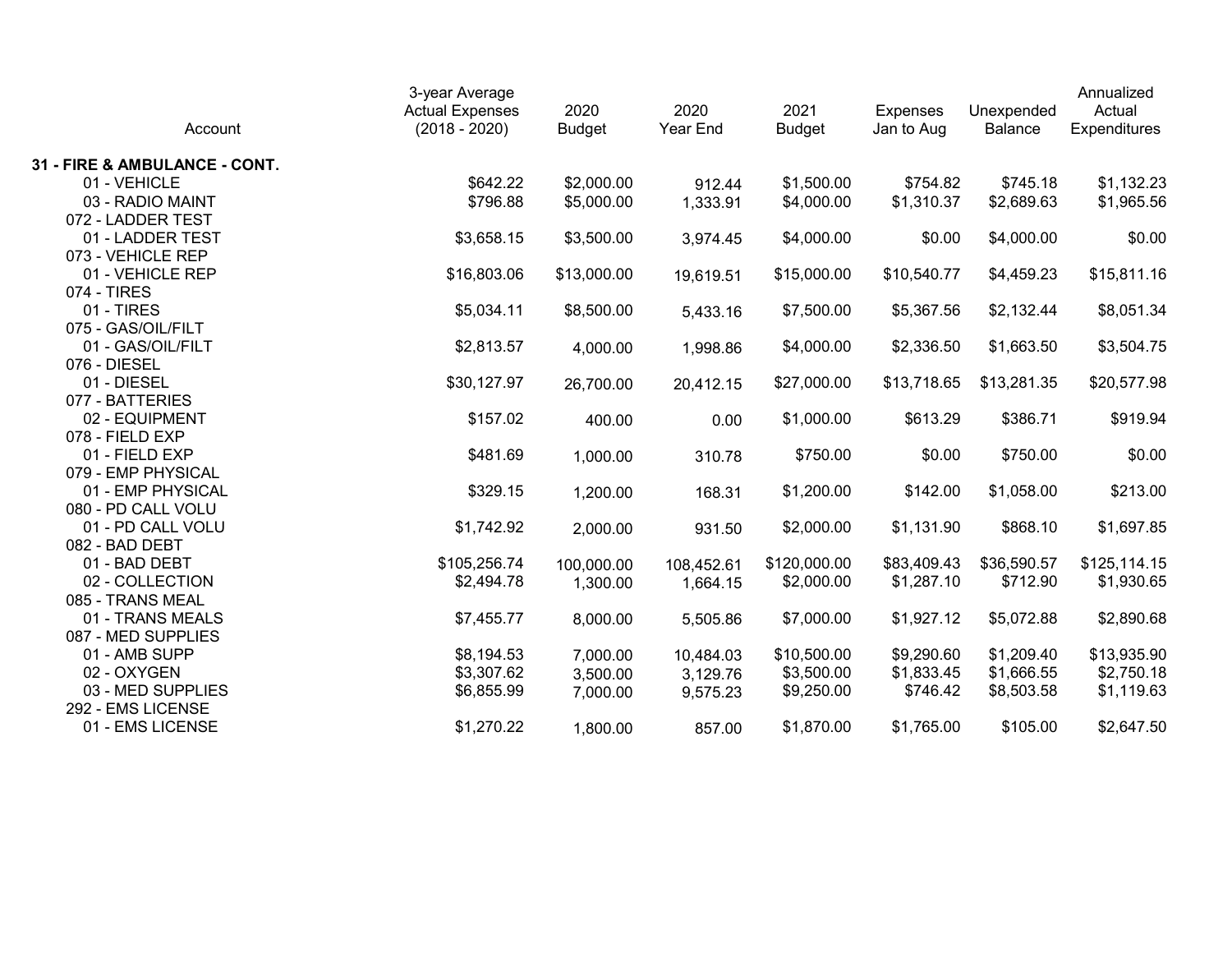| Account                       | 3-year Average<br><b>Actual Expenses</b><br>$(2018 - 2020)$ | 2020<br><b>Budget</b> | 2020<br>Year End                                                                        | 2021<br><b>Budget</b> | <b>Expenses</b><br>Jan to Aug | Unexpended<br>Balance     | Annualized<br>Actual<br>Expenditures |
|-------------------------------|-------------------------------------------------------------|-----------------------|-----------------------------------------------------------------------------------------|-----------------------|-------------------------------|---------------------------|--------------------------------------|
| <b>35 - POLICE DEPARTMENT</b> |                                                             |                       |                                                                                         |                       |                               |                           |                                      |
| 01 - POLICE DEPT              |                                                             |                       | \$1,691,552.00 \$1,603,194.02 \$1,621,457.00 \$1,099,306.62 \$522,150.38 \$1,648,959.93 |                       |                               |                           |                                      |
| 001 - SALARIES                |                                                             |                       |                                                                                         |                       |                               |                           |                                      |
| 01 - REG PAY                  | \$915,029.55                                                | \$933,750.00          | \$889,305.98                                                                            | \$908,690.00          |                               | \$603,393.63 \$305,296.37 | \$905,090.45                         |
| $02 - OT$                     | \$64,771.26                                                 | \$70,000.00           | \$68,354.28                                                                             | \$65,000.00           | \$48,591.02                   | \$16,408.98               | \$72,886.53                          |
| 06 - POLICE RES               | \$12,662.00                                                 | \$22,440.00           | \$37,746.00                                                                             | \$50,000.00           | \$28,319.50                   | \$21,680.50               | \$42,479.25                          |
| 003 - OFFICE SUPP             |                                                             |                       |                                                                                         |                       |                               |                           |                                      |
| 01 - POSTAGE                  | \$567.85                                                    | \$600.00              | \$622.12                                                                                | \$600.00              | \$202.70                      | \$397.30                  | \$304.05                             |
| 02 - ADVERTISING              | \$215.03                                                    | \$250.00              | \$0.00                                                                                  | \$250.00              | \$0.00                        | \$250.00                  | \$0.00                               |
| 03 - COPIER RENT              | \$1,820.00                                                  | \$1,920.00            | \$1,920.00                                                                              | \$1,920.00            | \$1,120.00                    | \$800.00                  | \$1,680.00                           |
| 05 - PRINTER INK              | \$717.68                                                    | \$600.00              | \$973.91                                                                                | \$600.00              | \$451.21                      | \$148.79                  | \$676.82                             |
| 07 - PAPER                    | \$438.15                                                    | \$500.00              | \$482.50                                                                                | \$500.00              | \$286.92                      | \$213.08                  | \$430.38                             |
| 08 - OFFICE SUPP              | \$1,389.68                                                  | \$1,400.00            | \$1,322.17                                                                              | \$1,400.00            | \$1,275.13                    | \$124.87                  | \$1,912.70                           |
| 009 - PROF DUES               |                                                             |                       |                                                                                         |                       |                               |                           |                                      |
| 01 - SUBSCRIPTION             | \$598.60                                                    | \$600.00              | \$565.60                                                                                | \$600.00              | \$447.20                      | \$152.80                  | \$670.80                             |
| 04 - PROF DUES                | \$391.67                                                    | \$550.00              | \$485.00                                                                                | \$550.00              | \$585.00                      | $-$ \$35.00               | \$877.50                             |
| 010 - TRAVEL EXP              |                                                             |                       |                                                                                         |                       |                               |                           |                                      |
| 01 - MILEAGE                  | \$0.00                                                      | \$300.00              | \$0.00                                                                                  | \$300.00              | \$0.00                        | \$300.00                  | \$0.00                               |
| 02 - MEAL & LODGE             | \$978.68                                                    | \$2,250.00            | \$104.64                                                                                | \$1,200.00            | \$319.42                      | \$880.58                  | \$479.13                             |
| 05 - TRAVEL EXP               | \$428.09                                                    | \$1,000.00            | \$358.68                                                                                | \$1,000.00            | \$0.00                        | \$1,000.00                | \$0.00                               |
| 011 - TRAIN & EDU             |                                                             |                       |                                                                                         |                       |                               |                           |                                      |
| 02 - TRAIN & EDU              | \$16,788.50                                                 | \$23,000.00           | \$15,467.52                                                                             | \$20,000.00           | \$21,698.37                   | $-$1,698.37$              | \$32,547.56                          |
| 013 - CAR ALLOW               |                                                             |                       |                                                                                         |                       |                               |                           |                                      |
| 01 - CAR ALLOW                | \$3,249.26                                                  | \$3,600.00            | \$2,648.10                                                                              | \$3,600.00            | \$619.50                      | \$2,980.50                | \$929.25                             |
| 014 - NEW EQUIP               |                                                             |                       |                                                                                         |                       |                               |                           |                                      |
| 01 - NEW EQUIP                | \$3,144.07                                                  | \$2,500.00            | \$2,515.87                                                                              | \$2,500.00            | \$1,266.77                    | \$1,233.23                | \$1,900.16                           |
| 015 - TELEPHONE               |                                                             |                       |                                                                                         |                       |                               |                           |                                      |
| 01 - CELL PHONE               | \$2,897.14                                                  | \$2,500.00            | \$3,352.63                                                                              | \$3,300.00            | \$2,764.74                    | \$535.26                  | \$4,147.11                           |
| 04 - TELEPHONE                | \$3,905.35                                                  | \$4,500.00            | \$3,091.21                                                                              | \$3,500.00            | \$1,848.64                    | \$1,651.36                | \$2,772.96                           |
| 017 - COMMUNICATE             |                                                             |                       |                                                                                         |                       |                               |                           |                                      |
| 03 - INTERNET                 | \$2,286.58                                                  | \$2,900.00            | \$2,311.23                                                                              | \$2,900.00            | \$1,888.74                    | \$1,011.26                | \$2,833.11                           |
| 018 - HEALTH INS              |                                                             |                       |                                                                                         |                       |                               |                           |                                      |
| 01 - HEALTH INS               | \$296,462.98                                                | \$327,810.00          | \$297,410.95                                                                            | \$272,600.00          | \$187,838.59                  | \$84,761.41               | \$281,757.89                         |
| 019 - MISC EXPENSE            |                                                             |                       |                                                                                         |                       |                               |                           |                                      |
| 01 - MISC EXPENSE             | \$1,294.79                                                  | \$1,500.00            | \$729.44                                                                                | \$1,500.00            | \$175.00                      | \$1,325.00                | \$262.50                             |
| 027 - ELECTRICITY             |                                                             |                       |                                                                                         |                       |                               |                           |                                      |
| 13 - RADIO TOWER              | \$150.43                                                    | \$200.00              | \$159.60                                                                                | \$175.00              | \$121.77                      | \$53.23                   | \$182.66                             |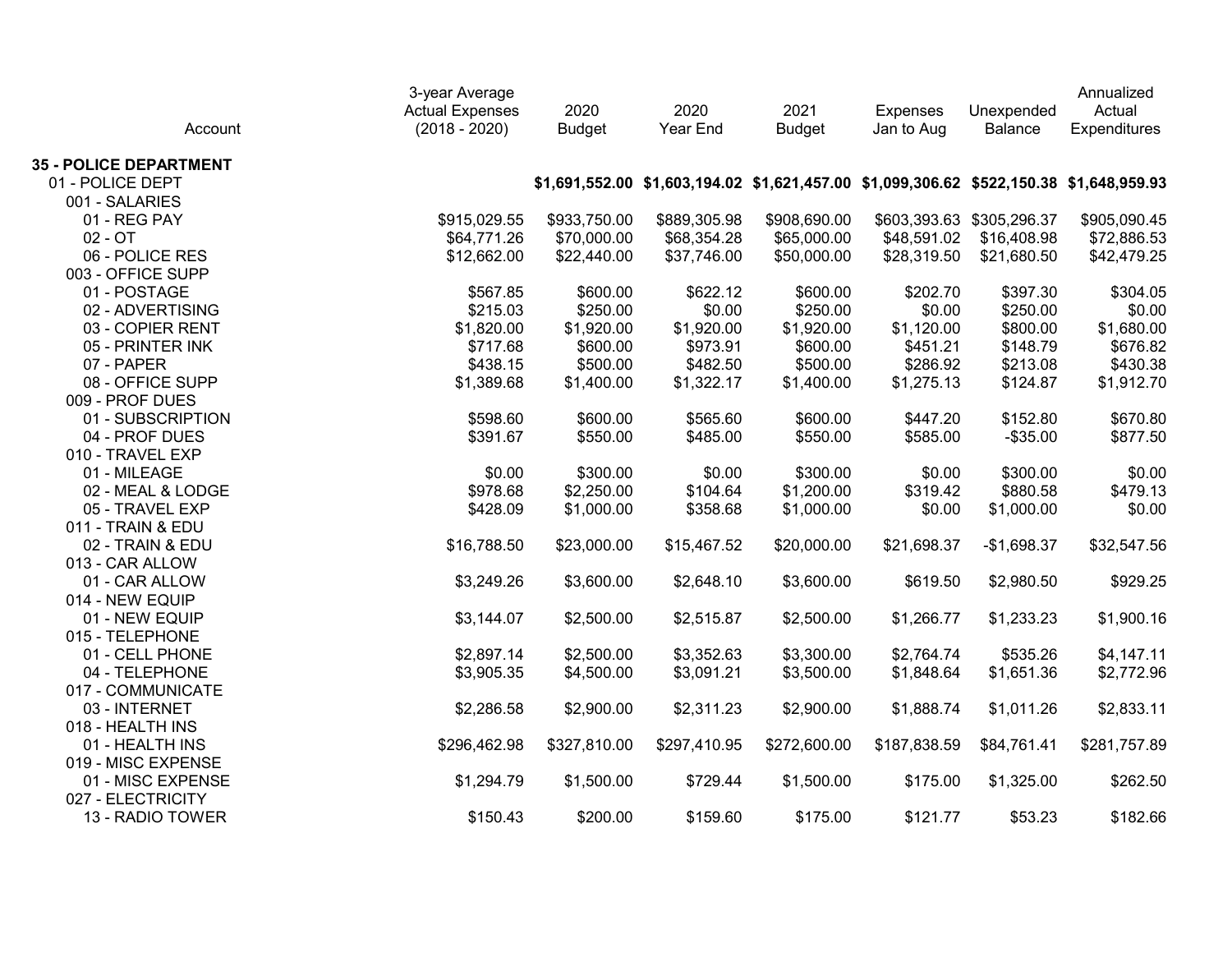| Account                        | 3-year Average<br><b>Actual Expenses</b><br>$(2018 - 2020)$ | 2020<br><b>Budget</b> | 2020<br>Year End | 2021<br><b>Budget</b> | <b>Expenses</b><br>Jan to Aug | Unexpended<br><b>Balance</b> | Annualized<br>Actual<br>Expenditures |
|--------------------------------|-------------------------------------------------------------|-----------------------|------------------|-----------------------|-------------------------------|------------------------------|--------------------------------------|
| 35 - POLICE DEPARTMENT - CONT. |                                                             |                       |                  |                       |                               |                              |                                      |
| 028 - WATER                    |                                                             |                       |                  |                       |                               |                              |                                      |
| 05 - WATER                     | \$603.00                                                    | \$640.00              | \$564.00         | \$600.00              | \$294.00                      | \$306.00                     | \$441.00                             |
| 030 - BLDG SUPPLY              |                                                             |                       |                  |                       |                               |                              |                                      |
| 01 - BLDG SUPPLY               | \$1,547.71                                                  | \$1,600.00            | \$1,463.67       | \$1,600.00            | \$1,343.12                    | \$256.88                     | \$2,014.68                           |
| 031 - BLDG MAINT               |                                                             |                       |                  |                       |                               |                              |                                      |
| 01 - BLDG MAINT                | \$3,224.10                                                  | \$3,000.00            | \$3,000.00       | \$3,000.00            | \$2,287.48                    | \$712.52                     | \$3,431.22                           |
| 032 - PROP INS                 |                                                             |                       |                  |                       |                               |                              |                                      |
| 01 - PROP INS                  | \$540.76                                                    | \$599.00              | \$557.94         | \$600.00              | \$408.28                      | \$191.72                     | \$612.42                             |
| 034 - WORK COMP                |                                                             |                       |                  |                       |                               |                              |                                      |
| 01 - WORK COMP                 | \$26,253.12                                                 | \$28,367.00           | \$32,947.20      | \$23,261.00           | \$23,922.87                   | $-$ \$661.87                 | \$35,884.31                          |
| 036 - VEHICLE INS              |                                                             |                       |                  |                       |                               |                              |                                      |
| 01 - VEHICLE INS               | \$7,518.66                                                  | \$7,230.00            | \$8,036.32       | \$8,050.00            | \$5,360.72                    | \$2,689.28                   | \$8,041.08                           |
| 037 - LIABILITY IN             |                                                             |                       |                  |                       |                               |                              |                                      |
| 01 - LIABILIT INS              | \$10,382.94                                                 | \$10,815.00           | \$10,096.45      | \$10,500.00           | \$6,923.38                    | \$3,576.62                   | \$10,385.07                          |
| 038 - SOC SECURITY             |                                                             |                       |                  |                       |                               |                              |                                      |
| 01 - SOC SEC                   | \$73,894.52                                                 | \$79,305.00           | \$73,423.37      | \$78,771.00           | \$50,795.83                   | \$27,975.17                  | \$76,193.75                          |
| 040 - CITY/ST RET              |                                                             |                       |                  |                       |                               |                              |                                      |
| 01 - CITY/ST RET               | \$44,538.16                                                 | \$57,125.00           | \$47,129.97      | \$54,000.00           | \$36,332.60                   | \$17,667.40                  | \$54,498.90                          |
| 051 - EQUIP MAINT              |                                                             |                       |                  |                       |                               |                              |                                      |
| 05 - EQUIP MAINT               | \$579.27                                                    | \$1,000.00            | \$545.00         | \$1,000.00            | \$0.00                        | \$1,000.00                   | \$0.00                               |
| 068 - JANITOR SVCE             |                                                             |                       |                  |                       |                               |                              |                                      |
| 01 - JANITOR SVCE              | \$11,263.24                                                 | \$10,000.00           | \$6,175.00       | \$6,000.00            | \$4,118.54                    | \$1,881.46                   | \$6,177.81                           |
| 070 - CLOTHS ALLOW             |                                                             |                       |                  |                       |                               |                              |                                      |
| 01 - UNIFORMS                  | \$5,804.23                                                  | \$5,750.00            | \$6,404.61       | \$6,400.00            | \$1,822.09                    | \$4,577.91                   | \$2,733.14                           |
| 071 - RADIO MAINT              |                                                             |                       |                  |                       |                               |                              |                                      |
| 01 - VEHICLE                   | \$214.06                                                    | \$250.00              | \$209.60         | \$250.00              | \$0.00                        | \$250.00                     | \$0.00                               |
| 03 - RADIO MAINT               | \$637.42                                                    | \$1,500.00            | \$459.00         | \$750.00              | \$55.00                       | \$695.00                     | \$82.50                              |
| 073 - VEHICLE REP              |                                                             |                       |                  |                       |                               |                              |                                      |
| 01 - VEHICLE REP               | \$16,096.35                                                 | \$9,000.00            | \$22,578.99      | \$14,000.00           | \$12,212.19                   | \$1,787.81                   | \$18,318.29                          |
| 074 - TIRES<br>01 - TIRES      |                                                             |                       |                  |                       |                               |                              |                                      |
|                                | \$3,856.32                                                  | \$3,680.00            | \$4,986.66       | \$3,200.00            | \$1,546.64                    | \$1,653.36                   | \$2,319.96                           |
| 075 - GAS/OIL/FILT             |                                                             |                       |                  |                       |                               |                              |                                      |
| 01 - GAS/OIL/FILT              | \$27,216.64                                                 | \$28,000.00           | \$23,888.02      | \$27,000.00           | \$19,270.29                   | \$7,729.71                   | \$28,905.44                          |
| 079 - EMP PHYSICAL             |                                                             |                       |                  |                       |                               |                              |                                      |
| 01 - EMP PHYSICAL              | \$0.00                                                      | \$500.00              | \$0.00           | \$500.00              | \$0.00                        | \$500.00                     | \$0.00                               |
| 02 - PSYCH EVAL                | \$846.67                                                    | \$1,500.00            | \$1,500.00       | \$1,500.00            | \$0.00                        | \$1,500.00                   | \$0.00                               |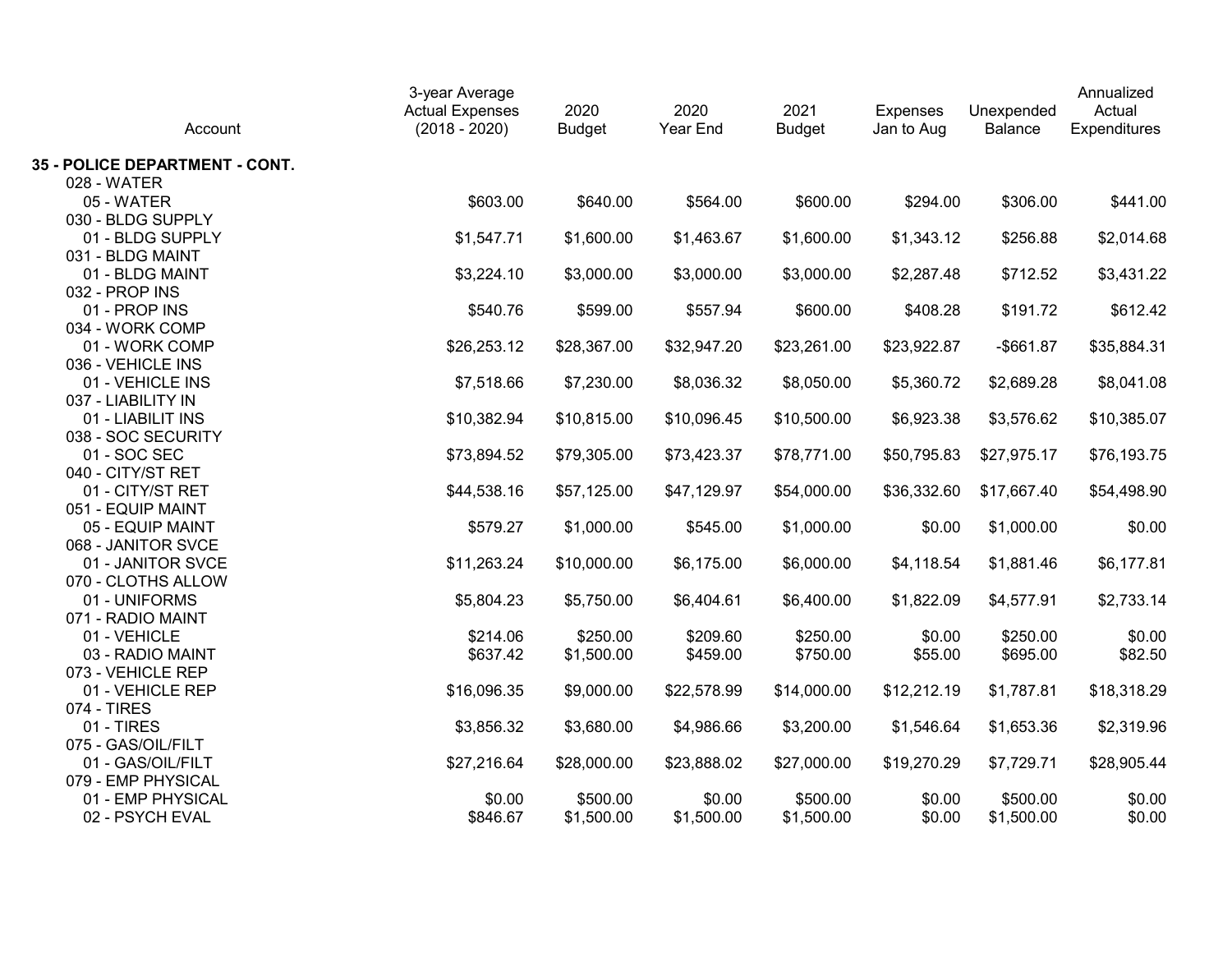|                                       | 3-year Average<br><b>Actual Expenses</b> | 2020          | 2020        | 2021          | <b>Expenses</b> | Unexpended     | Annualized<br>Actual |
|---------------------------------------|------------------------------------------|---------------|-------------|---------------|-----------------|----------------|----------------------|
| Account                               | $(2018 - 2020)$                          | <b>Budget</b> | Year End    | <b>Budget</b> | Jan to Aug      | <b>Balance</b> | <b>Expenditures</b>  |
| <b>35 - POLICE DEPARTMENT - CONT.</b> |                                          |               |             |               |                 |                |                      |
| 03 - POLY TEST                        | \$100.00                                 | \$1,000.00    | \$300.00    | \$500.00      | \$0.00          | \$500.00       | \$0.00               |
| 089 - EQUIP RESERV                    |                                          |               |             |               |                 |                |                      |
| 01 - EQUIP RESERV                     | \$2,043.72                               | \$1,250.00    | \$473.00    | \$1,000.00    | \$0.00          | \$1,000.00     | \$0.00               |
| 090 - DOG CONSTABL                    |                                          |               |             |               |                 |                |                      |
| 01 - DOG CONSTAB                      | \$1,809.89                               | \$6,000.00    | \$379.67    | \$6,000.00    | \$0.00          | \$6,000.00     | \$0.00               |
| 093 - MEAL-PRISONE                    |                                          |               |             |               |                 |                |                      |
| 01 - MEAL-PRISONE                     | \$2,266.56                               | \$4,200.00    | \$0.00      | \$2,000.00    | \$0.00          | \$2,000.00     | \$0.00               |
| 094 - VIDEO EQUIP                     |                                          |               |             |               |                 |                |                      |
| 01 - VIDEO EQUIP                      | \$557.82                                 | \$800.00      | \$654.88    | \$800.00      | \$327.90        | \$472.10       | \$491.85             |
| 097 - UNIFORM MAIN                    |                                          |               |             |               |                 |                |                      |
| 01 - UNIFORM MAIN                     | \$0.00                                   | \$200.00      | \$0.00      | \$200.00      | \$0.00          | \$200.00       | \$0.00               |
| 098 - MEDICAL SUPP                    |                                          |               |             |               |                 |                |                      |
| 01 - MEDICAL SUPP                     | \$2,050.24                               | \$1,330.00    | \$4,535.70  | \$3,500.00    | \$7,442.77      | $-$ \$3,942.77 | \$11,164.16          |
| 02 - LAUNDRY                          | \$546.65                                 | \$1,000.00    | \$293.14    | \$650.00      | \$444.87        | \$205.13       | \$667.31             |
| 102 - COMP TECH                       |                                          |               |             |               |                 |                |                      |
| 01 - COMP TECH                        | \$4,479.94                               | \$4,500.00    | \$6,190.00  | \$6,500.00    | \$6,444.00      | \$56.00        | \$9,666.00           |
| 02 - RECORDER MAI                     | \$1,825.35                               | \$2,000.00    | \$1,734.20  | \$1,900.00    | \$0.00          | \$1,900.00     | \$0.00               |
| 179 - ANIMAL SHELT                    |                                          |               |             |               |                 |                |                      |
| 01 - HUMANE SOC                       | \$14,740.27                              | \$14,741.00   | \$14,740.20 | \$14,740.00   | \$14,740.20     | $-$0.20$       | \$22,110.30          |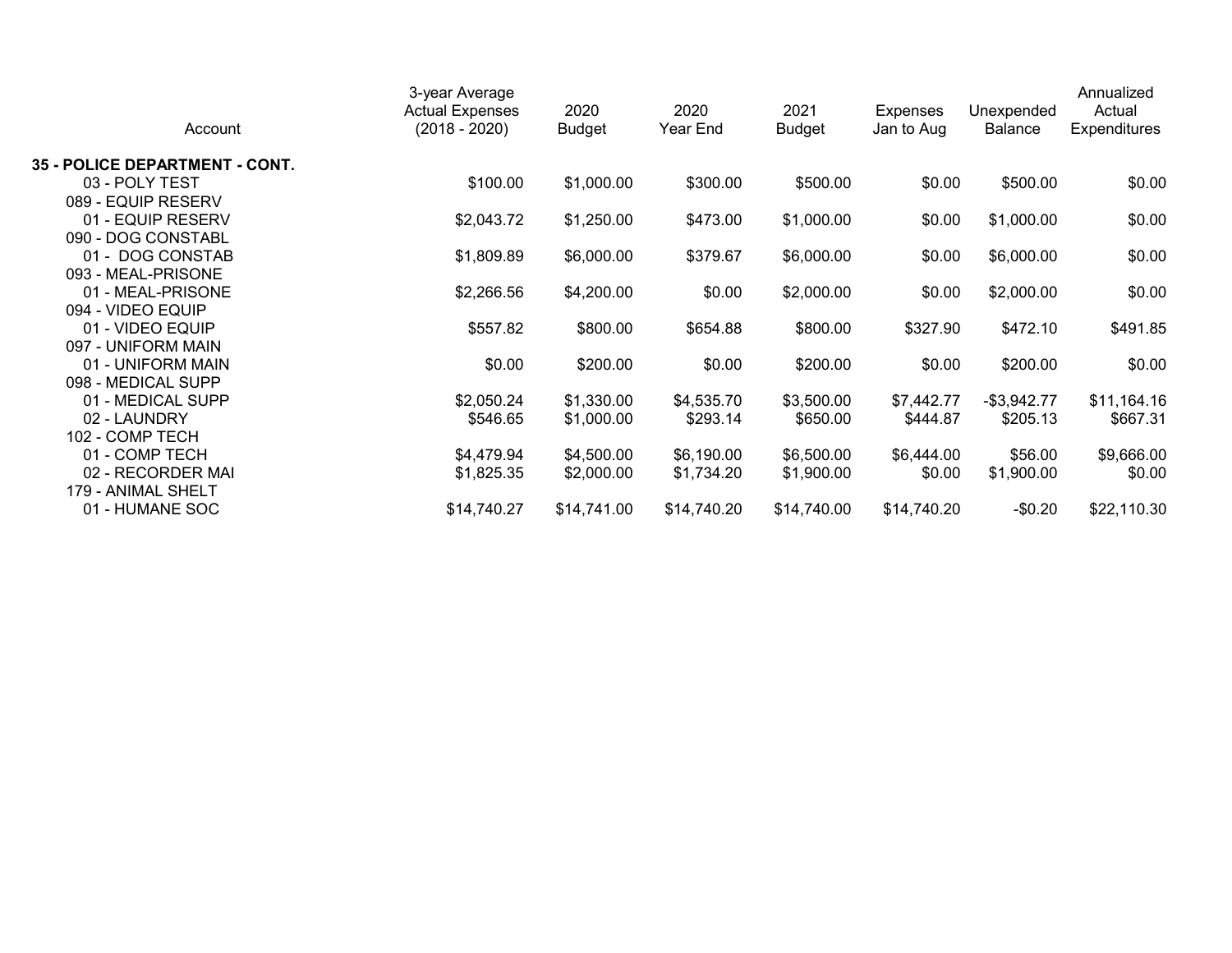| Account                                                         | 3-year Average<br><b>Actual Expenses</b><br>(2018 - 2020) | 2020<br><b>Budget</b>      | 2020<br>Year End           | 2021<br>Budget             | Expenses<br>Jan to Aug     | Unexpended<br><b>Balance</b> | Annualized<br>Actual<br><b>Expenditures</b> |
|-----------------------------------------------------------------|-----------------------------------------------------------|----------------------------|----------------------------|----------------------------|----------------------------|------------------------------|---------------------------------------------|
| <b>38 - PROTECTION</b><br>01 - PROTECTION<br>105 - STREET LIGHT |                                                           | \$414,219,00               | \$366,051.36               | \$365,000.00               |                            | \$247,883.29 \$117,116.71    | \$371,824.94                                |
| 01 - STREET LIGHT<br>02 - ST LGHT MAIN<br>106 - HYDRANT RENT    | \$74,908.91<br>\$6,783.46                                 | \$50,000.00<br>\$20,000.00 | \$24,618.40<br>\$20,000.00 | \$25,000.00<br>\$10,000.00 | \$17,013.65<br>\$16,581.00 | \$7,986.35<br>-\$6.581.00    | \$25,520.48<br>\$24,871.50                  |
| 01 - HYDRANT RENT                                               | \$321,432.96                                              | \$344,219.00               | \$321,432.96               | \$330,000.00               |                            | \$214,288.64 \$115,711.36    | \$321,432.96                                |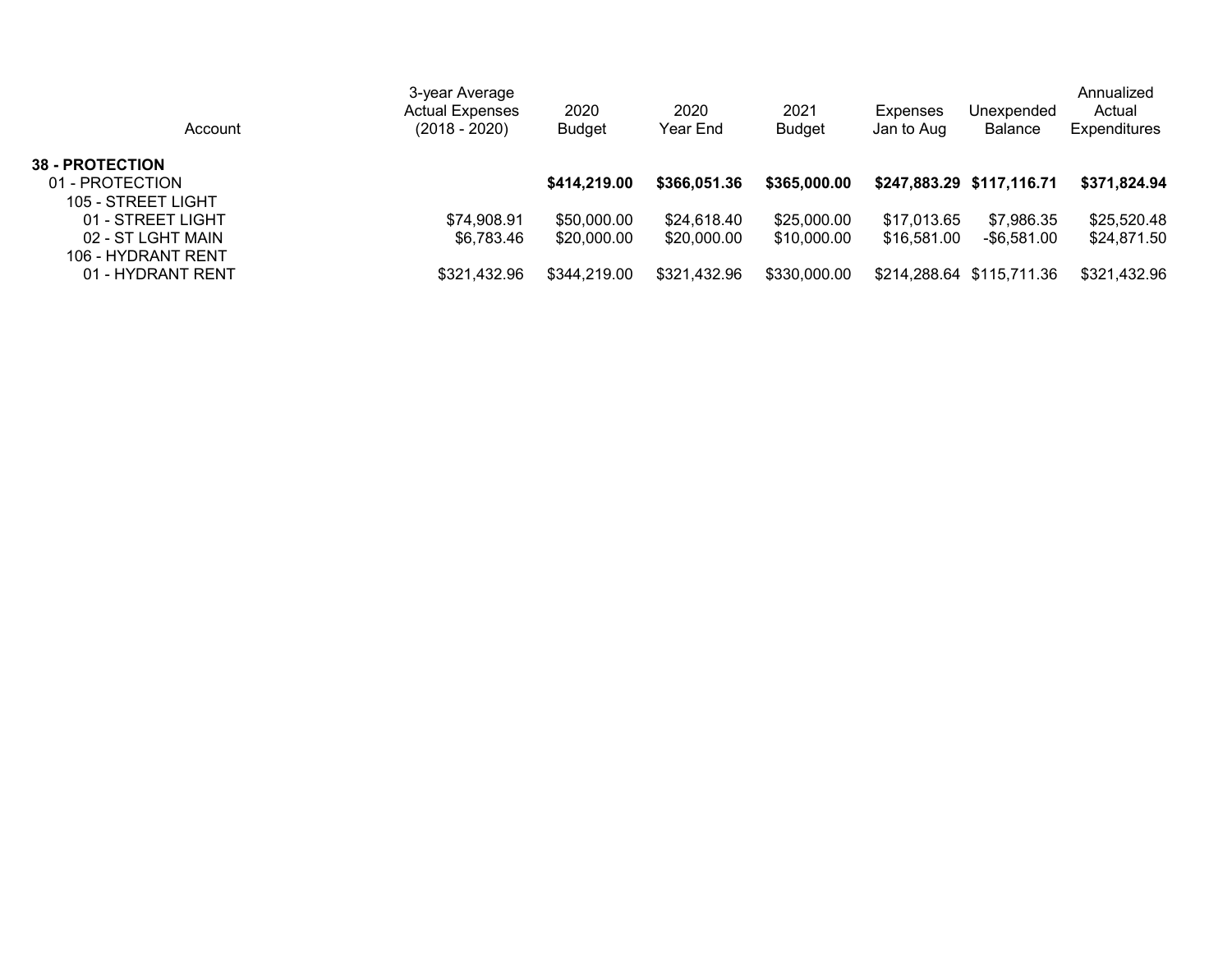| Account                           | 3-year Average<br><b>Actual Expenses</b><br>$(2018 - 2020)$ | 2020<br><b>Budget</b> | 2020<br>Year End | 2021<br><b>Budget</b> | <b>Expenses</b><br>Jan to Aug | Unexpended<br><b>Balance</b> | Annualized<br>Actual<br>Expenditures |
|-----------------------------------|-------------------------------------------------------------|-----------------------|------------------|-----------------------|-------------------------------|------------------------------|--------------------------------------|
| 39 - CARIBOU EMERGENCY MANAGEMENT |                                                             |                       |                  |                       |                               |                              |                                      |
| 01 - CEM                          |                                                             | \$14,452.00           | \$10,774.71      | \$13,238.00           | \$6,085.32                    | \$7,152.68                   | \$9,127.98                           |
| 001 - SALARIES                    |                                                             |                       |                  |                       |                               |                              |                                      |
| 07 - SALARIES                     | \$6,858.05                                                  | \$6,995.00            | \$6,858.00       | \$7,135.00            | \$3,429.00                    | \$3,706.00                   | \$5,143.50                           |
| 003 - OFFICE SUPP                 |                                                             |                       |                  |                       |                               |                              |                                      |
| 08 - OFFICE SUPP                  | \$0.00                                                      | \$40.00               | \$0.00           | \$40.00               | \$0.00                        | \$40.00                      | \$0.00                               |
| 011 - TRAIN & EDU                 |                                                             |                       |                  |                       |                               |                              |                                      |
| 02 - TRAIN & EDU                  | \$100.00                                                    | \$150.00              | \$0.00           | \$150.00              | \$0.00                        | \$150.00                     | \$0.00                               |
| 014 - NEW EQUIP                   |                                                             |                       |                  |                       |                               |                              |                                      |
| 01 - NEW EQUIP                    | \$1,157.41                                                  | \$1,000.00            | \$14.99          | \$750.00              | \$0.00                        | \$750.00                     | \$0.00                               |
| 015 - TELEPHONE                   |                                                             |                       |                  |                       |                               |                              |                                      |
| 04 - TELEPHONE                    | \$538.51                                                    | \$730.00              | \$172.04         | \$365.00              | \$0.00                        | \$365.00                     | \$0.00                               |
| 019 - MISC EXPENSE                |                                                             |                       |                  |                       |                               |                              |                                      |
| 01 - MISC EXPENSE                 | \$72.50                                                     | \$150.00              | \$0.00           | \$100.00              | \$0.00                        | \$100.00                     | \$0.00                               |
| 027 - ELECTRICITY                 |                                                             |                       |                  |                       |                               |                              |                                      |
| 11 - ELECTRICITY                  | \$162.48                                                    | \$200.00              | \$169.59         | \$200.00              | \$134.51                      | \$65.49                      | \$201.77                             |
| 030 - BLDG SUPPLY                 |                                                             |                       |                  |                       |                               |                              |                                      |
| 01 - BLDG SUPPLY                  | \$35.20                                                     | \$200.00              | \$19.06          | \$200.00              | \$129.01                      | \$70.99                      | \$193.52                             |
| 031 - BLDG MAINT                  |                                                             |                       |                  |                       |                               |                              |                                      |
| 01 - BLDG MAINT                   | \$184.82                                                    | \$1,000.00            | \$211.84         | \$750.00              | \$284.38                      | \$465.62                     | \$426.57                             |
| 032 - PROP INS                    |                                                             |                       |                  |                       |                               |                              |                                      |
| 01 - PROP INS                     | \$365.98                                                    | \$402.00              | \$355.01         | \$400.00              | \$244.24                      | \$155.76                     | \$366.36                             |
| 036 - VEHICLE INS                 |                                                             |                       |                  |                       |                               |                              |                                      |
| 01 - VEHICLE INS                  | \$2,060.51                                                  | \$2,000.00            | \$2,356.41       | \$2,350.00            | \$1,616.14                    | \$733.86                     | \$2,424.21                           |
| 038 - SOC SECURITY                |                                                             |                       |                  |                       |                               |                              |                                      |
| 01 - SOC SEC                      | \$496.91                                                    | \$535.00              | \$496.60         | \$546.00              | \$248.04                      | \$297.96                     | \$372.06                             |
| 040 - CITY/ST RET                 |                                                             |                       |                  |                       |                               |                              |                                      |
| 01 - CITY/ST RET                  | $-$0.06$                                                    | \$350.00              | \$0.00           | \$252.00              | \$0.00                        | \$252.00                     | \$0.00                               |
|                                   |                                                             |                       |                  |                       |                               |                              |                                      |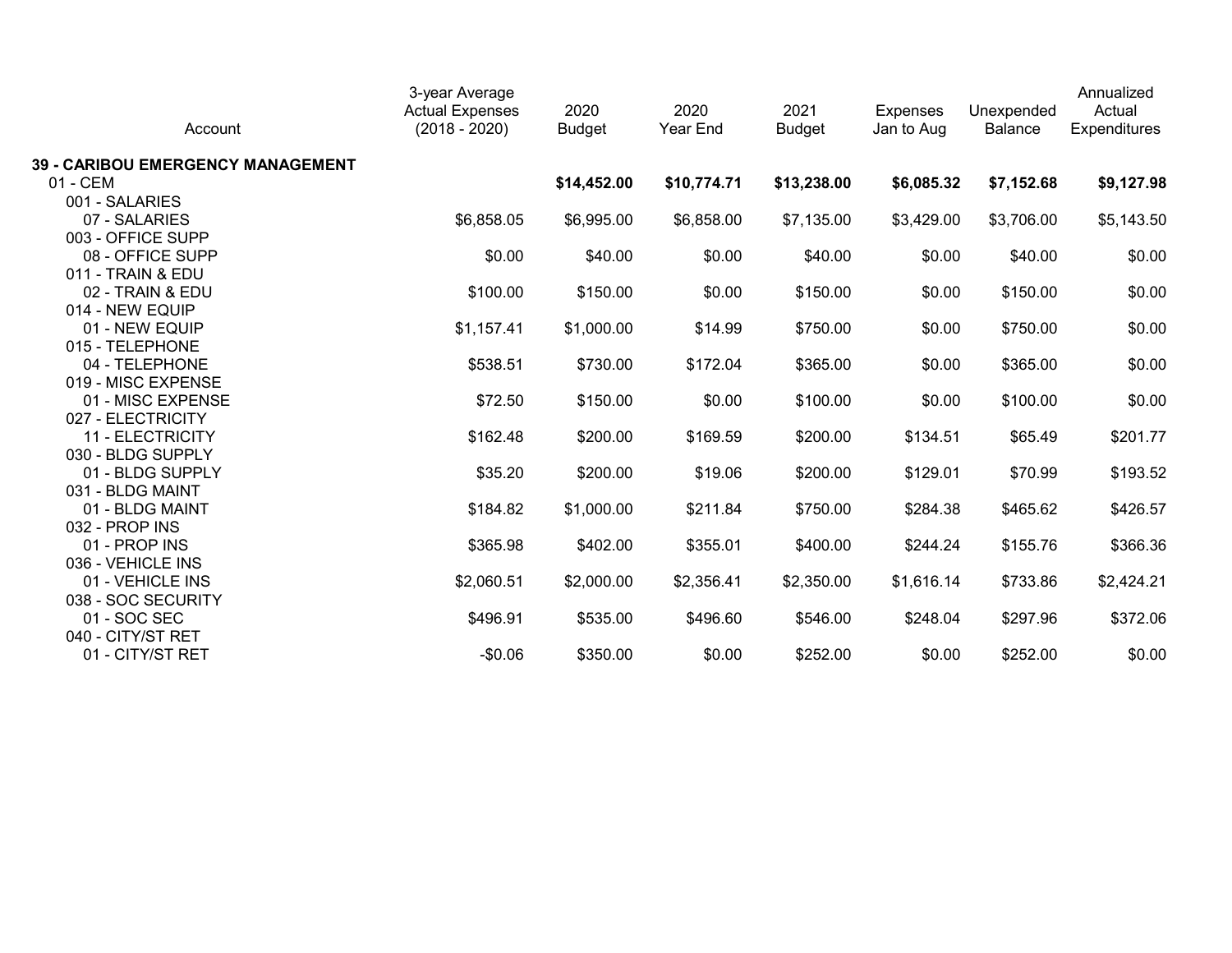|                          | 3-year Average<br><b>Actual Expenses</b> | 2020          | 2020                                                                                    | 2021          | <b>Expenses</b> | Unexpended                | Annualized<br>Actual |
|--------------------------|------------------------------------------|---------------|-----------------------------------------------------------------------------------------|---------------|-----------------|---------------------------|----------------------|
| Account                  | $(2018 - 2020)$                          | <b>Budget</b> | Year End                                                                                | <b>Budget</b> | Jan to Aug      | Balance                   | Expenditures         |
| <b>40 - PUBLIC WORKS</b> |                                          |               |                                                                                         |               |                 |                           |                      |
| 01 - PUBLIC WORKS        |                                          |               | \$2,291,515.00 \$2,068,165.45 \$2,191,691.00 \$1,293,973.68 \$897,717.32 \$1,940,960.52 |               |                 |                           |                      |
| 001 - SALARIES           |                                          |               | \$684,909.33                                                                            | \$745,900.00  |                 | \$471,455.79 \$274,444.21 | \$707,183.69         |
| 01 - REG PAY             | \$610,458.05                             | \$649,330.00  | \$600,659.81                                                                            | \$652,900.00  |                 | \$420,974.18 \$231,925.82 | \$631,461.27         |
| $02 - OT$                | \$106,712.18                             | \$97,750.00   | \$84,249.52                                                                             | \$93,000.00   | \$50,481.61     | \$42,518.39               | \$75,722.42          |
| 003 - OFFICE SUPP        |                                          | \$1,890.00    | \$2,589.24                                                                              | \$2,270.00    | \$1,330.09      | \$939.91                  | \$1,995.14           |
| 01 - POSTAGE             | \$29.30                                  | \$40.00       | \$86.09                                                                                 | \$40.00       | \$0.00          | \$40.00                   | \$0.00               |
| 02 - ADVERTISING         | \$232.00                                 | \$400.00      | \$524.99                                                                                | \$400.00      | \$175.50        | \$224.50                  | \$263.25             |
| 07 - PAPER               | \$19.80                                  | \$50.00       | \$34.95                                                                                 | \$30.00       | \$0.00          | \$30.00                   | \$0.00               |
| 08 - OFFICE SUPP         | \$248.66                                 | \$250.00      | \$168.12                                                                                | \$250.00      | \$36.90         | \$213.10                  | \$55.35              |
| 11 - EQUIP RENTAL        | \$915.87                                 | \$900.00      | \$935.09                                                                                | \$900.00      | \$557.69        | \$342.31                  | \$836.54             |
| 12 - SOFTWARE            | \$491.48                                 | \$250.00      | \$840.00                                                                                | \$650.00      | \$560.00        | \$90.00                   | \$840.00             |
| 010 - TRAVEL EXP         |                                          | \$400.00      | \$360.98                                                                                | \$400.00      | \$0.00          | \$400.00                  | \$0.00               |
| 02 - MEAL & LODGE        | \$86.09                                  | \$200.00      | \$121.71                                                                                | \$200.00      | \$0.00          | \$200.00                  | \$0.00               |
| 05 - TRAVEL EXP          | \$121.78                                 | \$200.00      | \$239.27                                                                                | \$200.00      | \$0.00          | \$200.00                  | \$0.00               |
| 011 - TRAIN & EDU        |                                          | \$300.00      | \$123.84                                                                                | \$300.00      | \$0.00          | \$300.00                  | \$0.00               |
| 02 - TRAIN & EDU         | \$262.95                                 | \$300.00      | \$123.84                                                                                | \$300.00      | \$0.00          | \$300.00                  | \$0.00               |
| 014 - NEW EQUIP          |                                          | \$3,500.00    | \$3,500.00                                                                              | \$3,500.00    | \$2,400.00      | \$1,100.00                | \$3,600.00           |
| 01 - NEW EQUIP           | \$3,576.24                               | \$3,500.00    | \$3,500.00                                                                              | \$3,500.00    | \$2,400.00      | \$1,100.00                | \$3,600.00           |
| 015 - TELEPHONE          |                                          | \$1,970.00    | \$1,863.83                                                                              | \$1,920.00    | \$619.01        | \$1,300.99                | \$928.52             |
| 01 - CELL PHONE          | \$720.00                                 | \$720.00      | \$720.00                                                                                | \$720.00      | \$0.00          | \$720.00                  | \$0.00               |
| 04 - TELEPHONE           | \$1,149.79                               | \$1,250.00    | \$1,143.83                                                                              | \$1,200.00    | \$619.01        | \$580.99                  | \$928.52             |
| 017 - COMMUNICATE        |                                          | \$550.00      | \$539.40                                                                                | \$545.00      | \$359.60        | \$185.40                  | \$539.40             |
| 03 - INTERNET            | \$539.40                                 | \$550.00      | \$539.40                                                                                | \$545.00      | \$359.60        | \$185.40                  | \$539.40             |
| 018 - HEALTH INS         |                                          | \$298,965.00  | \$258,529.22                                                                            | \$260,300.00  |                 | \$155,898.96 \$104,401.04 | \$233,848.44         |
| 01 - HEALTH INS          | \$260,782.33                             | \$298,965.00  | \$258,529.22                                                                            | \$260,300.00  |                 | \$155,898.96 \$104,401.04 | \$233,848.44         |
| 019 - MISC EXPENSE       |                                          | \$1,250.00    | \$1,344.25                                                                              | \$1,250.00    | \$949.84        | \$300.16                  | \$1,424.76           |
| 01 - MISC EXPENSE        | \$1,348.08                               | \$1,250.00    | \$1,344.25                                                                              | \$1,250.00    | \$949.84        | \$300.16                  | \$1,424.76           |
| 026 - HEATING FUEL       |                                          | \$15,000.00   | \$11,274.74                                                                             | \$12,000.00   | \$9,019.56      | \$2,980.44                | \$13,529.34          |
| 03 - HEATING FUEL        | \$13,111.10                              | \$15,000.00   | \$11,274.74                                                                             | \$12,000.00   | \$9,019.56      | \$2,980.44                | \$13,529.34          |
| 027 - ELECTRICITY        |                                          | \$11,626.00   | \$11,210.89                                                                             | \$11,000.00   | \$8,467.25      | \$2,532.75                | \$12,700.88          |
| 01 - PW MAIN GAR         | \$9,587.41                               | \$10,000.00   | \$9,532.67                                                                              | \$9,250.00    | \$7,223.81      | \$2,026.19                | \$10,835.72          |
| 02 - PW COLD             | \$452.65                                 | \$428.00      | \$444.42                                                                                | \$450.00      | \$319.32        | \$130.68                  | \$478.98             |
| 03 - PW SAND             | \$241.00                                 | \$238.00      | \$292.76                                                                                | \$300.00      | \$206.29        | \$93.71                   | \$309.44             |
| 04 - PW OUTSIDE          | \$213.06                                 | \$200.00      | \$217.35                                                                                | \$220.00      | \$152.87        | \$67.13                   | \$229.31             |
| 11 - ELECTRICITY         | \$392.15                                 | \$380.00      | \$354.55                                                                                | \$400.00      | \$258.66        | \$141.34                  | \$387.99             |
| 12 - PWPUMP HOUSE        | \$384.19                                 | \$380.00      | \$369.14                                                                                | \$380.00      | \$306.30        | \$73.70                   | \$459.45             |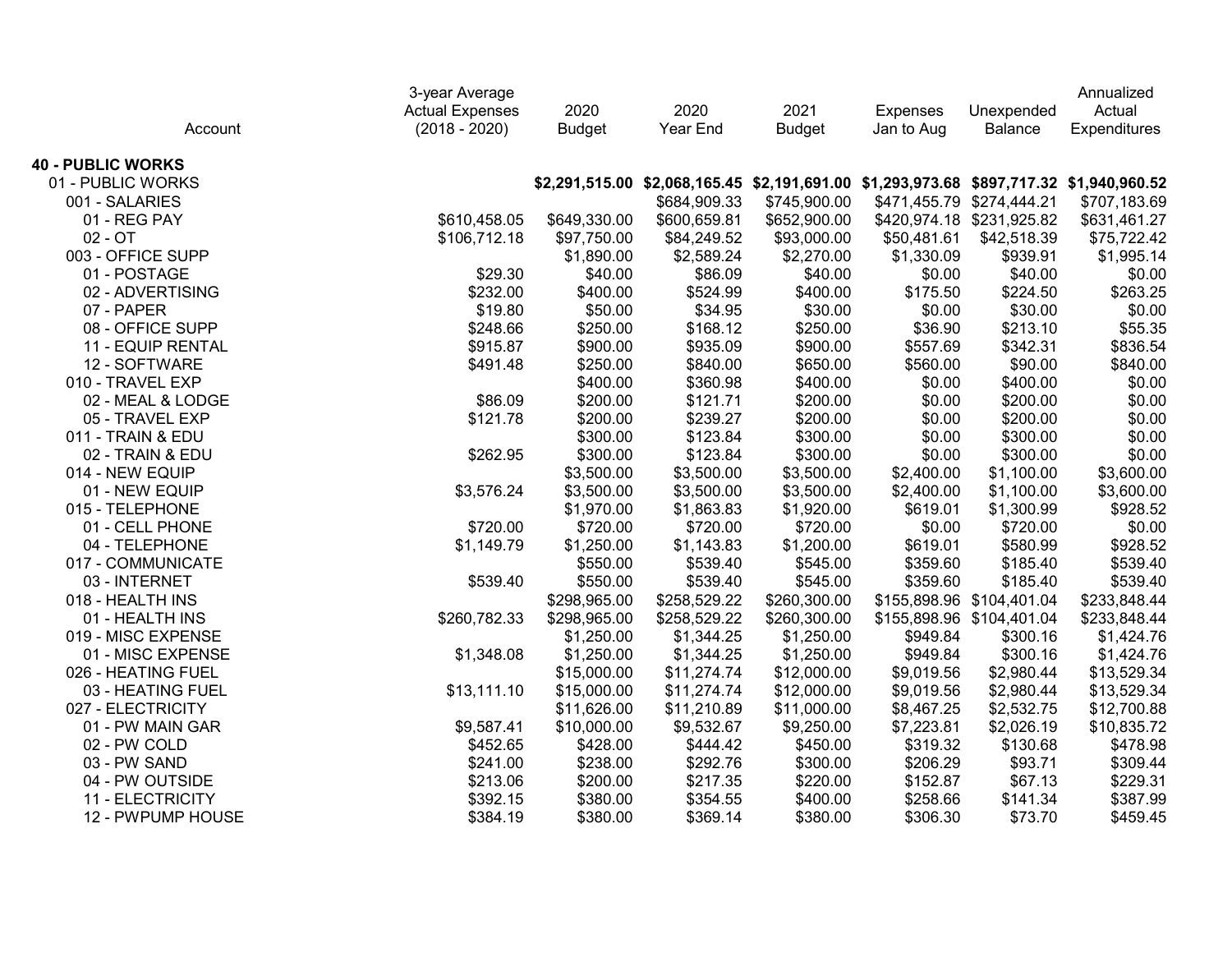|                           |                        | 3-year Average |              |               |                 |             |              |  |
|---------------------------|------------------------|----------------|--------------|---------------|-----------------|-------------|--------------|--|
|                           | <b>Actual Expenses</b> | 2020           | 2020         | 2021          | <b>Expenses</b> | Unexpended  | Actual       |  |
| Account                   | $(2018 - 2020)$        | <b>Budget</b>  | Year End     | <b>Budget</b> | Jan to Aug      | Balance     | Expenditures |  |
| 40 - PUBLIC WORKS - CONT. |                        |                |              |               |                 |             |              |  |
| 028 - WATER               |                        | \$1,550.00     | \$1,488.48   | \$1,500.00    | \$992.32        | \$507.68    | \$1,488.48   |  |
| 05 - WATER                | \$1,488.47             | \$1,550.00     | \$1,488.48   | \$1,500.00    | \$992.32        | \$507.68    | \$1,488.48   |  |
| 029 - SEWER               |                        | \$420.00       | \$481.35     | \$450.00      | \$371.81        | \$78.19     | \$557.72     |  |
| 01 - SEWER                | \$422.05               | \$420.00       | \$481.35     | \$450.00      | \$371.81        | \$78.19     | \$557.72     |  |
| 030 - BLDG SUPPLY         |                        | \$900.00       | \$549.18     | \$900.00      | \$433.61        | \$466.39    | \$650.42     |  |
| 01 - BLDG SUPPLY          | \$831.30               | \$900.00       | \$549.18     | \$900.00      | \$433.61        | \$466.39    | \$650.42     |  |
| 031 - BLDG MAINT          |                        | \$5,000.00     | \$5,227.21   | \$5,000.00    | \$2,106.10      | \$2,893.90  | \$3,159.15   |  |
| 01 - BLDG MAINT           | \$5,531.26             | \$5,000.00     | \$5,227.21   | \$5,000.00    | \$2,106.10      | \$2,893.90  | \$3,159.15   |  |
| 032 - PROP INS            |                        | \$3,185.00     | \$2,677.65   | \$3,185.00    | \$1,824.16      | \$1,360.84  | \$2,736.24   |  |
| 01 - PROP INS             | \$2,757.19             | \$3,185.00     | \$2,677.65   | \$3,185.00    | \$1,824.16      | \$1,360.84  | \$2,736.24   |  |
| 034 - WORK COMP           |                        | \$52,391.00    | \$42,242.54  | \$42,961.00   | \$29,952.30     | \$13,008.70 | \$44,928.45  |  |
| 01 - WORK COMP            | \$40,489.68            | \$52,391.00    | \$42,242.54  | \$42,961.00   | \$29,952.30     | \$13,008.70 | \$44,928.45  |  |
| 036 - VEHICLE INS         |                        | \$29,358.00    | \$26,134.40  | \$28,000.00   | \$17,855.94     | \$10,144.06 | \$26,783.91  |  |
| 01 - VEHICLE INS          | \$26,213.17            | \$29,358.00    | \$26,134.40  | \$28,000.00   | \$17,855.94     | \$10,144.06 | \$26,783.91  |  |
| 038 - SOC SECURITY        |                        | \$57,330.00    | \$49,408.98  | \$57,060.00   | \$34,147.77     | \$22,912.23 | \$51,221.66  |  |
| 01 - SOC SEC              | \$51,512.22            | \$57,330.00    | \$49,408.98  | \$57,060.00   | \$34,147.77     | \$22,912.23 | \$51,221.66  |  |
| 040 - CITY/ST RET         |                        | \$25,100.00    | \$9,610.90   | \$15,000.00   | \$5,854.37      | \$9,145.63  | \$8,781.56   |  |
| 01 - CITY/ST RET          | \$12,171.21            | \$25,100.00    | \$9,610.90   | \$15,000.00   | \$5,854.37      | \$9,145.63  | \$8,781.56   |  |
| 051 - EQUIP MAINT         |                        | \$146,500.00   | \$170,277.49 | \$157,500.00  | \$100,874.47    | \$56,625.53 | \$151,311.71 |  |
| 05 - EQUIP MAINT          | \$146,191.23           | \$134,000.00   | \$155,896.37 | \$145,000.00  | \$100,150.96    | \$44,849.04 | \$150,226.44 |  |
| 08 - SNOW PLOW            | \$12,142.17            | \$12,500.00    | \$14,328.13  | \$12,500.00   | \$723.51        | \$11,776.49 | \$1,085.27   |  |
| 070 - CLOTHS ALLOW        |                        | \$5,800.00     | \$5,723.26   | \$5,800.00    | \$2,400.87      | \$3,399.13  | \$3,601.31   |  |
| 03 - CLOTHING             | \$4,400.07             | \$4,000.00     | \$4,060.33   | \$4,000.00    | \$1,412.91      | \$2,587.09  | \$2,119.37   |  |
| 04 - BOOTS                | \$1,464.26             | \$1,800.00     | \$1,662.93   | \$1,800.00    | \$987.96        | \$812.04    | \$1,481.94   |  |
| 071 - RADIO MAINT         |                        | \$950.00       | \$99.25      | \$850.00      | \$410.00        | \$440.00    | \$615.00     |  |
| 01 - VEHICLE              | \$266.33               | \$800.00       | \$0.00       | \$700.00      | \$410.00        | \$290.00    | \$615.00     |  |
| 03 - RADIO MAINT          | \$76.58                | \$150.00       | \$99.25      | \$150.00      | \$0.00          | \$150.00    | \$0.00       |  |
| 074 - TIRES               |                        | \$13,200.00    | \$14,156.06  | \$13,200.00   | \$4,754.06      | \$8,445.94  | \$7,131.09   |  |
| 01 - TIRES                | \$1,445.00             | \$1,200.00     | \$1,335.00   | \$1,200.00    | \$812.70        | \$387.30    | \$1,219.05   |  |
| 03 - HEAVY EQUIP          | \$5,672.42             | \$4,800.00     | \$4,800.00   | \$4,800.00    | \$2,292.99      | \$2,507.01  | \$3,439.49   |  |
| 04 - TRUCKS               | \$7,318.40             | \$7,200.00     | \$8,021.06   | \$7,200.00    | \$1,648.37      | \$5,551.63  | \$2,472.56   |  |
| 075 - GAS/OIL/FILT        |                        | \$7,250.00     | \$6,083.50   | \$7,000.00    | \$4,571.63      | \$2,428.37  | \$6,857.45   |  |
| 01 - GAS/OIL/FILT         | \$6,854.72             | \$7,250.00     | \$6,083.50   | \$7,000.00    | \$4,571.63      | \$2,428.37  | \$6,857.45   |  |
| 076 - DIESEL              |                        | \$100,000.00   | \$64,936.44  | \$92,500.00   | \$48,457.40     | \$44,042.60 | \$72,686.10  |  |
| 01 - DIESEL               | \$92,681.01            | \$100,000.00   | \$64,936.44  | \$92,500.00   | \$48,457.40     | \$44,042.60 | \$72,686.10  |  |
| 109 - SAFETY MAT          |                        | \$2,500.00     | \$2,261.80   | \$2,500.00    | \$1,252.69      | \$1,247.31  | \$1,879.04   |  |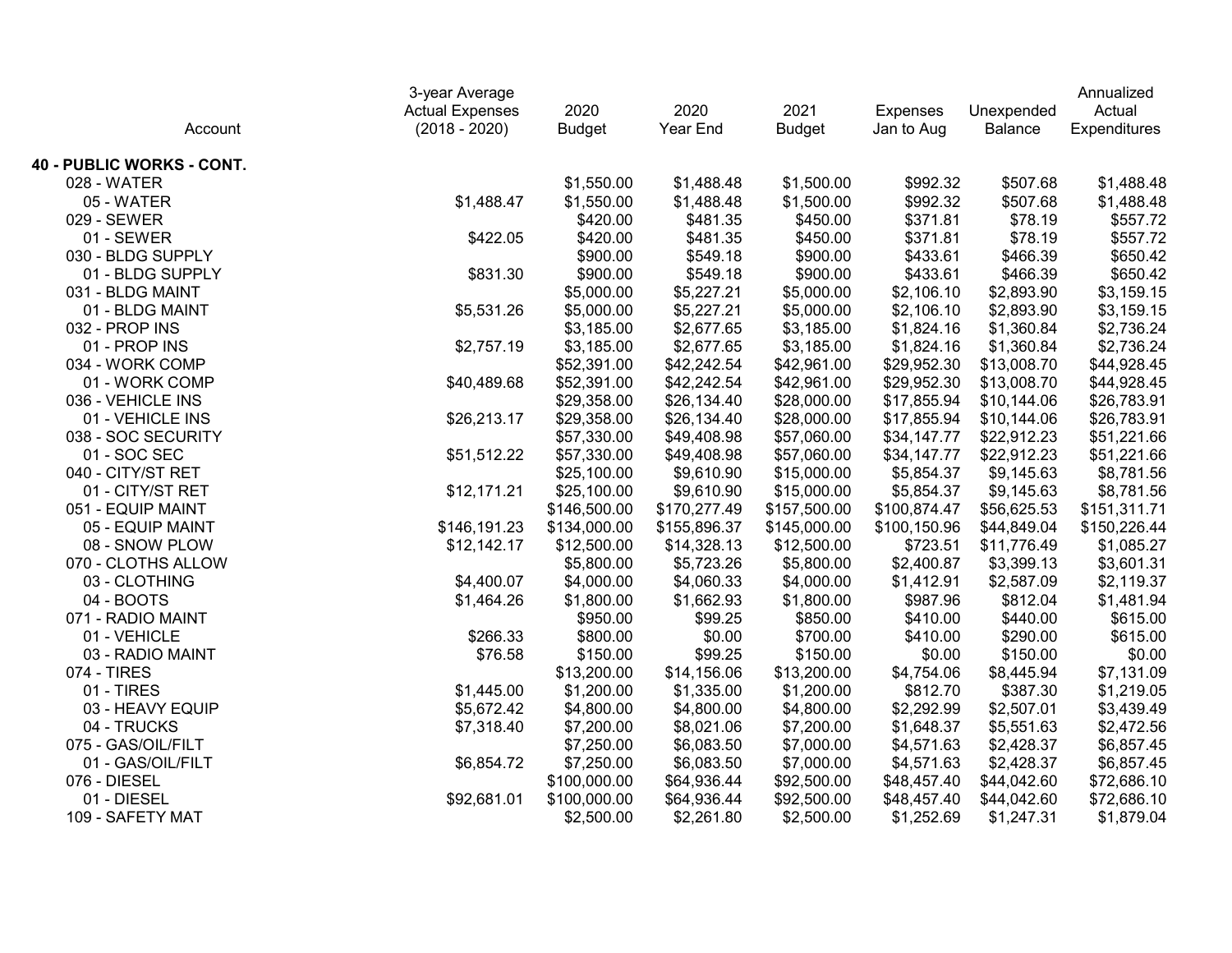|                           | 3-year Average         |               |              |               |                 |                           | Annualized   |
|---------------------------|------------------------|---------------|--------------|---------------|-----------------|---------------------------|--------------|
|                           | <b>Actual Expenses</b> | 2020          | 2020         | 2021          | <b>Expenses</b> | Unexpended                | Actual       |
| Account                   | $(2018 - 2020)$        | <b>Budget</b> | Year End     | <b>Budget</b> | Jan to Aug      | Balance                   | Expenditures |
| 40 - PUBLIC WORKS - CONT. |                        |               |              |               |                 |                           |              |
| 01 - SAFETY MAT           | \$2,106.00             | \$2,500.00    | \$2,261.80   | \$2,500.00    | \$1,252.69      | \$1,247.31                | \$1,879.04   |
| 111 - TOOLS - SHOP        |                        | \$1,750.00    | \$1,778.87   | \$1,750.00    | \$698.83        | \$1,051.17                | \$1,048.25   |
| 01 - TOOLS - SHOP         | \$1,767.90             | \$1,750.00    | \$1,778.87   | \$1,750.00    | \$698.83        | \$1,051.17                | \$1,048.25   |
| 112 - TOOLS               |                        | \$1,000.00    | \$973.51     | \$1,000.00    | \$452.04        | \$547.96                  | \$678.06     |
| 01 - TOOLS                | \$822.28               | \$1,000.00    | \$973.51     | \$1,000.00    | \$452.04        | \$547.96                  | \$678.06     |
| 113 - PROPANE             |                        | \$1,700.00    | \$1,694.29   | \$0.00        | \$71.83         | $-$71.83$                 | \$107.75     |
| 01 - PROPANE              |                        | \$1,700.00    | \$1,694.29   | \$0.00        | \$71.83         | $-$71.83$                 | \$107.75     |
| 114 - IND GAS/SOLV        |                        | \$13,000.00   | \$13,926.93  | \$1,700.00    | \$77.66         | \$1,622.34                | \$116.49     |
| 01 - IND GAS/SOLV         | \$5,775.64             | \$13,000.00   | \$13,926.93  | \$1,700.00    | \$77.66         | \$1,622.34                | \$116.49     |
| 115 - LUBRICANTS          |                        | \$173,000.00  | \$130,923.32 | \$13,000.00   | \$1,857.64      | \$11,142.36               | \$2,786.46   |
| 01 - LUBRICANTS           | \$44,174.71            | \$145,000.00  | \$111,557.10 | \$13,000.00   | \$1,857.64      | \$11,142.36               | \$2,786.46   |
| 116 - SALT/CALCIUM        |                        | \$28,000.00   | \$19,366.22  | \$162,000.00  | \$81,055.64     | \$80,944.36               | \$121,583.46 |
| 01 - ROCK SALT            | \$96,466.06            | \$4,000.00    | \$0.00       | \$134,000.00  | \$60,817.19     | \$73,182.81               | \$91,225.79  |
| 02 - LIQUID DEICE         | \$19,036.94            | \$4,000.00    | \$0.00       | \$28,000.00   | \$20,238.45     | \$7,761.55                | \$30,357.68  |
| 117 - GRAVEL              |                        | \$26,000.00   | \$26,000.00  | \$3,000.00    | \$2,982.00      | \$18.00                   | \$4,473.00   |
| 01 - GRAVEL               | \$10,504.00            | \$26,000.00   | \$26,000.00  | \$3,000.00    | \$2,982.00      | \$18.00                   | \$4,473.00   |
| 120 - SHIM & PATCH        |                        | \$56,000.00   | \$57,106.82  | \$56,000.00   | \$10,581.08     | \$45,418.92               | \$15,871.62  |
| 01 - SHIM & PATCH         | \$49,157.92            | \$40,000.00   | \$41,106.82  | \$40,000.00   | \$5,454.98      | \$34,545.02               | \$8,182.47   |
| 02 - PATCH                | \$15,754.68            | \$16,000.00   | \$16,000.00  | \$16,000.00   | \$5,126.10      | \$10,873.90               | \$7,689.15   |
| 121 - ASPHALT             |                        | \$400,000.00  | \$378,847.64 | \$400,000.00  |                 | \$219,616.33 \$180,383.67 | \$329,424.50 |
| 01 - ASPHALT              | \$269,884.01           | \$400,000.00  | \$378,847.64 | \$400,000.00  |                 | \$219,616.33 \$180,383.67 | \$329,424.50 |
| 122 - CULV/GAURD          |                        | \$9,000.00    | \$8,427.96   | \$9,000.00    | \$5,578.93      | \$3,421.07                | \$8,368.40   |
| 01 - CULV/GAURD           | \$7,568.00             | \$9,000.00    | \$8,427.96   | \$9,000.00    | \$5,578.93      | \$3,421.07                | \$8,368.40   |
| <b>123 - SIGNS</b>        |                        | \$2,000.00    | \$2,157.08   | \$1,500.00    | \$0.00          | \$1,500.00                | \$0.00       |
| 01 - SIGNS                | \$1,984.61             | \$2,000.00    | \$2,157.08   | \$1,500.00    | \$0.00          | \$1,500.00                | \$0.00       |
| 124 - SIDEWALKS           |                        | \$3,000.00    | \$3,000.00   | \$3,000.00    | \$0.00          | \$3,000.00                | \$0.00       |
| 01 - SIDEWALKS            | \$1,666.67             | \$3,000.00    | \$3,000.00   | \$3,000.00    | \$0.00          | \$3,000.00                | \$0.00       |
| 126 - TRAFFIC PAIN        |                        | \$10,000.00   | \$10,620.50  | \$10,750.00   | \$11,159.50     | $-$409.50$                | \$16,739.25  |
| 01 - TRAFFIC PAIN         | \$8,906.45             | \$10,000.00   | \$10,620.50  | \$10,750.00   | \$11,159.50     | $-$409.50$                | \$16,739.25  |
| 127 - VEHICLE PAIN        |                        | \$3,500.00    | \$2,572.96   | \$2,500.00    | \$1,106.90      | \$1,393.10                | \$1,660.35   |
| 01 - VEHICLE PAIN         | \$2,773.95             | \$3,500.00    | \$2,572.96   | \$2,500.00    | \$1,106.90      | \$1,393.10                | \$1,660.35   |
| 130 - CONST MAT           |                        | \$3,000.00    | \$1,872.11   | \$2,800.00    | \$2,325.45      | \$474.55                  | \$3,488.18   |
| 01 - CONST MAT            | \$2,015.26             | \$3,000.00    | \$1,872.11   | \$2,800.00    | \$2,325.45      | \$474.55                  | \$3,488.18   |
| 131 - SAND ACCOUNT        |                        | \$42,000.00   | \$42,400.00  | \$42,000.00   | \$42,400.00     | $-$400.00$                | \$63,600.00  |
| 01 - SAND ACCOUNT         | \$41,131.93            | \$42,000.00   | \$42,400.00  | \$42,000.00   | \$42,400.00     | $-$400.00$                | \$63,600.00  |
| 132 - MUN MAINT           |                        | \$8,000.00    | \$7,150.00   | \$8,000.00    | \$6,600.00      | \$1,400.00                | \$9,900.00   |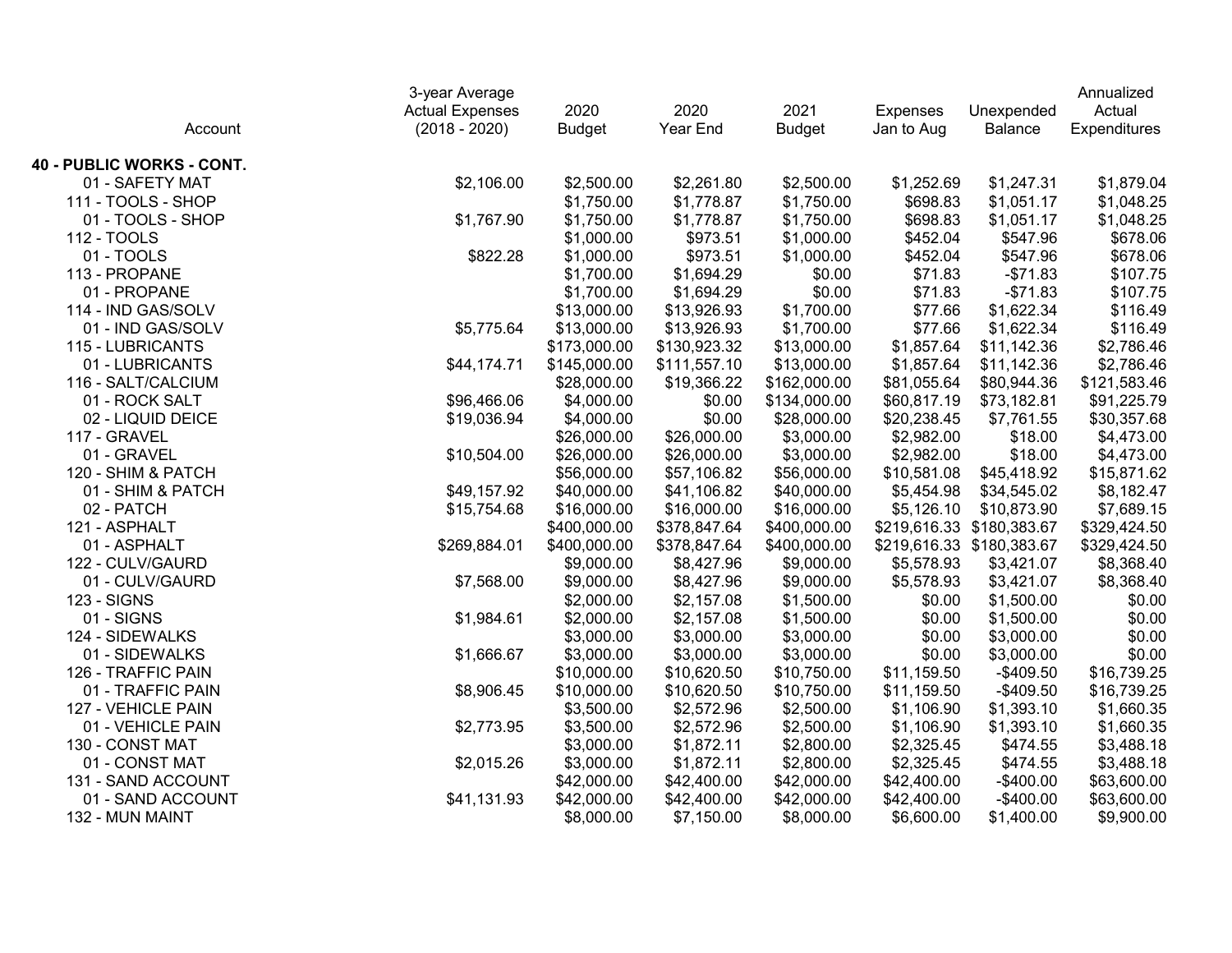| Account                   | 3-year Average<br><b>Actual Expenses</b><br>$(2018 - 2020)$ | 2020<br><b>Budget</b> | 2020<br>Year End | 2021<br><b>Budget</b> | Expenses<br>Jan to Aug | Unexpended<br>Balance | Annualized<br>Actual<br>Expenditures |
|---------------------------|-------------------------------------------------------------|-----------------------|------------------|-----------------------|------------------------|-----------------------|--------------------------------------|
| 40 - PUBLIC WORKS - CONT. |                                                             |                       |                  |                       |                        |                       |                                      |
| 01 - MUN MAINT            | \$8,143.67                                                  | \$8,000.00            | \$7,150.00       | \$8,000.00            | \$6,600.00             | \$1,400.00            | \$9,900.00                           |
| 134 - DRUG/ALCOHOL        |                                                             | \$600.00              | \$1,109.25       | \$900.00              | \$650.25               | \$249.75              | \$975.38                             |
| 01 - DRUG/ALCOHOL         | \$746.00                                                    | \$600.00              | \$1,109.25       | \$900.00              | \$650.25               | \$249.75              | \$975.38                             |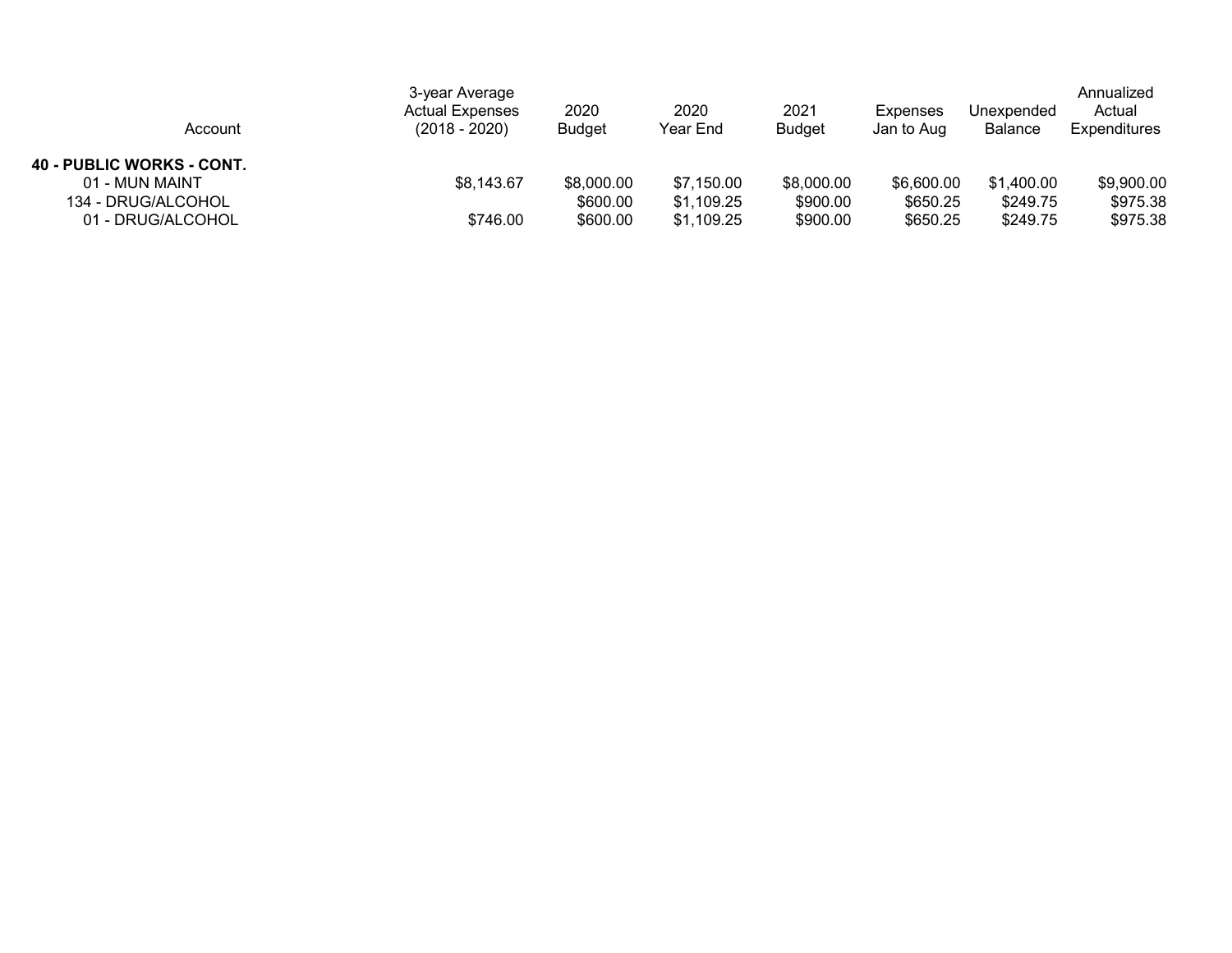|                    | 3-year Average         |               |              |               |                 |                           | Annualized   |
|--------------------|------------------------|---------------|--------------|---------------|-----------------|---------------------------|--------------|
|                    | <b>Actual Expenses</b> | 2020          | 2020         | 2021          | <b>Expenses</b> | Unexpended                | Actual       |
| Account            | $(2018 - 2020)$        | <b>Budget</b> | Year End     | <b>Budget</b> | Jan to Aug      | Balance                   | Expenditures |
| 50 - REC DEPT      |                        |               |              |               |                 |                           |              |
| 01 - REC DEPT      |                        | \$520,624.00  | \$461,895.49 | \$508,051.00  |                 | \$343,076.70 \$164,974.30 | \$514,615.05 |
| 001 - SALARIES     | \$195,819.87           | \$309,608.00  | \$264,164.46 | \$284,205.00  | \$195,980.09    | \$88,224.91               | \$293,970.14 |
| 01 - REG PAY       | \$80,523.38            | \$196,420.00  | \$196,119.85 | \$204,205.00  | \$133,850.66    | \$70,354.34               | \$200,775.99 |
| 07 - SALARIES      |                        | \$113,188.00  | \$68,044.61  | \$80,000.00   | \$62,129.43     | \$17,870.57               | \$93,194.15  |
| 003 - OFFICE SUPP  |                        | \$5,060.00    | \$3,498.39   | \$4,710.00    | \$2,572.12      | \$2,137.88                | \$3,858.18   |
| 01 - POSTAGE       | \$246.00               | \$0.00        | \$220.00     | \$250.00      | \$110.00        | \$140.00                  | \$165.00     |
| 02 - ADVERTISING   | \$1,892.37             | \$2,000.00    | \$777.80     | \$1,500.00    | \$1,165.30      | \$334.70                  | \$1,747.95   |
| 03 - COPIER RENT   | \$1,516.67             | \$1,560.00    | \$1,560.00   | \$1,560.00    | \$1,040.00      | \$520.00                  | \$1,560.00   |
| 04 - EQUIP REPAIR  | \$0.00                 | \$200.00      | \$0.00       | \$150.00      | \$0.00          | \$150.00                  | \$0.00       |
| 05 - PRINTER INK   | \$107.71               | \$100.00      | \$159.17     | \$100.00      | \$68.08         | \$31.92                   | \$102.12     |
| 07 - PAPER         | \$229.81               | \$300.00      | \$147.11     | \$250.00      | \$69.90         | \$180.10                  | \$104.85     |
| 08 - OFFICE SUPP   | \$694.12               | \$900.00      | \$634.31     | \$900.00      | \$118.84        | \$781.16                  | \$178.26     |
| 008 - COMP MAINT   |                        | \$600.00      | \$1,134.01   | \$500.00      | \$560.00        | $-$60.00$                 | \$840.00     |
| 01 - COMP MAINT    | \$464.48               | \$600.00      | \$1,134.01   | \$500.00      | \$560.00        | $-$ \$60.00               | \$840.00     |
| 009 - PROF DUES    |                        | \$225.00      | \$255.00     | \$255.00      | \$225.00        | \$30.00                   | \$337.50     |
| 04 - PROF DUES     | \$240.00               | \$225.00      | \$255.00     | \$255.00      | \$225.00        | \$30.00                   | \$337.50     |
| 010 - TRAVEL EXP   |                        | \$1,550.00    | \$0.00       | \$850.00      | \$0.00          | \$850.00                  | \$0.00       |
| 01 - MILEAGE       | \$29.46                | \$500.00      | \$0.00       | \$150.00      | \$0.00          | \$150.00                  | \$0.00       |
| 02 - MEAL & LODGE  | \$99.33                | \$400.00      | \$0.00       | \$300.00      | \$0.00          | \$300.00                  | \$0.00       |
| 04 - CONF FEE      | \$83.33                | \$250.00      | \$0.00       | \$200.00      | \$0.00          | \$200.00                  | \$0.00       |
| 05 - TRAVEL EXP    | \$9.07                 | \$400.00      | \$0.00       | \$200.00      | \$0.00          | \$200.00                  | \$0.00       |
| 011 - TRAIN & EDU  |                        | \$500.00      | \$0.00       | \$500.00      | \$319.25        | \$180.75                  | \$478.88     |
| 02 - TRAIN & EDU   | \$302.33               | \$500.00      | \$0.00       | \$500.00      | \$319.25        | \$180.75                  | \$478.88     |
| 013 - CAR ALLOW    |                        | \$3,200.00    | \$3,200.08   | \$3,200.00    | \$2,153.90      | \$1,046.10                | \$3,230.85   |
| 01 - CAR ALLOW     | \$3,200.08             | \$3,200.00    | \$3,200.08   | \$3,200.00    | \$2,153.90      | \$1,046.10                | \$3,230.85   |
| 015 - TELEPHONE    |                        | \$2,900.00    | \$2,194.50   | \$2,600.00    | \$1,378.66      | \$1,221.34                | \$2,067.99   |
| 02 - REC CENTER    | \$1,931.12             | \$2,400.00    | \$2,138.62   | \$2,200.00    | \$1,378.66      | \$821.34                  | \$2,067.99   |
| 04 - TELEPHONE     | \$459.72               | \$500.00      | \$55.88      | \$400.00      | \$0.00          | \$400.00                  | \$0.00       |
| 017 - COMMUNICATE  |                        | \$950.00      | \$1,069.88   | \$1,200.00    | \$765.55        | \$434.45                  | \$1,148.33   |
| 03 - INTERNET      | \$980.38               | \$950.00      | \$1,069.88   | \$1,200.00    | \$765.55        | \$434.45                  | \$1,148.33   |
| 018 - HEALTH INS   |                        | \$65,800.00   | \$67,030.32  | \$65,720.00   | \$46,920.08     | \$18,799.92               | \$70,380.12  |
| 01 - HEALTH INS    | \$62,736.92            | \$65,800.00   | \$67,030.32  | \$65,720.00   | \$46,920.08     | \$18,799.92               | \$70,380.12  |
| 026 - HEATING FUEL |                        | \$19,000.00   | \$13,968.95  | \$17,000.00   | \$7,163.55      | \$9,836.45                | \$10,745.33  |
| 01 - REC CENTER    | \$20,546.04            | \$19,000.00   | \$13,968.95  | \$17,000.00   | \$7,163.55      | \$9,836.45                | \$10,745.33  |
| 027 - ELECTRICITY  |                        | \$18,800.00   | \$20,146.40  | \$20,900.00   | \$16,480.34     | \$4,419.66                | \$24,720.51  |
| 05 - REC CENTER    | \$17,993.92            | \$17,000.00   | \$19,251.10  | \$18,000.00   | \$14,939.93     | \$3,060.07                | \$22,409.90  |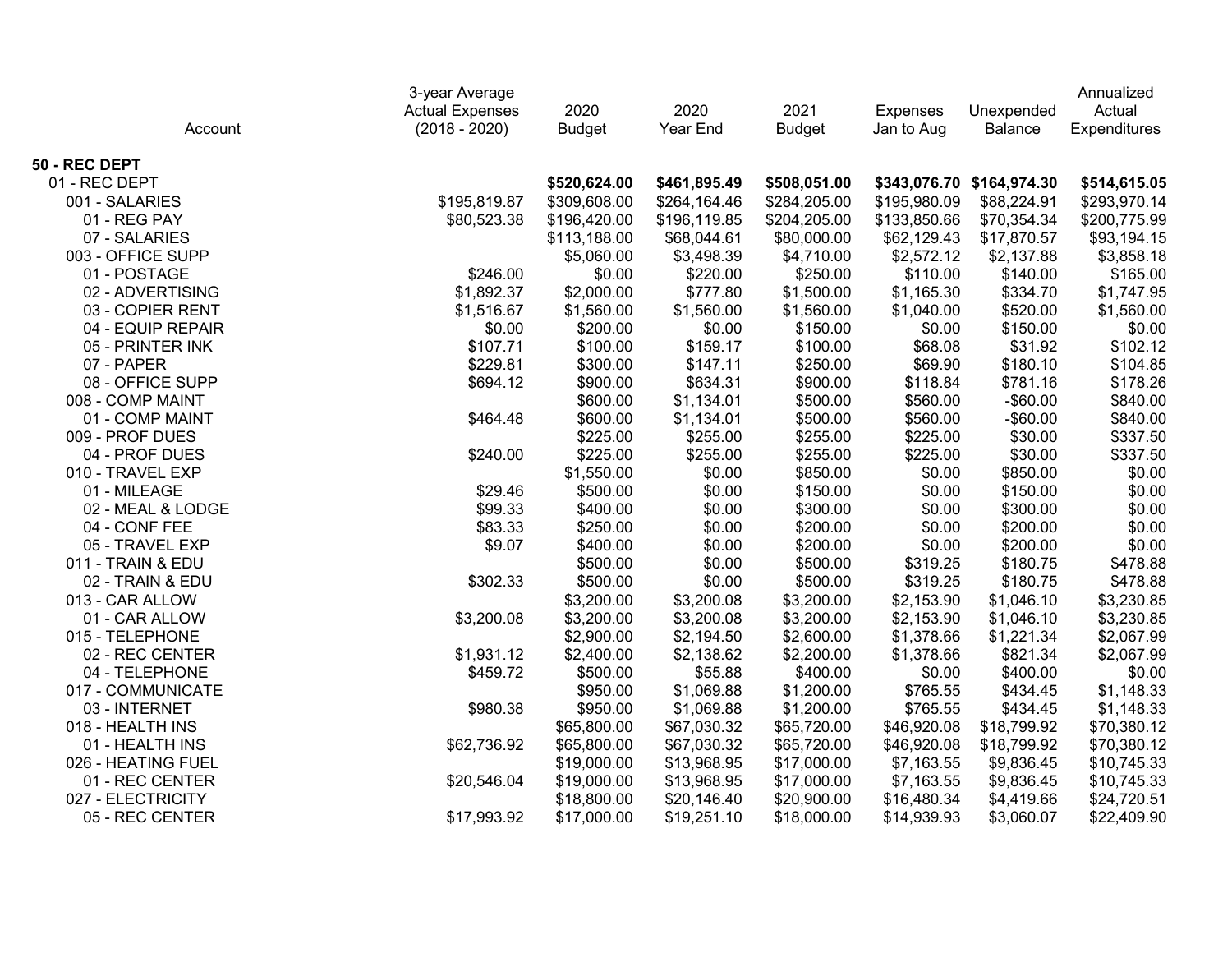|                       | 3-year Average         |               |             |               |                 |             | Annualized   |
|-----------------------|------------------------|---------------|-------------|---------------|-----------------|-------------|--------------|
|                       | <b>Actual Expenses</b> | 2020          | 2020        | 2021          | <b>Expenses</b> | Unexpended  | Actual       |
| Account               | $(2018 - 2020)$        | <b>Budget</b> | Year End    | <b>Budget</b> | Jan to Aug      | Balance     | Expenditures |
| 50 - REC DEPT - CONT. |                        |               |             |               |                 |             |              |
| 06 - TEAGUE PARK      | \$431.10               | \$1,000.00    | \$509.30    | \$2,400.00    | \$1,321.07      | \$1,078.93  | \$1,981.61   |
| 07 - SOUCIE SPORT     | \$551.85               | \$800.00      | \$386.00    | \$500.00      | \$219.34        | \$280.66    | \$329.01     |
| 028 - WATER           |                        | \$2,000.00    | \$1,426.05  | \$10,820.00   | \$3,549.45      | \$7,270.55  | \$5,324.18   |
| 01 - REC CENTER       | \$1,071.18             | \$1,500.00    | \$1,350.99  | \$10,400.00   | \$3,194.77      | \$7,205.23  | \$4,792.16   |
| 02 - TEAGUE PARK      | \$41.71                | \$300.00      | \$0.00      | \$300.00      | \$146.18        | \$153.82    | \$219.27     |
| 04 - SOUCIE SPORT     | \$102.93               | \$200.00      | \$75.06     | \$120.00      | \$208.50        | $-$ \$88.50 | \$312.75     |
| 029 - SEWER           |                        | \$750.00      | \$327.49    | \$750.00      | \$426.35        | \$323.65    | \$639.53     |
| 01 - SEWER            | \$478.29               | \$750.00      | \$327.49    | \$750.00      | \$426.35        | \$323.65    | \$639.53     |
| 030 - BLDG SUPPLY     |                        | \$3,700.00    | \$3,874.67  | \$3,800.00    | \$1,874.27      | \$1,925.73  | \$2,811.41   |
| 01 - BLDG SUPPLY      | \$3,318.97             | \$3,700.00    | \$3,874.67  | \$3,800.00    | \$1,874.27      | \$1,925.73  | \$2,811.41   |
| 031 - BLDG MAINT      |                        | \$27,000.00   | \$31,847.43 | \$35,650.00   | \$28,584.95     | \$7,065.05  | \$42,877.43  |
| 01 - BLDG MAINT       | \$31,248.40            | \$27,000.00   | \$31,847.43 | \$35,650.00   | \$28,584.95     | \$7,065.05  | \$42,877.43  |
| 032 - PROP INS        |                        | \$6,901.00    | \$5,736.86  | \$7,246.00    | \$3,788.80      | \$3,457.20  | \$5,683.20   |
| 01 - PROP INS         | \$6,014.33             | \$6,901.00    | \$5,736.86  | \$7,246.00    | \$3,788.80      | \$3,457.20  | \$5,683.20   |
| 034 - WORK COMP       |                        | \$12,787.00   | \$9,179.06  | \$10,485.00   | \$8,677.93      | \$1,807.07  | \$13,016.90  |
| 01 - WORK COMP        | \$9,327.12             | \$12,787.00   | \$9,179.06  | \$10,485.00   | \$8,677.93      | \$1,807.07  | \$13,016.90  |
| 038 - SOC SECURITY    |                        | \$24,493.00   | \$19,937.23 | \$22,510.00   | \$14,752.18     | \$7,757.82  | \$22,128.27  |
| 01 - SOC SEC          | \$20,884.04            | \$24,493.00   | \$19,937.23 | \$22,510.00   | \$14,752.18     | \$7,757.82  | \$22,128.27  |
| 040 - CITY/ST RET     |                        | \$6,875.00    | \$7,155.08  | \$7,150.00    | \$4,829.46      | \$2,320.54  | \$7,244.19   |
| 01 - CITY/ST RET      | \$7,058.86             | \$6,875.00    | \$7,155.08  | \$7,150.00    | \$4,829.46      | \$2,320.54  | \$7,244.19   |
| 137 - RINK EQUIP      |                        | \$300.00      | \$583.78    | \$500.00      | \$48.12         | \$451.88    | \$72.18      |
| 01 - RINK EQUIP       | \$194.59               | \$300.00      | \$583.78    | \$500.00      | \$48.12         | \$451.88    | \$72.18      |
| 138 - PROG EQUIP      |                        | \$3,825.00    | \$3,186.05  | \$3,400.00    | \$324.50        | \$3,075.50  | \$486.75     |
| 01 - BASE/SOFT        | \$1,169.76             | \$700.00      | \$578.08    | \$600.00      | \$50.00         | \$550.00    | \$75.00      |
| 02 - TENNIS           | \$157.61               | \$125.00      | \$309.50    | \$200.00      | \$0.00          | \$200.00    | \$0.00       |
| 03 - SOCCER           | \$1,036.20             | \$700.00      | \$227.99    | \$600.00      | \$0.00          | \$600.00    | \$0.00       |
| 04 - BASKETBALL       | \$273.51               | \$400.00      | \$87.75     | \$200.00      | \$0.00          | \$200.00    | \$0.00       |
| 06 - PROG EQUIP       | \$2,016.79             | \$1,900.00    | \$1,982.73  | \$1,800.00    | \$274.50        | \$1,525.50  | \$411.75     |
| 139 - RINK MAINT      |                        | \$0.00        |             | \$300.00      | \$0.00          | \$300.00    | \$0.00       |
| 01 - RINK MAINT       |                        | \$0.00        |             | \$300.00      | \$0.00          | \$300.00    | \$0.00       |
| 140 - POOL SUPPL      |                        | \$300.00      | \$300.00    | \$500.00      | \$0.00          | \$500.00    | \$0.00       |
| 01 - POOL SUPPL       | \$100.00               | \$300.00      | \$300.00    | \$500.00      | \$0.00          | \$500.00    | \$0.00       |
| 141 - TROPH/AWARDS    |                        | \$450.00      | \$42.90     | \$400.00      | \$310.00        | \$90.00     | \$465.00     |
| 01 - TROPH/AWARDS     | \$359.74               | \$450.00      | \$42.90     | \$400.00      | \$310.00        | \$90.00     | \$465.00     |
| 142 - POOL MAINT      |                        | \$400.00      | \$400.00    | \$400.00      | \$0.00          | \$400.00    | \$0.00       |
| 01 - POOL MAINT       | \$133.33               | \$400.00      | \$400.00    | \$400.00      | \$0.00          | \$400.00    | \$0.00       |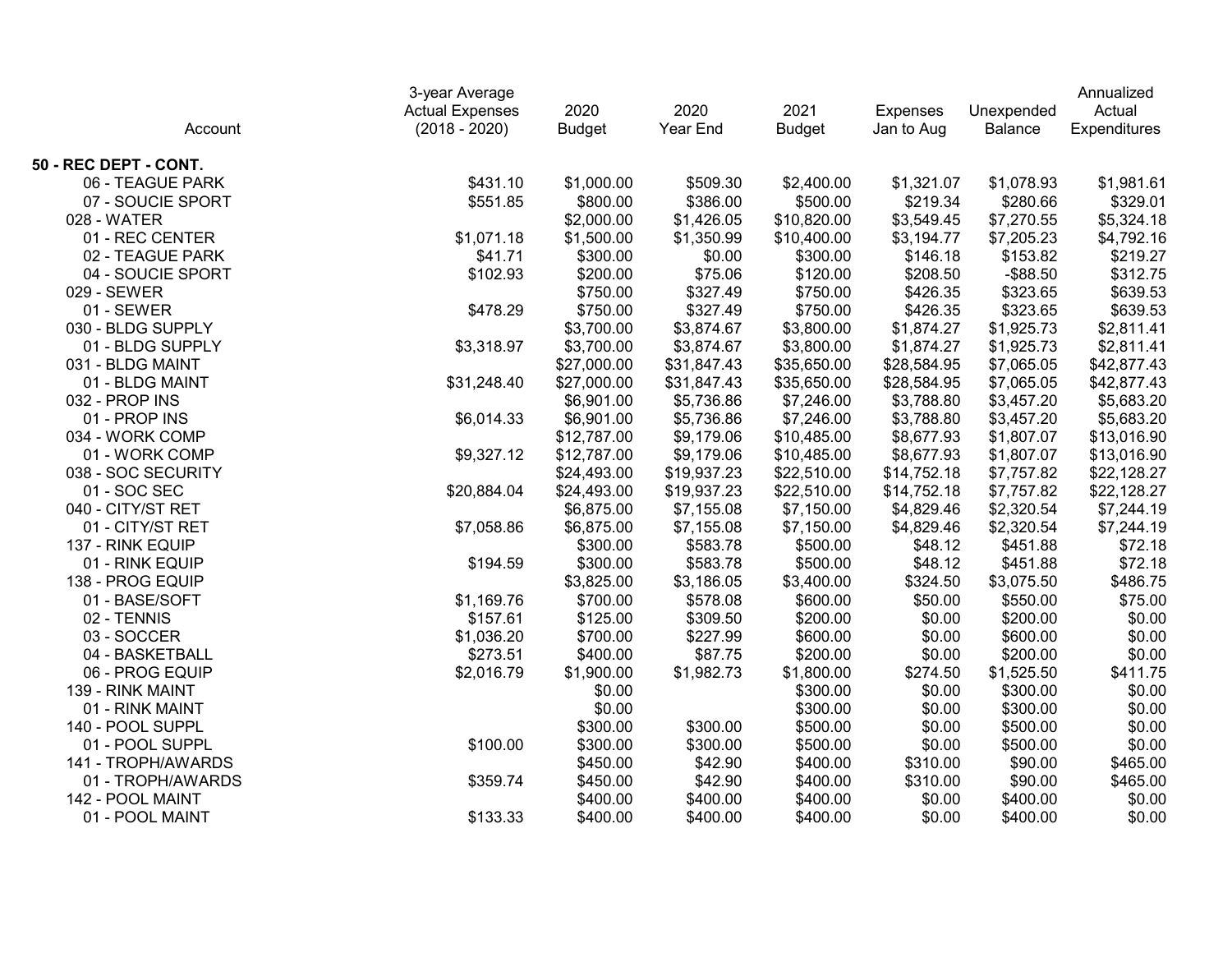| Account                                                        | 3-year Average<br><b>Actual Expenses</b><br>$(2018 - 2020)$ | 2020<br><b>Budget</b>    | 2020<br>Year End         | 2021<br><b>Budget</b>    | Expenses<br>Jan to Aug   | Unexpended<br><b>Balance</b> | Annualized<br>Actual<br>Expenditures |
|----------------------------------------------------------------|-------------------------------------------------------------|--------------------------|--------------------------|--------------------------|--------------------------|------------------------------|--------------------------------------|
| 50 - REC DEPT - CONT.<br>145 - SPEC EVENTS<br>01 - SPEC EVENTS | \$2,337.74                                                  | \$2,500.00<br>\$2,500.00 | \$1,236.90<br>\$1,236.90 | \$2,500.00<br>\$2,500.00 | \$1,392.15<br>\$1.392.15 | \$1,107.85<br>\$1,107.85     | \$2,088.23<br>\$2,088.23             |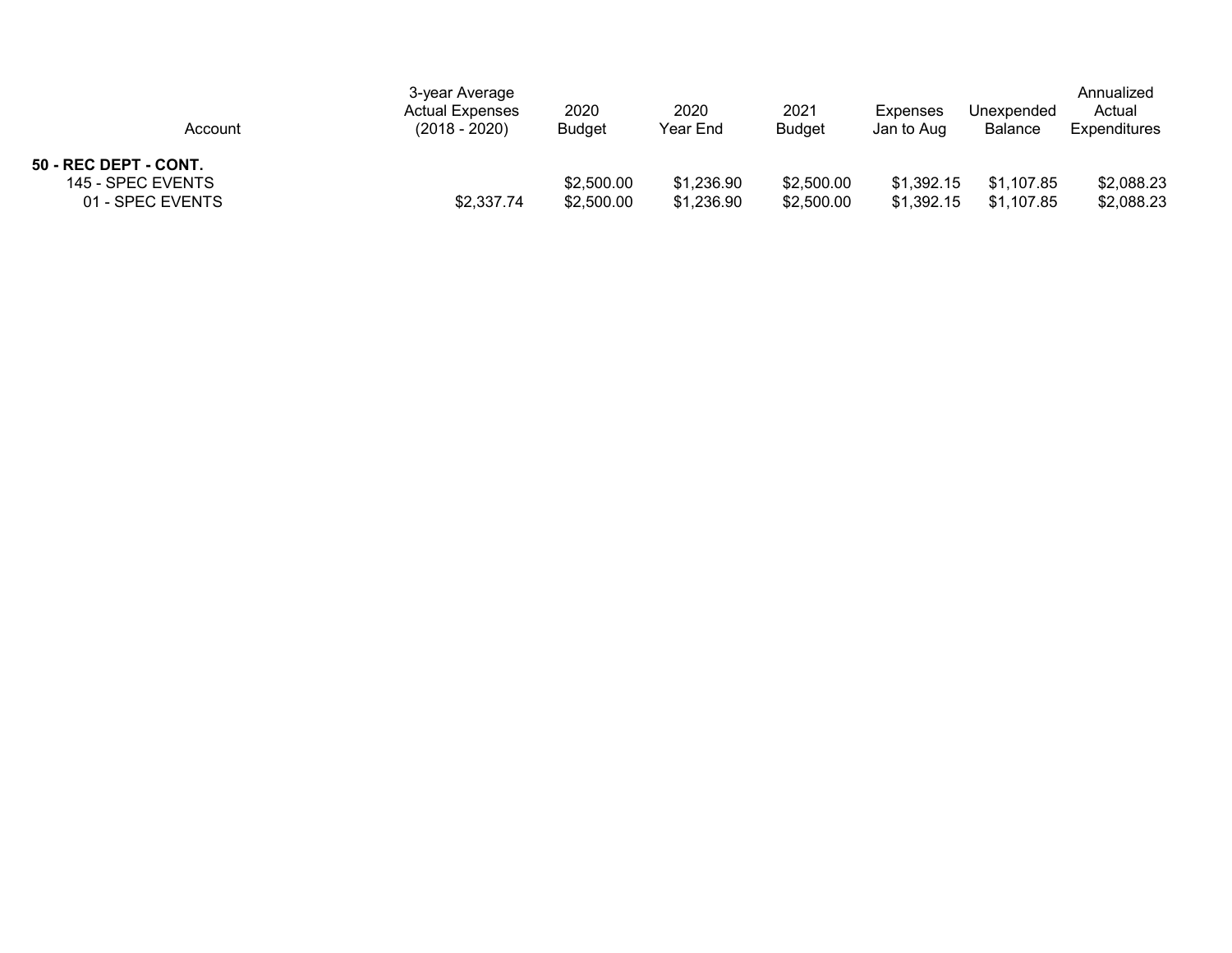| Account            | 3-year Average<br><b>Actual Expenses</b><br>$(2018 - 2020)$ | 2020<br><b>Budget</b> | 2020<br>Year End | 2021<br><b>Budget</b> | <b>Expenses</b><br>Jan to Aug | Unexpended<br>Balance | Annualized<br>Actual<br>Expenditures |
|--------------------|-------------------------------------------------------------|-----------------------|------------------|-----------------------|-------------------------------|-----------------------|--------------------------------------|
| 51 - PARKS         |                                                             |                       |                  |                       |                               |                       |                                      |
| 01 - PARKS         |                                                             | \$174,032.00          | \$169,695.19     | \$154,615.00          | \$100,538.33                  | \$54,076.67           | \$150,807.50                         |
| 001 - SALARIES     |                                                             |                       |                  |                       |                               |                       |                                      |
| 01 - REG PAY       | \$46,496.43                                                 | \$44,042.00           | \$45,009.20      | \$46,705.00           | \$30,651.23                   | \$16,053.77           | \$45,976.85                          |
| $02 - OT$          | \$4,244.40                                                  | \$3,500.00            | \$3,255.84       | \$3,000.00            | \$3,115.88                    | $-$115.88$            | \$4,673.82                           |
| 07 - SALARIES      | \$36,764.00                                                 | \$38,660.00           | \$38,226.08      | \$39,800.00           | \$25,335.92                   | \$14,464.08           | \$38,003.88                          |
| 014 - NEW EQUIP    |                                                             |                       |                  |                       |                               |                       |                                      |
| 01 - NEW EQUIP     | \$1,418.86                                                  | \$1,200.00            | \$1,534.39       | \$1,200.00            | \$909.98                      | \$290.02              | \$1,364.97                           |
| 015 - TELEPHONE    |                                                             |                       |                  |                       |                               |                       |                                      |
| 04 - TELEPHONE     | \$635.54                                                    | \$800.00              | \$583.35         | \$650.00              | \$366.45                      | \$283.55              | \$549.68                             |
| 018 - HEALTH INS   |                                                             |                       |                  |                       |                               |                       |                                      |
| 01 - HEALTH INS    | \$10,285.11                                                 | \$11,395.00           | \$11,391.64      | \$0.00                | \$109.20                      | $-$109.20$            | \$163.80                             |
| 026 - HEATING FUEL |                                                             |                       |                  |                       |                               |                       |                                      |
| 03 - HEATING FUEL  | \$6,005.97                                                  | \$6,500.00            | \$4,674.88       | \$6,000.00            | \$3,031.20                    | \$2,968.80            | \$4,546.80                           |
| 027 - ELECTRICITY  |                                                             |                       |                  |                       |                               |                       |                                      |
| 09 - PARKS SHOP    | \$1,472.44                                                  | \$1,600.00            | \$1,374.83       | \$1,500.00            | \$942.72                      | \$557.28              | \$1,414.08                           |
| 10 - PARK SEC LTS  | \$414.19                                                    | \$700.00              | \$199.31         | \$700.00              | \$108.87                      | \$591.13              | \$163.31                             |
| 11 - ELECTRICITY   | \$225.26                                                    | \$240.00              | \$201.41         | \$240.00              | \$124.46                      | \$115.54              | \$186.69                             |
| 029 - SEWER        |                                                             |                       |                  |                       |                               |                       |                                      |
| 01 - SEWER         | \$265.27                                                    | \$300.00              | \$250.00         | \$300.00              | \$170.14                      | \$129.86              | \$255.21                             |
| 030 - BLDG SUPPLY  |                                                             |                       |                  |                       |                               |                       |                                      |
| 01 - BLDG SUPPLY   | \$2,001.80                                                  | \$2,000.00            | \$1,826.53       | \$2,000.00            | \$1,533.29                    | \$466.71              | \$2,299.94                           |
| 031 - BLDG MAINT   |                                                             |                       |                  |                       |                               |                       |                                      |
| 01 - BLDG MAINT    | \$2,408.62                                                  | \$1,750.00            | \$2,575.30       | \$2,000.00            | \$84.71                       | \$1,915.29            | \$127.07                             |
| 036 - VEHICLE INS  |                                                             |                       |                  |                       |                               |                       |                                      |
| 01 - VEHICLE INS   | \$4,765.45                                                  | \$5,974.00            | \$4,382.35       | \$6,000.00            | \$2,998.92                    | \$3,001.08            | \$4,498.38                           |
| 038 - SOC SECURITY |                                                             |                       |                  |                       |                               |                       |                                      |
| 01 - SOC SEC       | \$7,058.64                                                  | \$6,594.00            | \$6,388.80       | \$6,850.00            | \$4,544.84                    | \$2,305.16            | \$6,817.26                           |
| 040 - CITY/ST RET  |                                                             |                       |                  |                       |                               |                       |                                      |
| 01 - CITY/ST RET   | \$262.34                                                    | \$2,377.00            | \$440.00         | \$1,870.00            | \$700.00                      | \$1,170.00            | \$1,050.00                           |
| 051 - EQUIP MAINT  |                                                             |                       |                  |                       |                               |                       |                                      |
| 04 - REPAIRS       | \$1,516.45                                                  | \$1,400.00            | \$1,754.49       | \$1,800.00            | \$158.26                      | \$1,641.74            | \$237.39                             |
| 05 - EQUIP MAINT   | \$9,274.79                                                  | \$14,500.00           | \$15,411.54      | \$6,000.00            | \$3,976.33                    | \$2,023.67            | \$5,964.50                           |
| 070 - CLOTHS ALLOW |                                                             |                       |                  |                       |                               |                       |                                      |
| 03 - CLOTHING      | \$547.93                                                    | \$400.00              | \$381.45         | \$400.00              | \$199.99                      | \$200.01              | \$299.99                             |
| 073 - VEHICLE REP  |                                                             |                       |                  |                       |                               |                       |                                      |
| 01 - VEHICLE REP   | \$5,374.88                                                  | \$5,000.00            | \$5,168.14       | \$5,000.00            | \$2,748.49                    | \$2,251.51            | \$4,122.74                           |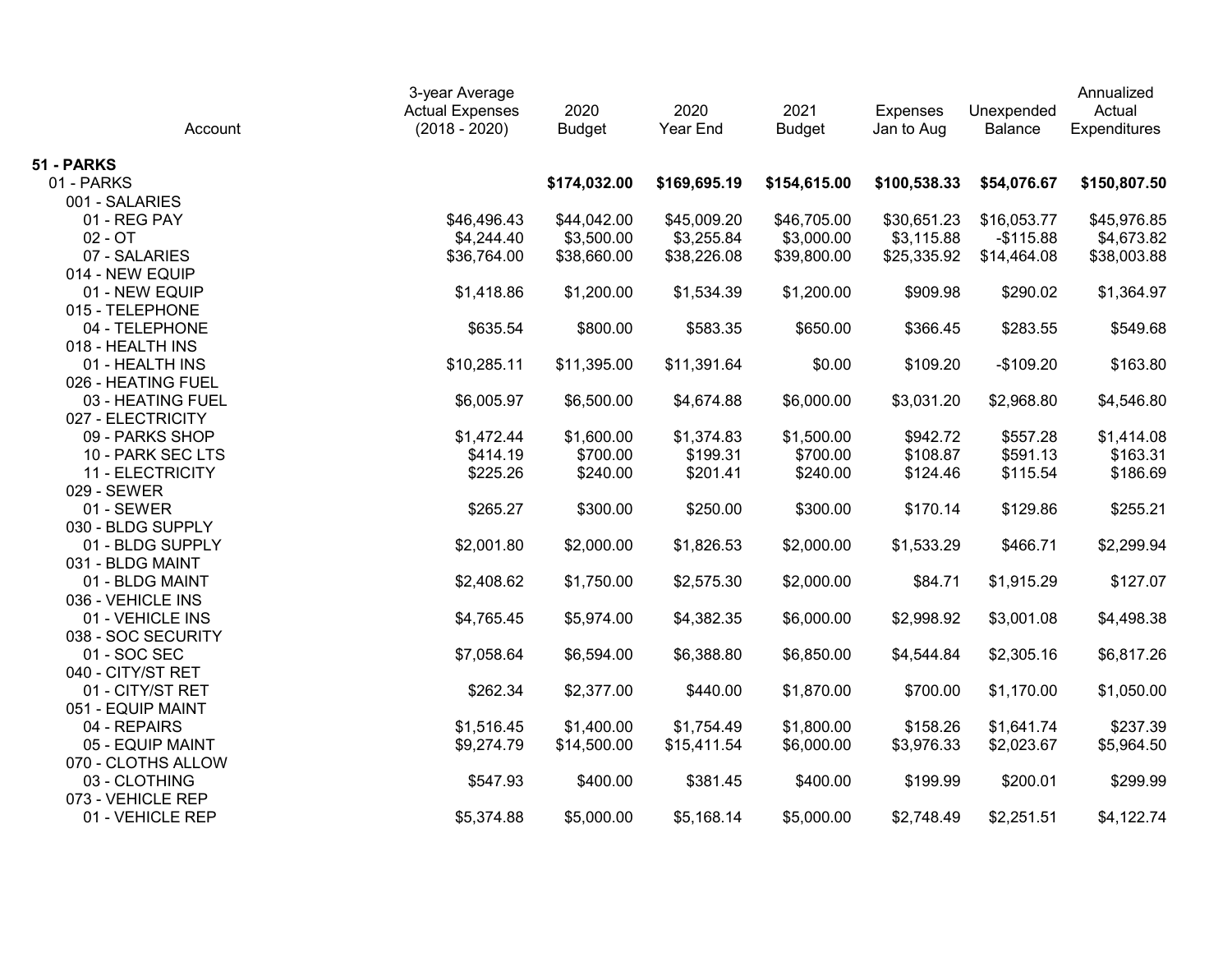| Account            | 3-year Average<br><b>Actual Expenses</b><br>(2018 - 2020) | 2020<br><b>Budget</b> | 2020<br>Year End | 2021<br><b>Budget</b> | <b>Expenses</b><br>Jan to Aug | Unexpended<br><b>Balance</b> | Annualized<br>Actual<br><b>Expenditures</b> |
|--------------------|-----------------------------------------------------------|-----------------------|------------------|-----------------------|-------------------------------|------------------------------|---------------------------------------------|
| 51 - PARKS - CONT. |                                                           |                       |                  |                       |                               |                              |                                             |
| 074 - TIRES        |                                                           |                       |                  |                       |                               |                              |                                             |
| $01 - TIRES$       | \$1,438.22                                                | \$1,700.00            | \$1,411.08       | \$1,700.00            | \$300.54                      | \$1,399.46                   | \$450.81                                    |
| 075 - GAS/OIL/FILT |                                                           |                       |                  |                       |                               |                              |                                             |
| 01 - GAS/OIL/FILT  | \$5,727.57                                                | \$7,000.00            | \$4,220.61       | \$6,500.00            | \$4,756.03                    | \$1,743.97                   | \$7,134.05                                  |
| 076 - DIESEL       |                                                           |                       |                  |                       |                               |                              |                                             |
| 01 - DIESEL        | \$1,602.87                                                | \$1,300.00            | \$917.05         | \$1,300.00            | \$979.83                      | \$320.17                     | \$1,469.75                                  |
| 111 - TOOLS - SHOP |                                                           |                       |                  |                       |                               |                              |                                             |
| 01 - TOOLS - SHOP  | \$1,218.97                                                | \$1,100.00            | \$1,141.85       | \$1,100.00            | \$601.40                      | \$498.60                     | \$902.10                                    |
| 147 - PARK MAINT   |                                                           |                       |                  |                       |                               |                              |                                             |
| 01 - PARK MAINT    | \$8,559.33                                                | \$8,000.00            | \$8,285.72       | \$10,000.00           | \$9,659.63                    | \$340.37                     | \$14,489.45                                 |
| 237 - CIVIC BEAUT  |                                                           |                       |                  |                       |                               |                              |                                             |
| 01 - CIVIC BRAUT   | \$3,325.56                                                | \$6,000.00            | \$5,919.23       | \$2,000.00            | \$2,430.02                    | -\$430.02                    | \$3,645.03                                  |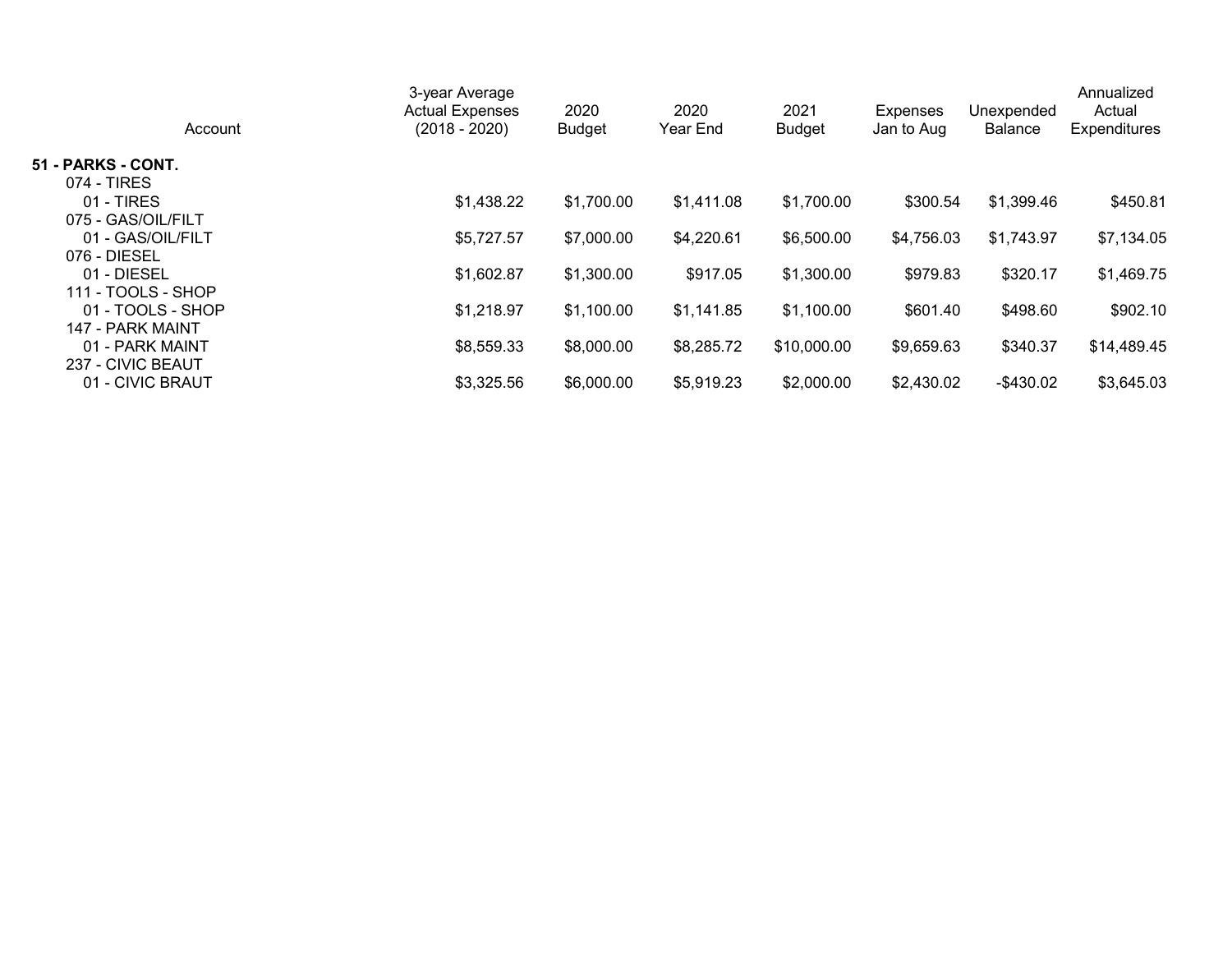| Account                       | 3-year Average<br><b>Actual Expenses</b><br>$(2018 - 2020)$ | 2020<br><b>Budget</b> | 2020<br>Year End | 2021<br><b>Budget</b> | <b>Expenses</b><br>Jan to Aug | Unexpended<br><b>Balance</b> | Annualized<br>Actual<br><b>Expenditures</b> |
|-------------------------------|-------------------------------------------------------------|-----------------------|------------------|-----------------------|-------------------------------|------------------------------|---------------------------------------------|
| <b>52 - SNOWMOBILE TRAILS</b> |                                                             |                       |                  |                       |                               |                              |                                             |
| 01 - SNOW TRAIL               |                                                             | \$52,432.00           | \$56,781.72      | \$54,690.00           | \$27,363.56                   | \$27,326.44                  | \$41,045.34                                 |
| 001 - SALARIES                |                                                             |                       |                  |                       |                               |                              |                                             |
| 01 - REG PAY                  | \$15,271.89                                                 | \$16,000.00           | \$15,271.89      | \$16,640.00           | \$8,080.04                    | \$8,559.96                   | \$12,120.06                                 |
| 015 - TELEPHONE               |                                                             |                       |                  |                       |                               |                              |                                             |
| 01 - CELL PHONE               | \$510.90                                                    | \$0.00                | \$510.90         | \$400.00              | \$293.43                      | \$106.57                     | \$440.15                                    |
| 019 - MISC EXPENSE            |                                                             |                       |                  |                       |                               |                              |                                             |
| 01 - MISC EXPENSE             | \$231.05                                                    | \$3,000.00            | \$231.05         | \$3,000.00            | \$43.14                       | \$2,956.86                   | \$64.71                                     |
| 034 - WORK COMP               |                                                             |                       |                  |                       |                               |                              |                                             |
| 01 - WORK COMP                | \$476.14                                                    | \$620.00              | \$476.14         | \$527.00              | \$0.00                        | \$527.00                     | \$0.00                                      |
| 035 - UNEMPLOYMENT            |                                                             |                       |                  |                       |                               |                              |                                             |
| 01 - UNEMPLOYMENT             | \$375.69                                                    | \$350.00              | \$375.69         | \$350.00              | \$0.00                        | \$350.00                     | \$0.00                                      |
| 038 - SOC SECURITY            |                                                             |                       |                  |                       |                               |                              |                                             |
| 01 - SOC SEC                  | \$1,168.35                                                  | \$1,262.00            | \$1,168.35       | \$1,273.00            | \$618.20                      | \$654.80                     | \$927.30                                    |
| 051 - EQUIP MAINT             |                                                             |                       |                  |                       |                               |                              |                                             |
| 05 - EQUIP MAINT              | \$14,661.17                                                 | \$8,000.00            | \$14,661.17      | \$10,000.00           | \$1,597.92                    | \$8,402.08                   | \$2,396.88                                  |
| 075 - GAS/OIL/FILT            |                                                             |                       |                  |                       |                               |                              |                                             |
| 01 - GAS/OIL/FILT             | \$1,990.78                                                  | \$900.00              | \$1,990.78       | \$1,000.00            | \$2,101.75                    | $-$1,101.75$                 | \$3,152.63                                  |
| 076 - DIESEL                  |                                                             |                       |                  |                       |                               |                              |                                             |
| 01 - DIESEL                   | \$17,586.42                                                 | \$18,000.00           | \$17,586.42      | \$17,000.00           | \$11,136.10                   | \$5,863.90                   | \$16,704.15                                 |
| 148 - TRAIL MAINT             |                                                             |                       |                  |                       |                               |                              |                                             |
| 01 - TRAIL MAINT              | \$2,509.33                                                  | \$2,300.00            | \$2,509.33       | \$2,500.00            | \$1,492.98                    | \$1,007.02                   | \$2,239.47                                  |
| 286 - RENT EXP                |                                                             |                       |                  |                       |                               |                              |                                             |
| 01 - RENT EXP                 | \$2,000.00                                                  | \$2,000.00            | \$2,000.00       | \$2,000.00            | \$2,000.00                    | \$0.00                       | \$3,000.00                                  |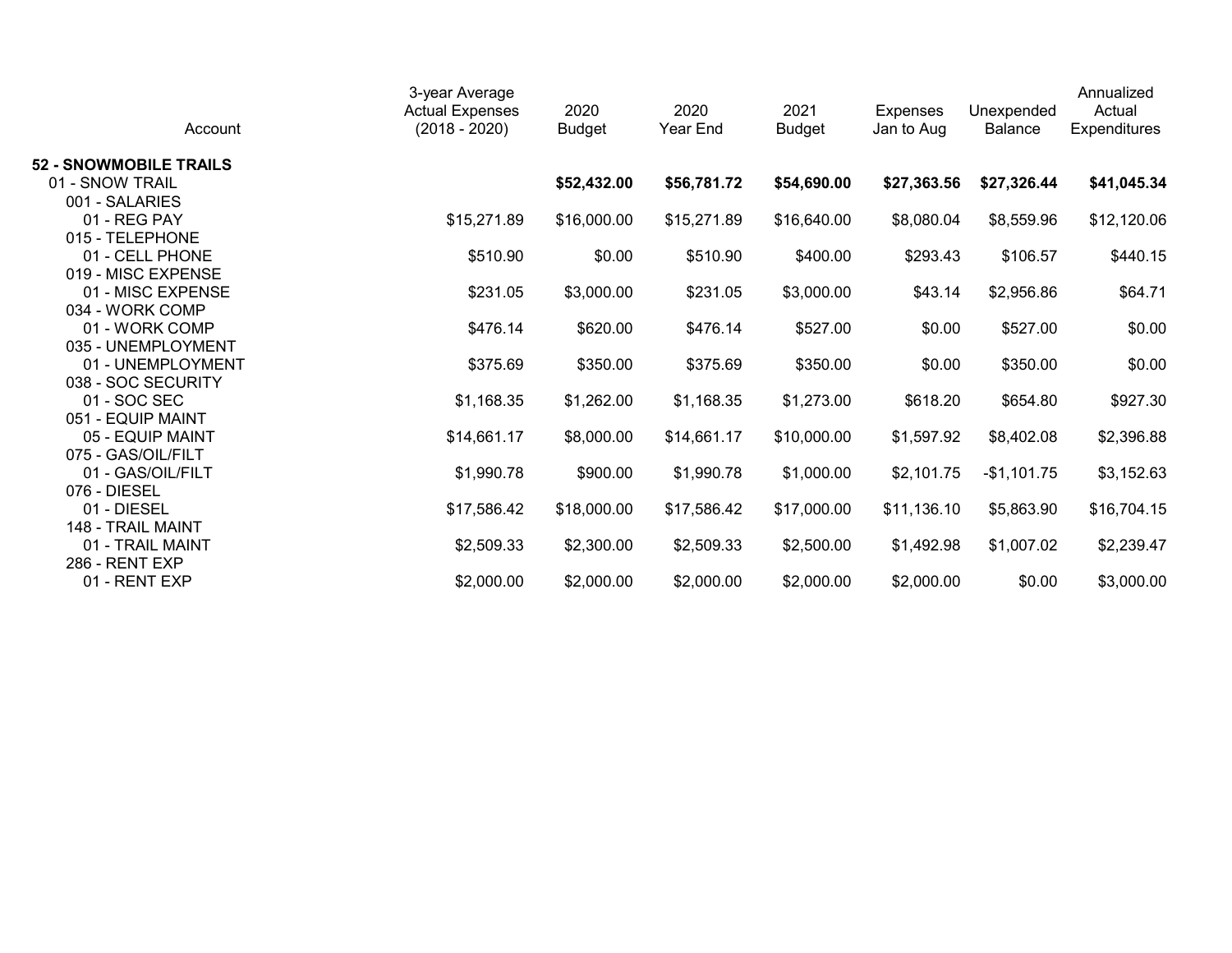| Account                                 | 3-year Average<br><b>Actual Expenses</b><br>$(2018 - 2020)$ | 2020<br><b>Budget</b> | 2020<br>Year End | 2021<br><b>Budget</b> | <b>Expenses</b><br>Jan to Aug | Unexpended<br><b>Balance</b> | Annualized<br>Actual<br>Expenditures |
|-----------------------------------------|-------------------------------------------------------------|-----------------------|------------------|-----------------------|-------------------------------|------------------------------|--------------------------------------|
| 60 - AIRPORT                            |                                                             |                       |                  |                       |                               |                              |                                      |
| 01 - AIRPORT                            |                                                             | \$59,645.00           | \$47,893.70      | \$66,661.00           | \$45,356.97                   | \$21,304.03                  | \$68,035.46                          |
| 015 - TELEPHONE                         |                                                             |                       |                  |                       |                               |                              |                                      |
| 04 - TELEPHONE                          | \$455.76                                                    | \$325.00              | \$847.08         | \$900.00              | \$566.02                      | \$333.98                     | \$849.03                             |
| 017 - COMMUNICATE                       |                                                             |                       |                  |                       |                               |                              |                                      |
| 03 - INTERNET                           | \$697.92                                                    | \$325.00              | \$659.40         | \$750.00              | \$439.60                      | \$310.40                     | \$659.40                             |
| 019 - MISC EXPENSE                      |                                                             |                       |                  |                       |                               |                              |                                      |
| 01 - MISC EXPENSE                       | \$252.90                                                    | \$400.00              | \$120.00         | \$150.00              | \$120.00                      | \$30.00                      | \$180.00                             |
| 026 - HEATING FUEL                      |                                                             |                       |                  |                       |                               |                              |                                      |
| 03 - HEATING FUEL                       | \$6,457.17                                                  | \$6,500.00            | \$6,699.16       | \$6,600.00            | \$5,174.92                    | \$1,425.08                   | \$7,762.38                           |
| 027 - ELECTRICITY                       |                                                             |                       |                  |                       |                               |                              |                                      |
| 11 - ELECTRICITY                        | \$907.04                                                    | \$1,050.00            | \$769.83         | \$900.00              | \$652.88                      | \$247.12                     | \$979.32                             |
| 14 - HANGER                             | \$1,413.95                                                  | \$750.00              | \$1,892.52       | \$1,800.00            | \$1,129.03                    | \$670.97                     | \$1,693.55                           |
| 028 - WATER                             |                                                             |                       |                  |                       |                               |                              |                                      |
| 05 - WATER                              | \$525.73                                                    | \$650.00              | \$525.72         | \$550.00              | \$350.48                      | \$199.52                     | \$525.72                             |
| 029 - SEWER                             |                                                             |                       |                  |                       |                               |                              |                                      |
| 01 - SEWER                              | \$236.26                                                    | \$400.00              | \$249.96         | \$300.00              | \$166.64                      | \$133.36                     | \$249.96                             |
| 030 - BLDG SUPPLY                       |                                                             |                       |                  |                       |                               |                              |                                      |
| 01 - BLDG SUPPLY                        | \$1,003.33                                                  | \$100.00              | \$0.00           | \$100.00              | \$0.00                        | \$100.00                     | \$0.00                               |
| 031 - BLDG MAINT                        |                                                             |                       |                  |                       |                               |                              |                                      |
| 01 - BLDG MAINT                         | \$341.82                                                    | \$500.00              | \$532.20         | \$500.00              | \$404.83                      | \$95.17                      | \$607.25                             |
| 032 - PROP INS                          |                                                             |                       |                  |                       |                               |                              |                                      |
| 01 - PROP INS                           | \$1,492.43                                                  | \$1,470.00            | \$1,909.03       | \$2,004.00            | \$1,293.91                    | \$710.09                     | \$1,940.87                           |
| 037 - LIABILITY IN<br>01 - LIABILIT INS |                                                             |                       |                  |                       |                               |                              |                                      |
| 038 - SOC SECURITY                      | \$2,006.00                                                  | \$2,625.00            | \$2,173.00       | \$2,282.00            | \$2,499.00                    | $-$217.00$                   | \$3,748.50                           |
| 01 - SOC SEC                            | \$1,094.11                                                  | \$700.00              | \$700.30         | \$575.00              | \$473.91                      | \$101.09                     | \$710.87                             |
| 051 - EQUIP MAINT                       |                                                             |                       |                  |                       |                               |                              |                                      |
| 05 - EQUIP MAINT                        | \$3,230.74                                                  | \$1,000.00            | \$4,325.42       | \$2,950.00            | \$3,177.70                    | $-$227.70$                   | \$4,766.55                           |
| 076 - DIESEL                            |                                                             |                       |                  |                       |                               |                              |                                      |
| 01 - DIESEL                             | \$4,778.81                                                  | \$6,000.00            | \$2,720.14       | \$4,000.00            | \$1,845.37                    | \$2,154.63                   | \$2,768.06                           |
| 153 - AIR CONSULT                       |                                                             |                       |                  |                       |                               |                              |                                      |
| 01 - AIR CONSULT                        | \$7,716.67                                                  | \$5,800.00            | \$3,700.00       | \$5,500.00            | \$2,625.00                    | \$2,875.00                   | \$3,937.50                           |
| 155 - SNOW PLOW                         |                                                             |                       |                  |                       |                               |                              |                                      |
| 01 - SNOW PLOW                          | \$8,160.79                                                  | \$8,000.00            | \$5,707.98       | \$7,500.00            | \$3,747.98                    | \$3,752.02                   | \$5,621.97                           |
| 156 - RUNWAY LIGHT                      |                                                             |                       |                  |                       |                               |                              |                                      |
| 01 - RUNWAY LIGHT                       | \$337.47                                                    | \$750.00              | \$759.02         | \$750.00              | \$1,558.35                    | $-$ \$808.35                 | \$2,337.53                           |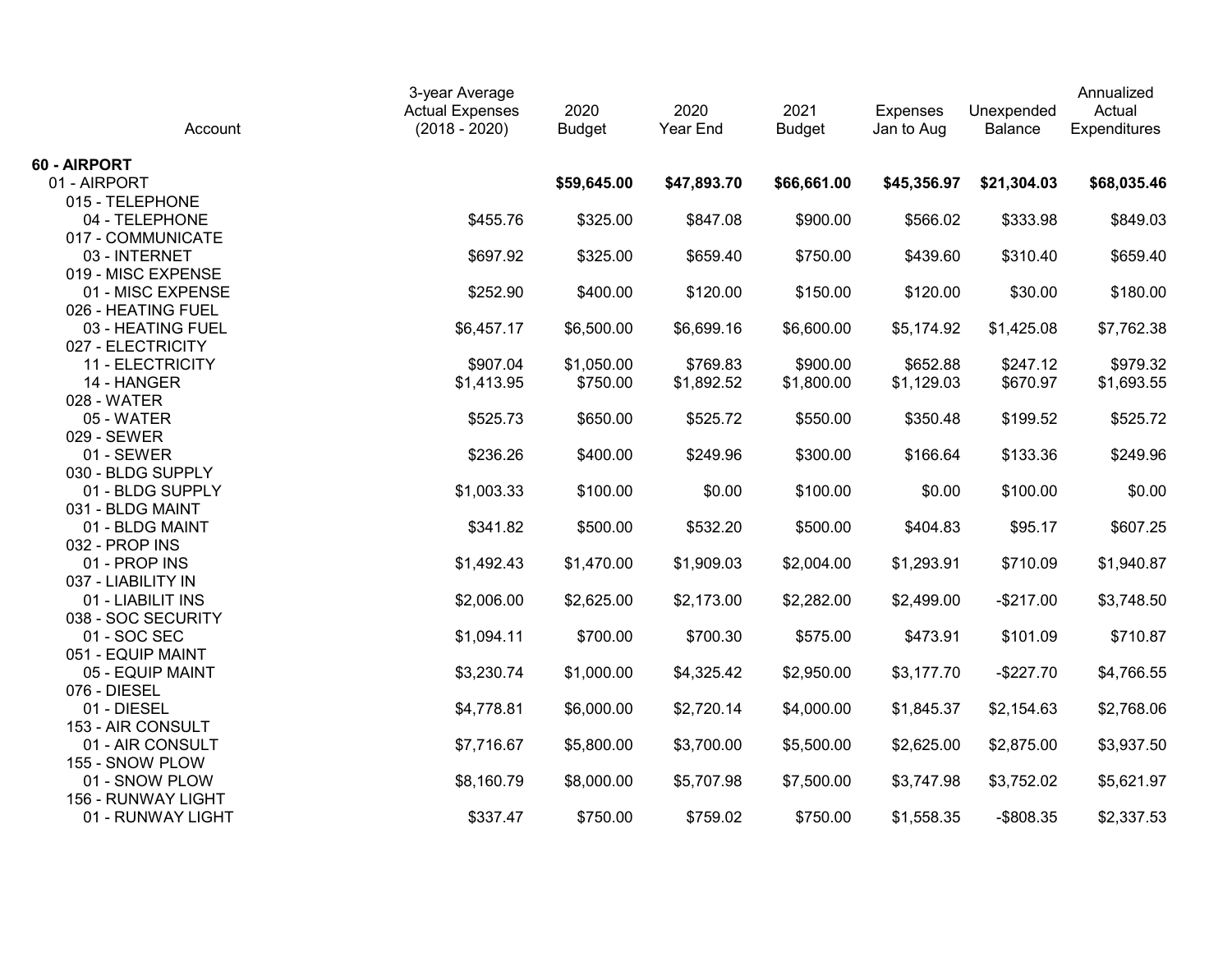| Account                                    | 3-year Average<br><b>Actual Expenses</b><br>(2018 - 2020) | 2020<br><b>Budget</b> | 2020<br>Year End | 2021<br><b>Budget</b> | <b>Expenses</b><br>Jan to Aug | Unexpended<br><b>Balance</b> | Annualized<br>Actual<br><b>Expenditures</b> |
|--------------------------------------------|-----------------------------------------------------------|-----------------------|------------------|-----------------------|-------------------------------|------------------------------|---------------------------------------------|
| 60 - AIRPORT - CONT.<br>157 - RUNWAY MAINT |                                                           |                       |                  |                       |                               |                              |                                             |
| 01 - RUNWAY MAINT<br>161 - GARBAGE COLL    | \$1,605.13                                                | \$3,000.00            | \$3,000.00       | \$2,500.00            | \$500.00                      | \$2,000.00                   | \$750.00                                    |
| 01 - GARBAGE COLL<br>420 - AVGAS           | \$0.00                                                    | \$250.00              | \$0.00           | \$250.00              | \$0.00                        | \$250.00                     | \$0.00                                      |
| 01 - AVGAS                                 | \$22,000.25                                               | \$17,500.00           | \$10,602.94      | \$25,800.00           | \$18,631.35                   | \$7,168.65                   | \$27,947.03                                 |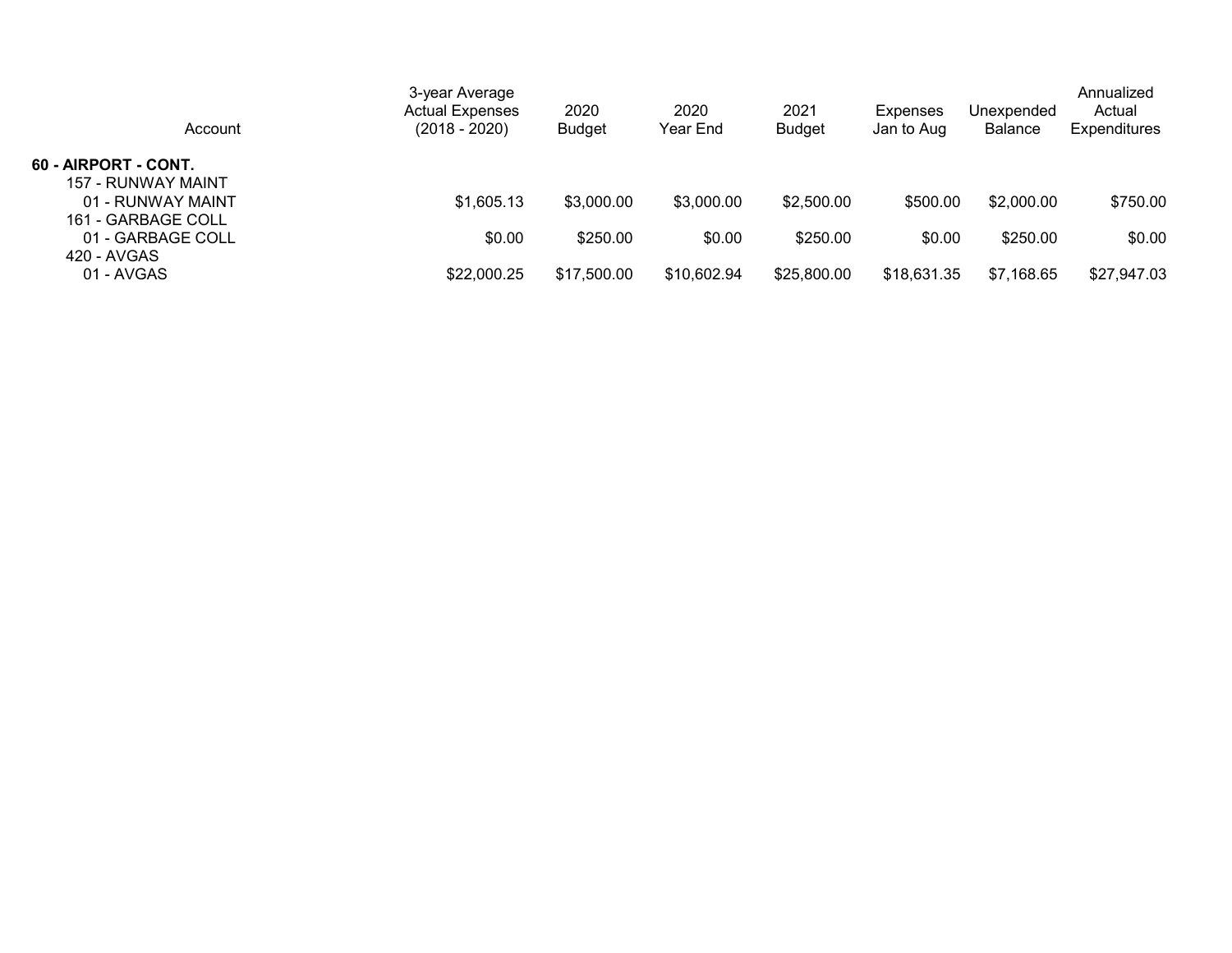| Account                  | 3-year Average<br><b>Actual Expenses</b><br>$(2018 - 2020)$ | 2020<br><b>Budget</b> | 2020<br>Year End | 2021<br><b>Budget</b> | Expenses<br>Jan to Aug | Unexpended<br><b>Balance</b> | Annualized<br>Actual<br><b>Expenditures</b> |
|--------------------------|-------------------------------------------------------------|-----------------------|------------------|-----------------------|------------------------|------------------------------|---------------------------------------------|
| <b>61 - TRAILER PARK</b> |                                                             |                       |                  |                       |                        |                              |                                             |
| 01 - TRAILER PARK        |                                                             | \$12,990.00           | \$14,078.00      | \$20,170.00           | \$6,682.38             | \$13,487.62                  | \$10,023.57                                 |
| 027 - ELECTRICITY        |                                                             |                       |                  |                       |                        |                              |                                             |
| 11 - ELECTRICITY         | \$1,682.80                                                  | \$0.00                | \$2,047.95       | \$1,750.00            | \$1,536.80             | \$213.20                     | \$2,305.20                                  |
| 028 - WATER              |                                                             |                       |                  |                       |                        |                              |                                             |
| 05 - WATER               | \$4,464.55                                                  | \$4,250.00            | \$4,900.38       | \$4,500.00            | \$2,646.78             | \$1,853.22                   | \$3,970.17                                  |
| 029 - SEWER              |                                                             |                       |                  |                       |                        |                              |                                             |
| $01 - SEWER$             | \$2,904.17                                                  | \$2,750.00            | \$3,000.00       | \$3,000.00            | \$1,375.00             | \$1,625.00                   | \$2,062.50                                  |
| $032 - PROP$ INS         |                                                             |                       |                  |                       |                        |                              |                                             |
| 01 - PROP INS            | \$98.63                                                     | \$200.00              | \$43.61          | \$200.00              | \$28.80                | \$171.20                     | \$43.20                                     |
| 147 - PARK MAINT         |                                                             |                       |                  |                       |                        |                              |                                             |
| 01 - PARK MAINT          | \$0.00                                                      | \$0.00                | \$0.00           | \$8,000.00            | \$0.00                 | \$8,000.00                   | \$0.00                                      |
| 158 - CTP LIC FEE        |                                                             |                       |                  |                       |                        |                              |                                             |
| 01 - CTP LIC FEE         | \$231.67                                                    | \$265.00              | \$115.00         | \$120.00              | \$115.00               | \$5.00                       | \$172.50                                    |
| 160 - CTP MAINT          |                                                             |                       |                  |                       |                        |                              |                                             |
| 01 - CTP MAINT           | \$296.05                                                    | \$1,000.00            | \$772.42         | \$1,000.00            | \$0.00                 | \$1,000.00                   | \$0.00                                      |
| 161 - GARBAGE COLL       |                                                             |                       |                  |                       |                        |                              |                                             |
| 01 - GARBAGE COLL        | \$1,575.00                                                  | \$1,600.00            | \$1,620.00       | \$1,600.00            | \$980.00               | \$620.00                     | \$1,470.00                                  |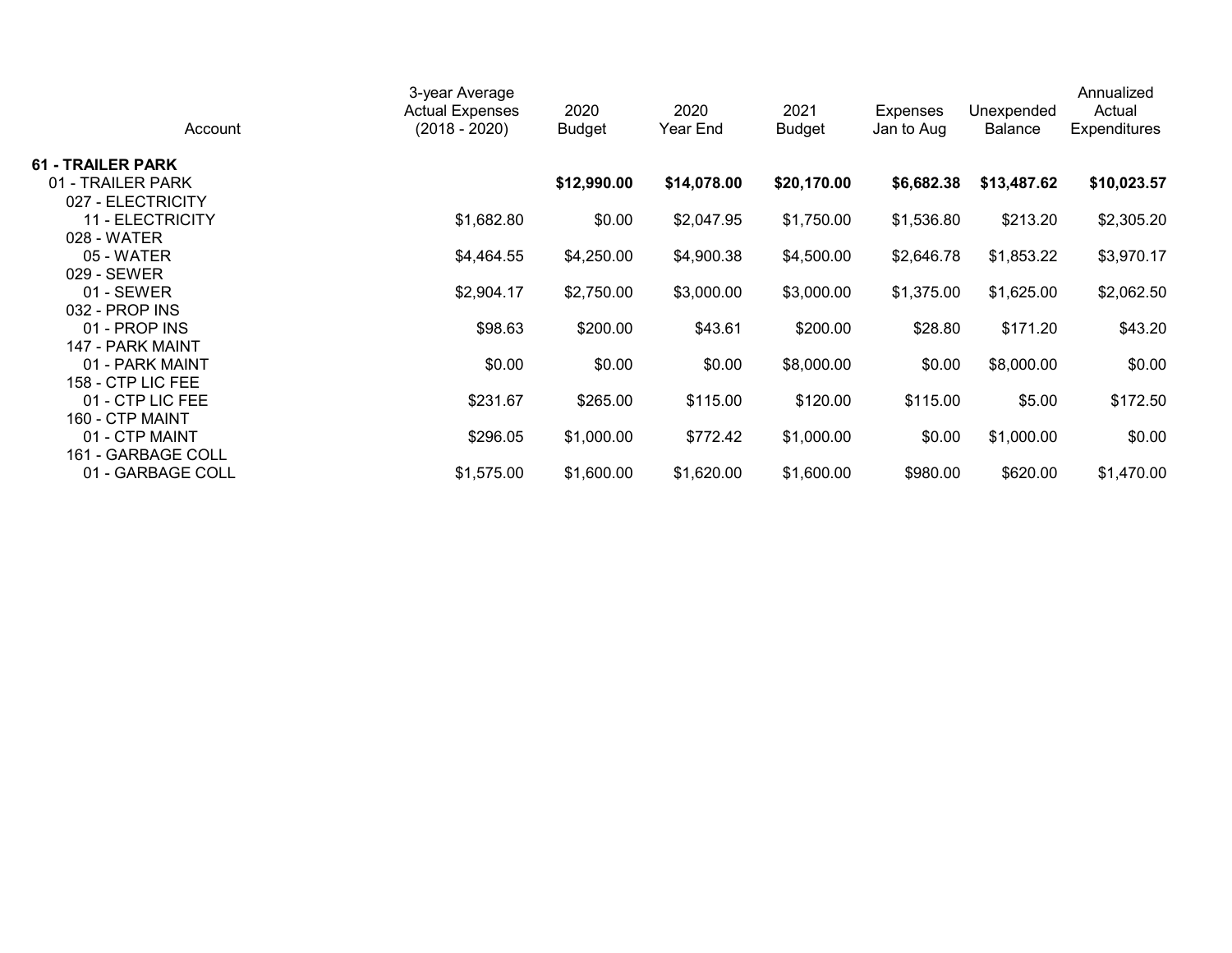| Account                | 3-year Average<br><b>Actual Expenses</b><br>(2018 - 2020) | 2020<br><b>Budget</b> | 2020<br>Year End | 2021<br><b>Budget</b> | Expenses<br>Jan to Aug | Unexpended<br><b>Balance</b> | Annualized<br>Actual<br><b>Expenditures</b> |
|------------------------|-----------------------------------------------------------|-----------------------|------------------|-----------------------|------------------------|------------------------------|---------------------------------------------|
| <b>65 - CEMETERIES</b> |                                                           |                       |                  |                       |                        |                              |                                             |
| 01 - CEMETERIES        |                                                           | \$6,850.00            | \$7,100.00       | \$6,850.00            | \$5,250.00             | \$1,600.00                   | \$7,875.00                                  |
| 165 - EVERGREEN        |                                                           |                       |                  |                       |                        |                              |                                             |
| 01 - EVERGREEN         | \$3,000.00                                                | \$3,000.00            | \$3,000.00       | \$3,000.00            | \$3,000.00             | \$0.00                       | \$4,500.00                                  |
| 166 - GRIMES CEM       |                                                           |                       |                  |                       |                        |                              |                                             |
| 01 - GRIMES CEM        | \$1,507.18                                                | \$2,000.00            | \$2,250.00       | \$2,000.00            | \$1,000.00             | \$1,000.00                   | \$1,500.00                                  |
| 167 - SACRED HEART     |                                                           |                       |                  |                       |                        |                              |                                             |
| 01 - SACRED HEART      | \$350.00                                                  | \$350.00              | \$350.00         | \$350.00              | \$350.00               | \$0.00                       | \$525.00                                    |
| 168 - HOLY ROSARY      |                                                           |                       |                  |                       |                        |                              |                                             |
| 01 - HOLY ROSARY       | \$350.00                                                  | \$350.00              | \$350.00         | \$350.00              | \$350.00               | \$0.00                       | \$525.00                                    |
| 169 - GREEN RIDGE      |                                                           |                       |                  |                       |                        |                              |                                             |
| 01 - GREEN RIDGE       | \$150.00                                                  | \$150.00              | \$150.00         | \$150.00              | \$150.00               | \$0.00                       | \$225.00                                    |
| 170 - LYNDON CEM       |                                                           |                       |                  |                       |                        |                              |                                             |
| 01 - LYNDON CEM        | \$300.00                                                  | \$300.00              | \$300.00         | \$300.00              | \$300.00               | \$0.00                       | \$450.00                                    |
| 171 - BUBAR CEM        |                                                           |                       |                  |                       |                        |                              |                                             |
| 01 - BUBAR CEM         | \$100.00                                                  | \$100.00              | \$100.00         | \$100.00              | \$100.00               | \$0.00                       | \$150.00                                    |
| 172 - MEM FLAGS        |                                                           |                       |                  |                       |                        |                              |                                             |
| 01 - MEM FLAGS         | \$560.00                                                  | \$600.00              | \$600.00         | \$600.00              | \$0.00                 | \$600.00                     | \$0.00                                      |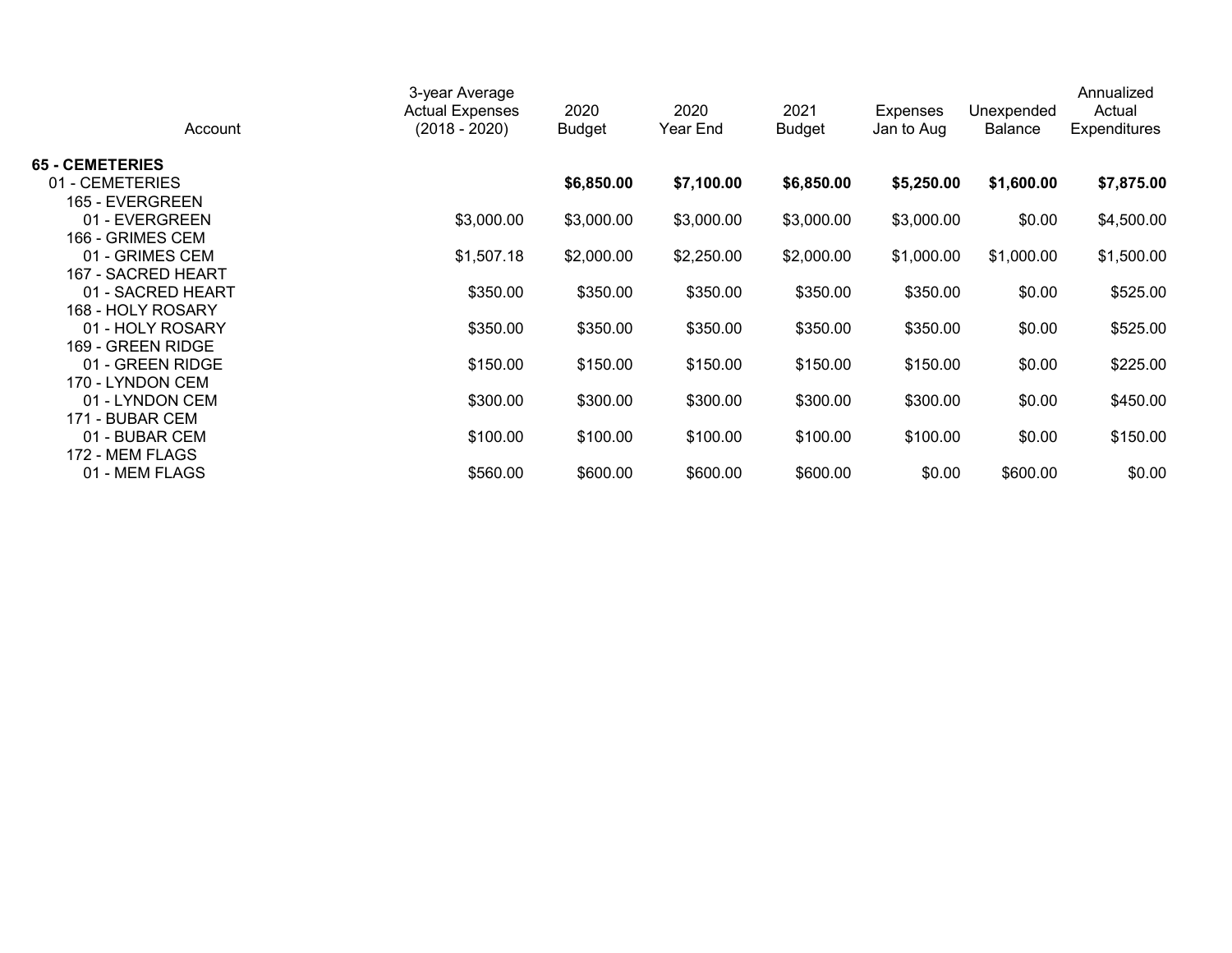| Account            | 3-year Average<br><b>Actual Expenses</b><br>$(2018 - 2020)$ | 2020<br><b>Budget</b> | 2020<br>Year End | 2021<br><b>Budget</b> | <b>Expenses</b><br>Jan to Aug | Unexpended<br><b>Balance</b> | Annualized<br>Actual<br><b>Expenditures</b> |
|--------------------|-------------------------------------------------------------|-----------------------|------------------|-----------------------|-------------------------------|------------------------------|---------------------------------------------|
| 70 - INS & RETIRE  |                                                             |                       |                  |                       |                               |                              |                                             |
| 01 - INS & RETIRE  |                                                             | \$98,200.00           | \$83,989.59      | \$93,960.00           | \$74,355.56                   | \$19,604.44                  | \$111,533.34                                |
| 007 - AUDIT        |                                                             |                       |                  |                       |                               |                              |                                             |
| 02 - GASB 45       | \$0.00                                                      | \$3,200.00            | \$0.00           | \$3,200.00            | \$0.00                        | \$3,200.00                   | \$0.00                                      |
| 034 - WORK COMP    |                                                             |                       |                  |                       |                               |                              |                                             |
| 01 - WORK COMP     | \$4,950.00                                                  | \$5,500.00            | \$5,117.00       | \$4,510.00            | \$0.00                        | \$4,510.00                   | \$0.00                                      |
| 035 - UNEMPLOYMENT |                                                             |                       |                  |                       |                               |                              |                                             |
| 01 - UNEMPLOYMENT  | \$15,361.78                                                 | \$22,000.00           | \$17,130.17      | \$18,000.00           | \$24,912.39                   | $-$ \$6,912.39               | \$37,368.59                                 |
| 037 - LIABILITY IN |                                                             |                       |                  |                       |                               |                              |                                             |
| 01 - LIABILIT INS  | \$25,972.43                                                 | \$30,250.00           | \$27,209.45      | \$30,250.00           | \$18,798.22                   | \$11,451.78                  | \$28,197.33                                 |
| 041 - DED PYMT     |                                                             |                       |                  |                       |                               |                              |                                             |
| 01 - DED PYMY      | \$302.08                                                    | \$3,000.00            | \$906.24         | \$3,000.00            | \$0.00                        | \$3,000.00                   | \$0.00                                      |
| 043 - COMP ABSENCE |                                                             |                       |                  |                       |                               |                              |                                             |
| 01 - COMP ABSENCE  | \$31,000.00                                                 | \$25,000.00           | \$25,000.00      | \$25,000.00           | \$25,000.00                   | \$0.00                       | \$37,500.00                                 |
| 046 - AWARDS/RECOG |                                                             |                       |                  |                       |                               |                              |                                             |
| 01 - AWARD/RECOG   | \$1,663.38                                                  | \$2,250.00            | \$2,204.25       | \$3,000.00            | \$991.01                      | \$2,008.99                   | \$1,486.52                                  |
| 311 - SECTION 125  |                                                             |                       |                  |                       |                               |                              |                                             |
| 01 - SECTION 125   | \$6,680.72                                                  | \$7,000.00            | \$6,422.48       | \$7,000.00            | \$4,653.94                    | \$2,346.06                   | \$6,980.91                                  |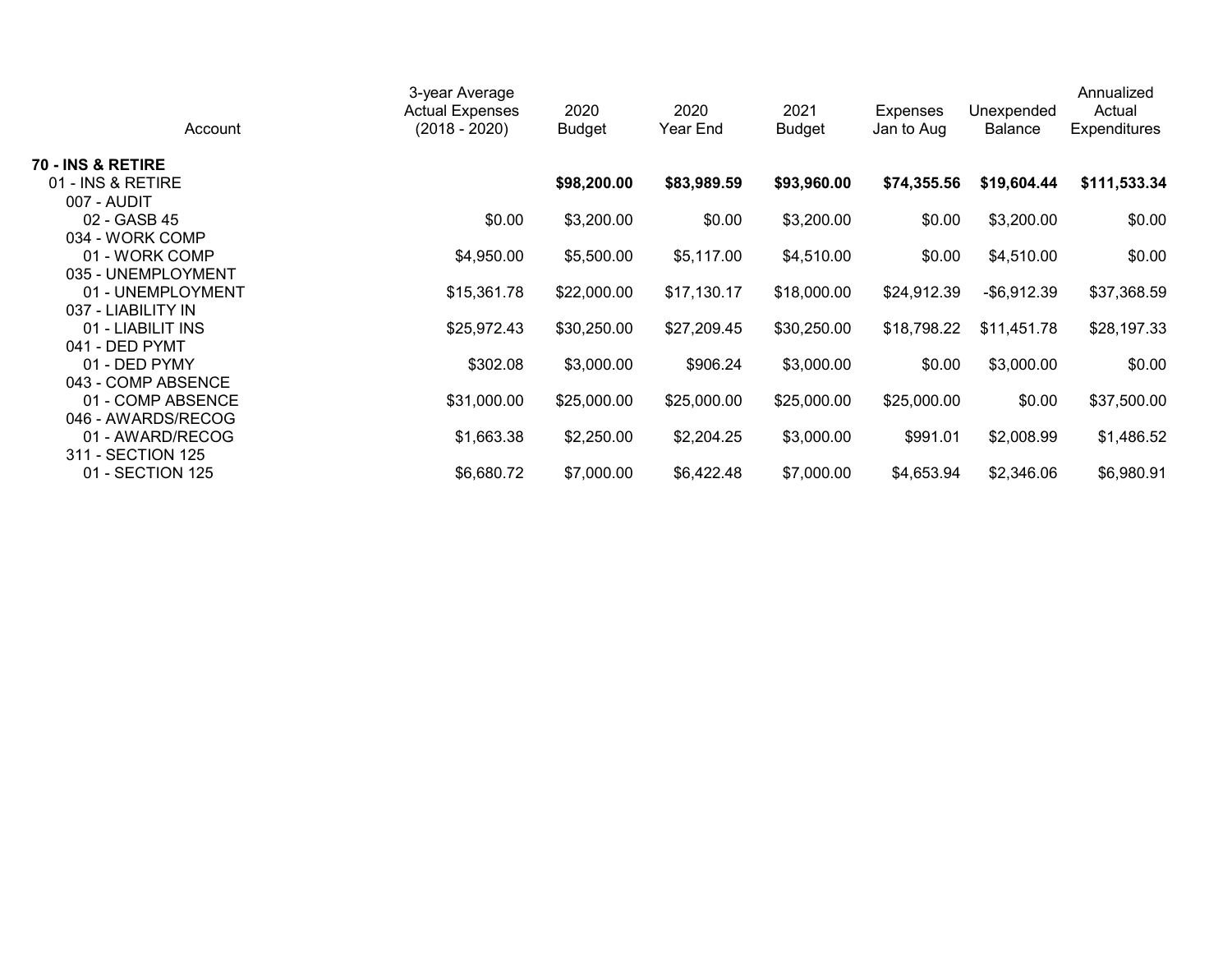| Account                                       | 3-year Average<br><b>Actual Expenses</b><br>(2018 - 2020) | 2020<br><b>Budget</b> | 2020<br>Year End | 2021<br><b>Budget</b> | Expenses<br>Jan to Aug | Unexpended<br><b>Balance</b> | Annualized<br>Actual<br><b>Expenditures</b> |
|-----------------------------------------------|-----------------------------------------------------------|-----------------------|------------------|-----------------------|------------------------|------------------------------|---------------------------------------------|
| <b>75 - CONTRIBUTION</b><br>01 - CONTRIBUTION |                                                           | \$4,600.00            | \$4,600.00       | \$4,600.00            | \$4,600.00             | \$0.00                       | \$6,900.00                                  |
| 177 - AREA AGENCY<br>01 - AREA AGENCY         | \$1,866.67                                                | \$4,600.00            | \$4,600.00       | \$4,600.00            | \$4,600.00             | \$0.00                       | \$6,900.00                                  |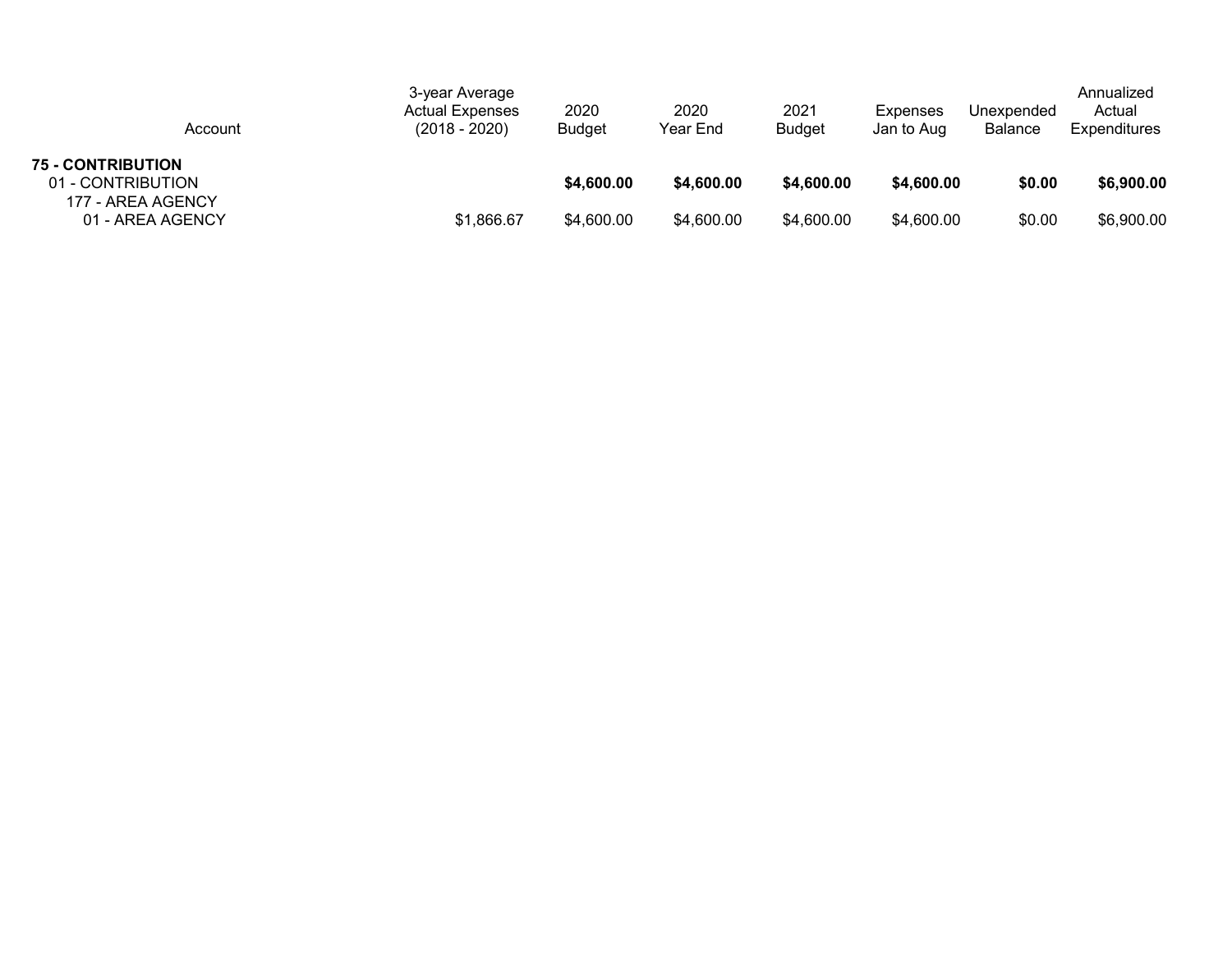| Account                  | 3-year Average<br><b>Actual Expenses</b><br>(2018 - 2020) | 2020<br><b>Budget</b> | 2020<br>Year End | 2021<br><b>Budget</b> | <b>Expenses</b><br>Jan to Aug | Unexpended<br><b>Balance</b> | Annualized<br>Actual<br><b>Expenditures</b> |
|--------------------------|-----------------------------------------------------------|-----------------------|------------------|-----------------------|-------------------------------|------------------------------|---------------------------------------------|
| <b>80 - UNCLASSIFIED</b> |                                                           |                       |                  |                       |                               |                              |                                             |
| 01 - UNCLASSIFIED        |                                                           | \$33,250.00           | \$41,175.75      | \$32,250.00           | \$18,287.28                   | \$13,962.72                  | \$27,430.92                                 |
| 045 - REFUND/REIMB       |                                                           |                       |                  |                       |                               |                              |                                             |
| 01 - REF/REIMB           | \$2,889.02                                                | \$250.00              | \$8,640.99       | \$250.00              | \$270.00                      | $-$20.00$                    | \$405.00                                    |
| 200 - LIEN COSTS         |                                                           |                       |                  |                       |                               |                              |                                             |
| 01 - LIEN COSTS          | \$18,164.49                                               | \$20,000.00           | \$17,592.80      | \$19,000.00           | \$11,575.11                   | \$7,424.89                   | \$17,362.67                                 |
| 201 - ABATEMENTS         |                                                           |                       |                  |                       |                               |                              |                                             |
| 01 - ABATEMENTS          | \$16,715.57                                               | \$13,000.00           | \$12,301.47      | \$13,000.00           | \$6,442.17                    | \$6,557.83                   | \$9,663.26                                  |
|                          |                                                           |                       |                  |                       |                               |                              |                                             |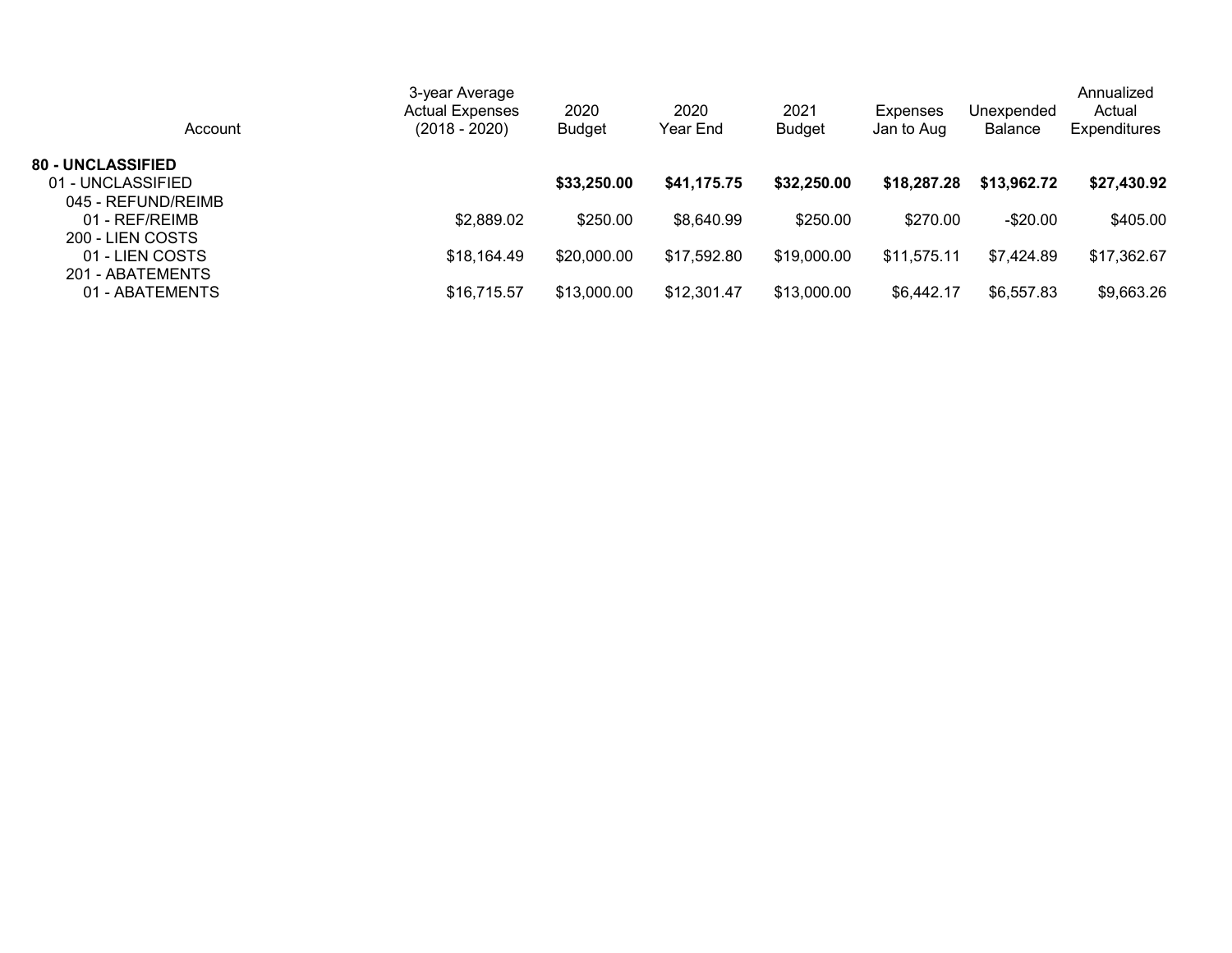| Account                                                      | 3-year Average<br><b>Actual Expenses</b><br>$(2018 - 2020)$ | 2020<br><b>Budget</b> | 2020<br>Year End | 2021<br><b>Budget</b> | <b>Expenses</b><br>Jan to Aug | Unexpended<br>Balance | Annualized<br>Actual<br><b>Expenditures</b> |
|--------------------------------------------------------------|-------------------------------------------------------------|-----------------------|------------------|-----------------------|-------------------------------|-----------------------|---------------------------------------------|
| <b>85 - CAPITAL IMPROVEMENTS</b><br>70 - DEBT                |                                                             | 551,117.99            | 551,117.99       | \$745,758.00          | \$745,758.00                  | \$0.00                | \$745,758.00                                |
| 404 - BIOMASS BOIL<br>01 - BIOMASS BOIL<br>419 - 2016 ENGINE |                                                             | \$116,900.00          | \$116,900.00     | \$109,440.00          | \$109,440.00                  | \$0.00                | \$109,440.00                                |
| 01 - 2016 ENGINE                                             |                                                             | \$116,900.00          | \$116,900.00     | \$116,900.00          | \$116,900.00                  | \$0.00                | \$116,900.00                                |